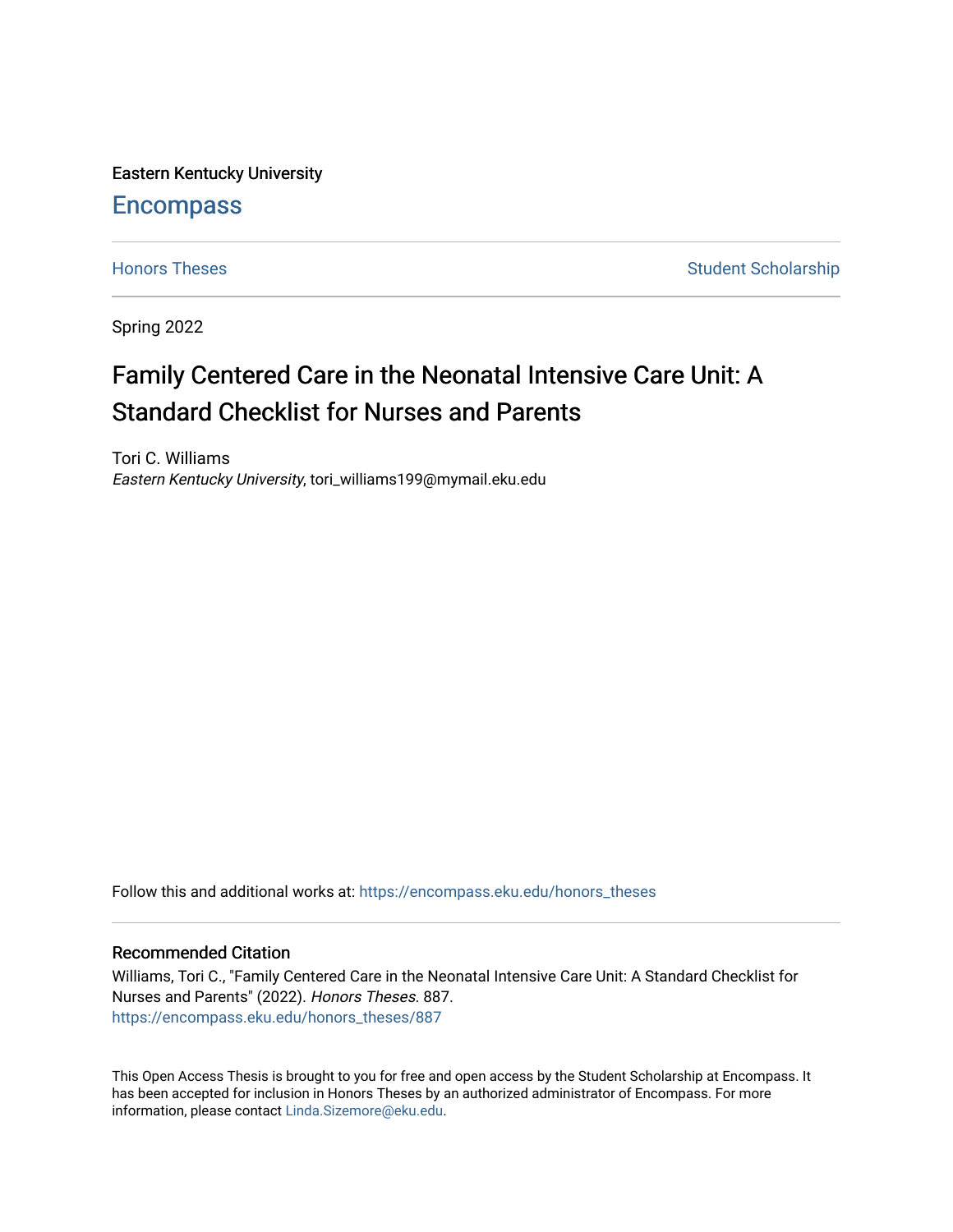Eastern Kentucky University

Family Centered Care in the Neonatal Intensive Care Unit:

A Standard Checklist for Nurses and Parents

Honors Thesis

Submitted

In Partial Fulfillment

Of The

Requirements of HON 420

Spring 2022

By

Tori Williams

Faculty Mentor

Dr. David Coffey

School of Nursing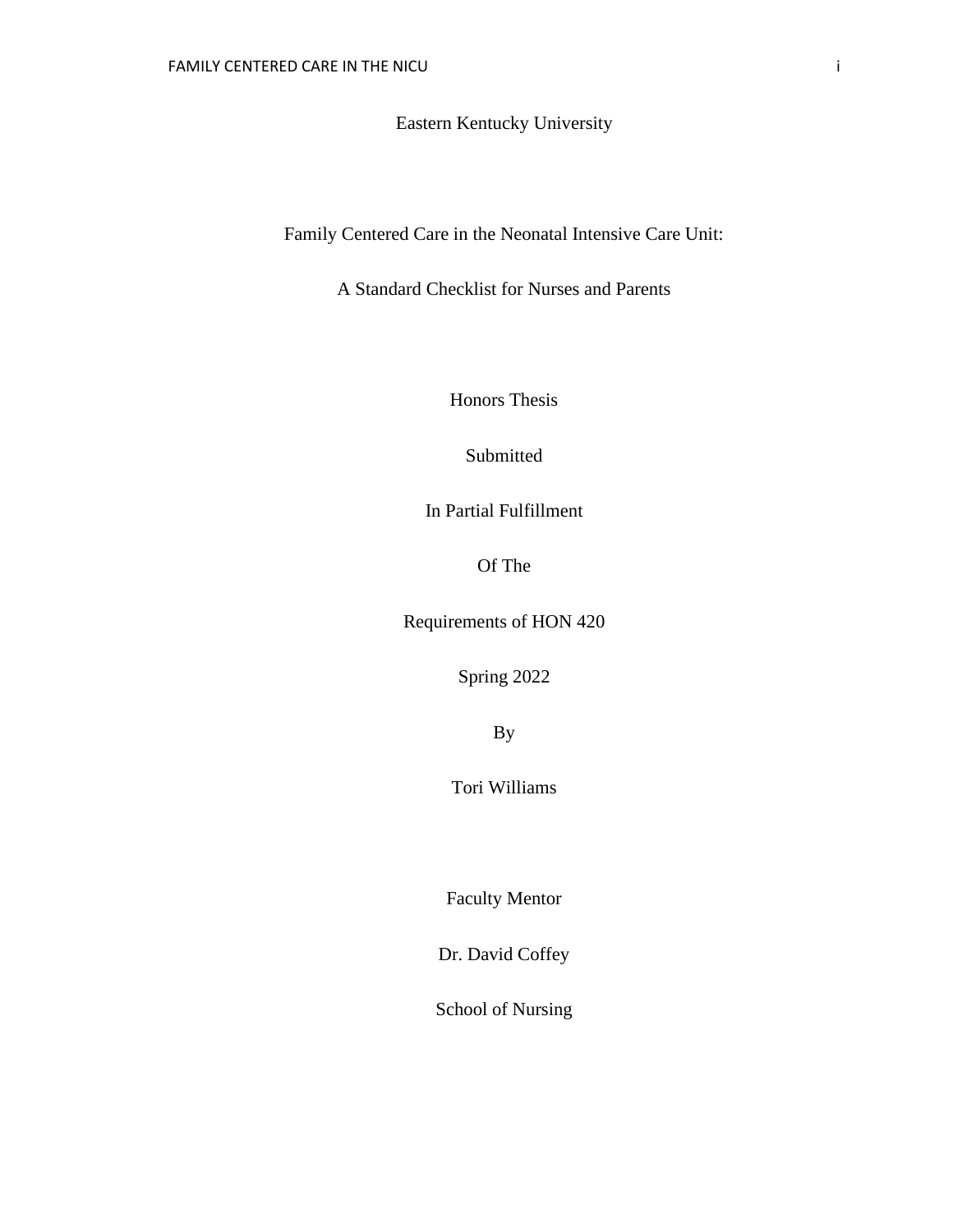#### **Abstract**

Neonatal Intensive Care Units (NICUs) care for critically ill newborn babies. Family Centered Care (FCC) is a relatively new standard of NICU care that allows for caregivers to be as much of a part of the NICU experience as health care providers. This thesis utilized a review of literature to identify research that shows that FCC is an effective way to improve outcomes for neonates and their caregivers. Many sources did provide evidence for this. Some evidence shows that FCC can lead to shorter length of stay, increased rates of breastfeeding, and increased weight gain for the neonates, while parents/caregivers see increased bonding and parent-infant attachment and decreased stress and anxiety. An additional review of literature identified specific evidence-based interventions that work with FCC. However, there is no standardized way for NICU staff (namely nurses) to implement all of these aspects of FCC that are shown to be conducive to improved outcomes. For this thesis, a standard checklist, composed of evidence-based FCC interventions (including communication, parent education, empowerment, basic infant care, breastfeeding, private rooms, bonding, and technology), was created to streamline the process of FCC in the NICU. The utilization of this checklist will help nurses and parents to ensure their neonate is benefitting from their care.

*Keywords:* neonatal intensive care unit, family centered care, nurses, parents, checklist, bonding, parent education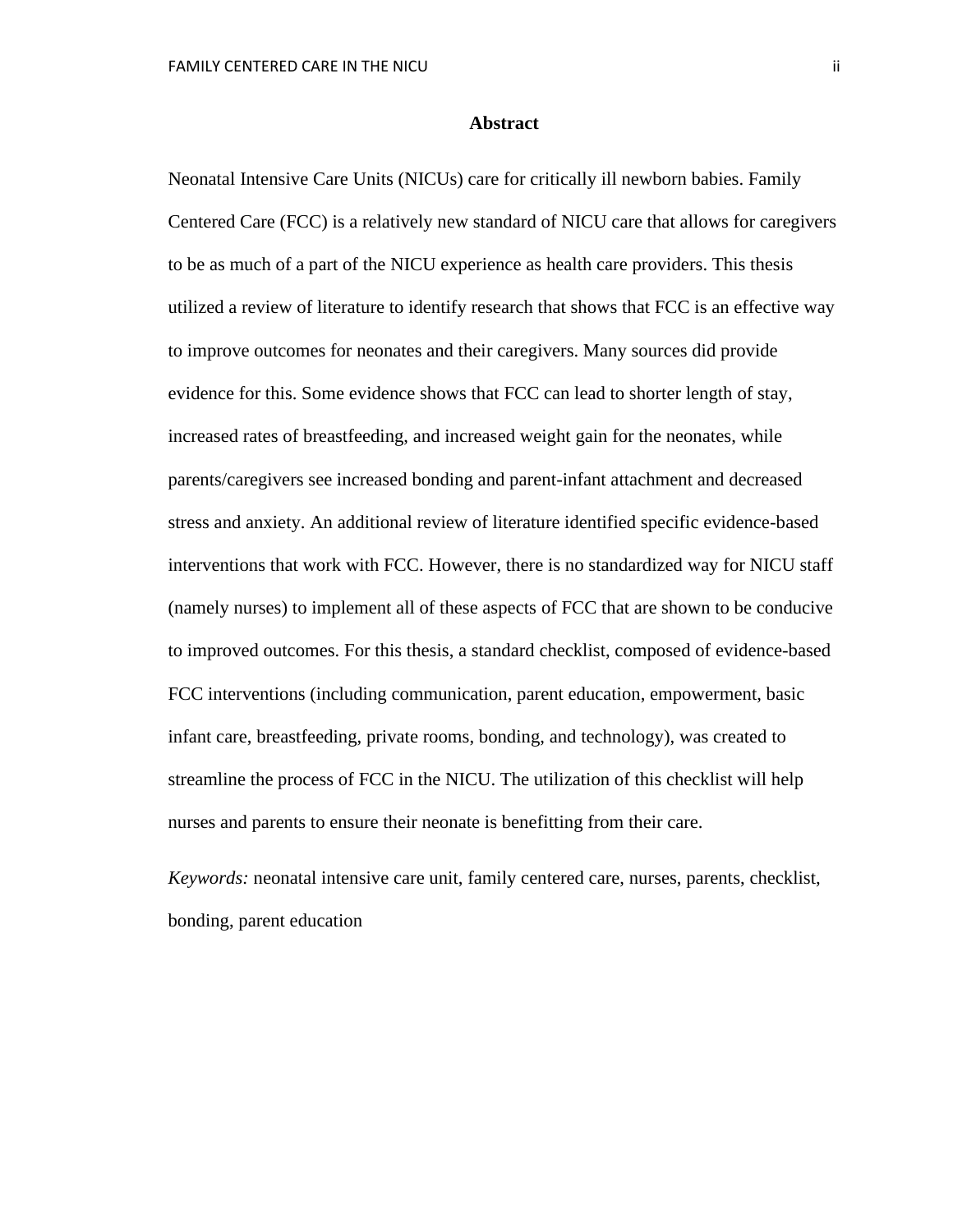# **Table of Contents**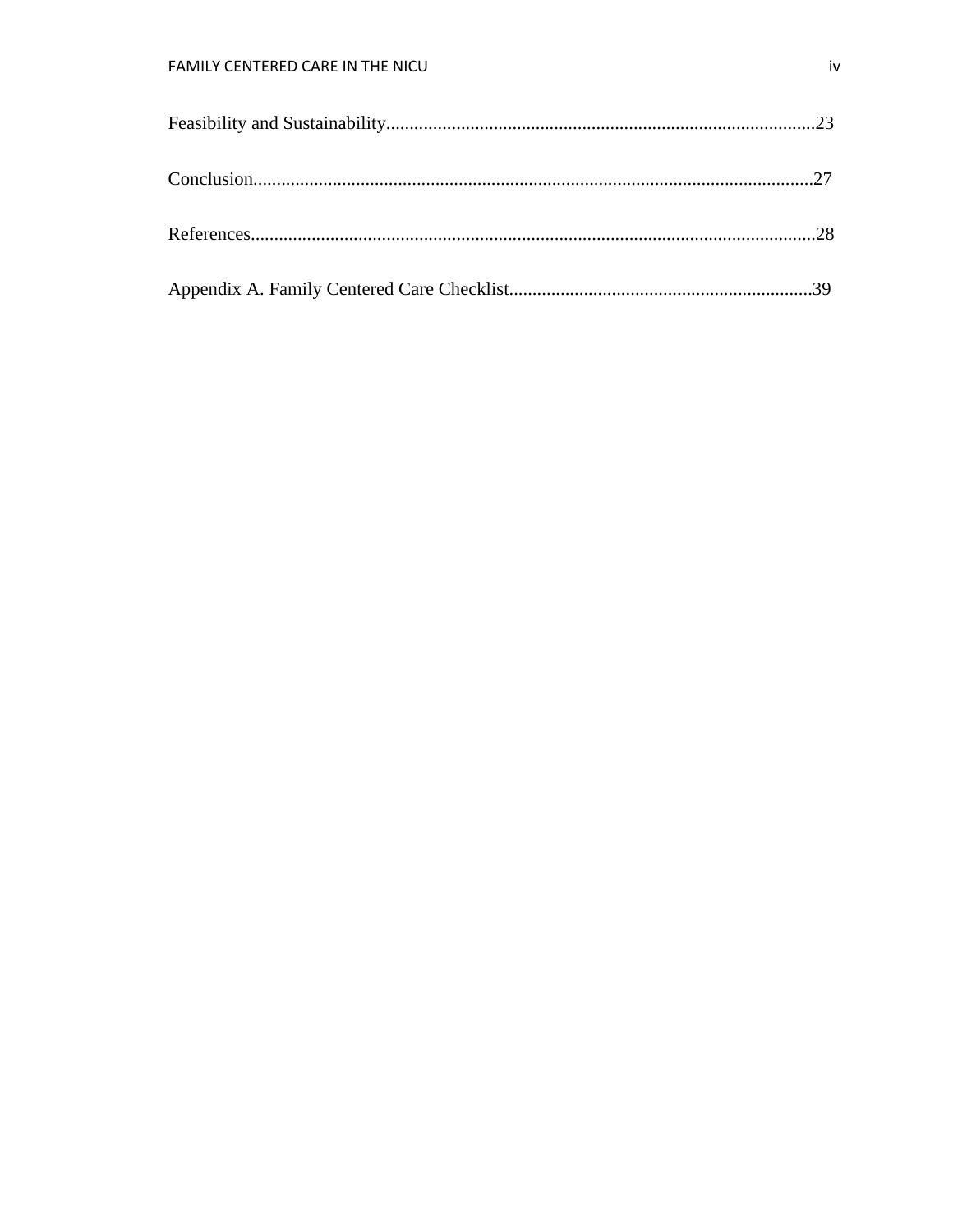#### **Acknowledgements**

First and foremost, I must express my utmost gratitude to my mentor for this thesis, Dr. David Coffey, without whom this project would not have been possible. I would also like to thank the Eastern Kentucky University Honors Program and School of Nursing for their support and allowing me to explore a research topic that has become increasingly

close to my heart.

I would also like to give special thanks to my brother and sister, Finn and Maisie, for being my main inspiration and motivation for completing this project. And finally, to the rest of my family and friends who have kept me on track during the year I spent writing this thesis, thank you. All of your support means the world to me.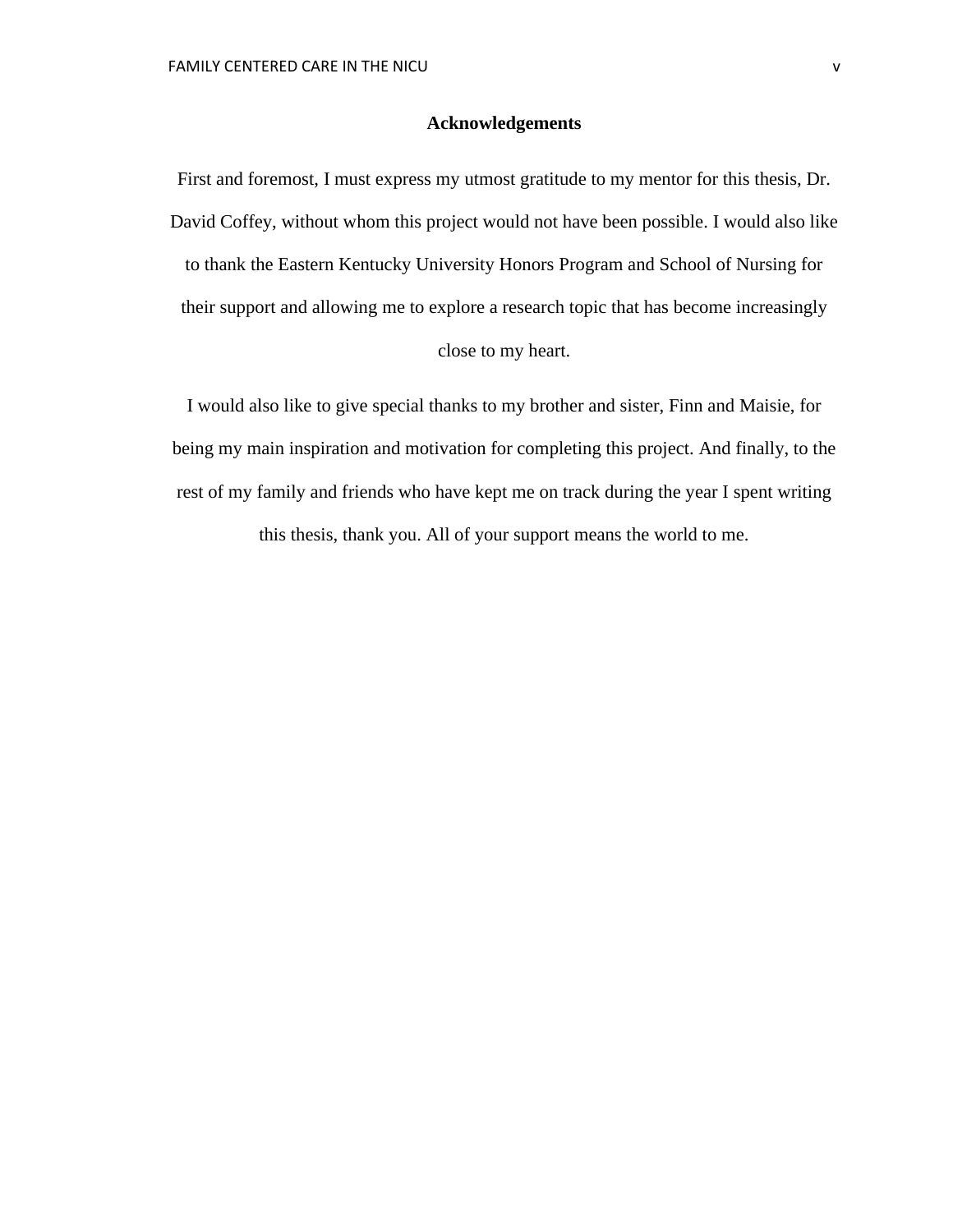### **Family Centered Care Checklist**

- ❑ Communication
	- o Parents spoke with staff today
	- o Questions answered appropriately
	- o Communication was therapeutic and effective

# ❑ Parent Education

- o Parents were instructed on what to expect in the NICU upon admission
- o Follow-up evaluation conducted and questions answered

# ❑ Empowerment

- o Parents participated in an empowerment program upon admission
- o Follow-up evaluation conducted and questions answered

# ❑ Basic Care

- o Parents participated in at least one basic care session today
- o Parents performed the following skills (circle all that apply): diapering, feeding, swaddling, bathing, medication administration, other: \_\_\_\_\_\_

#### ❑ Breastfeeding

- o Baby received breastmilk today
	- Via: tube feeding, bottle, breast (circle one)
	- **•** From: birthing parent, donor/milk bank (circle one)

# ❑ Private Rooms

- o Unit has private rooms available
- o Parents have utilized space available in the room to store personal items
- ❑ Bonding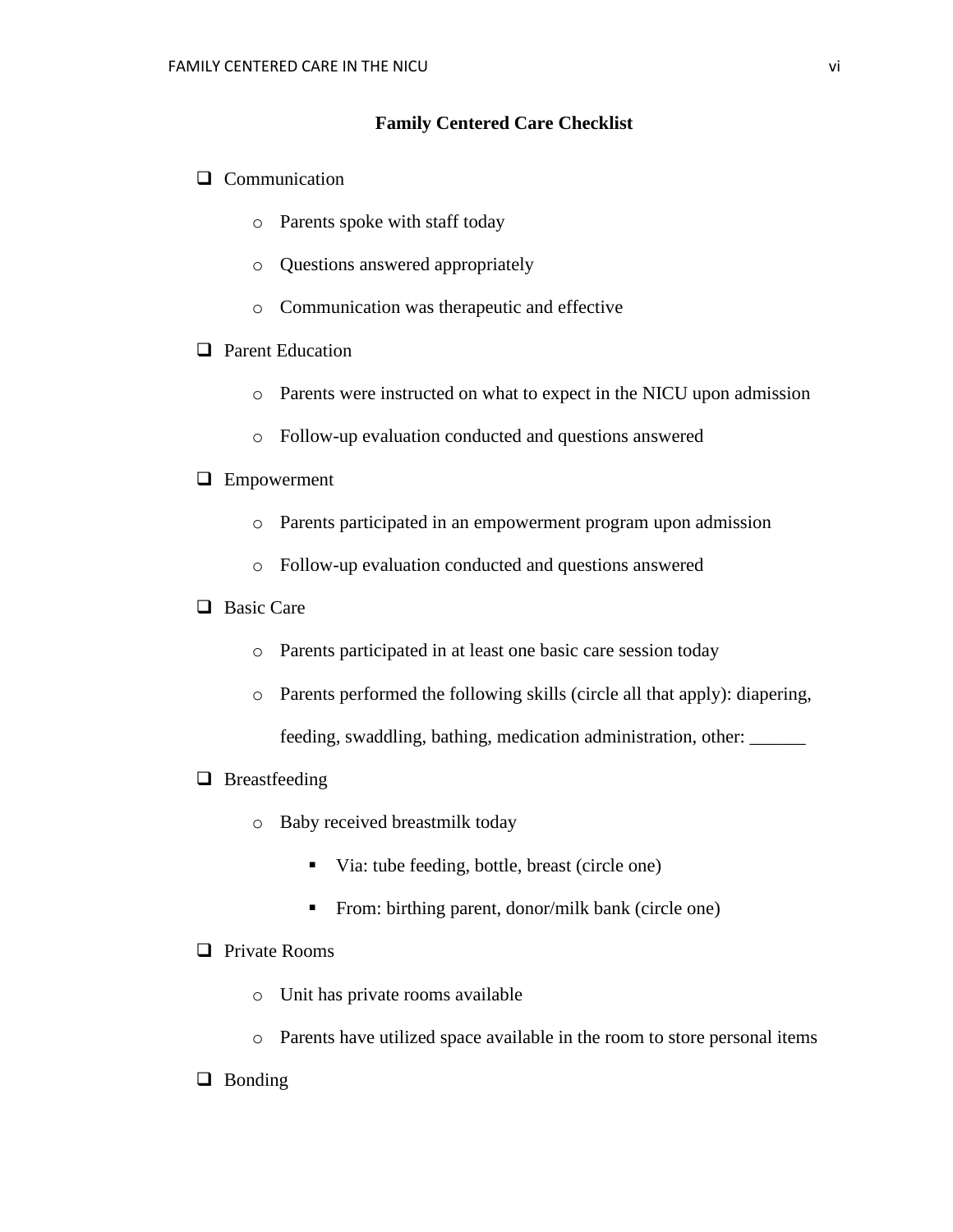o Baby was held skin-to-skin for at least 1 hour today by a parent

# ❑ Technology

- o Room is equipped with a web camera
- o Caregivers have been oriented to technology in the room
- o If parents are not present in person today parents have checked in via the livestream today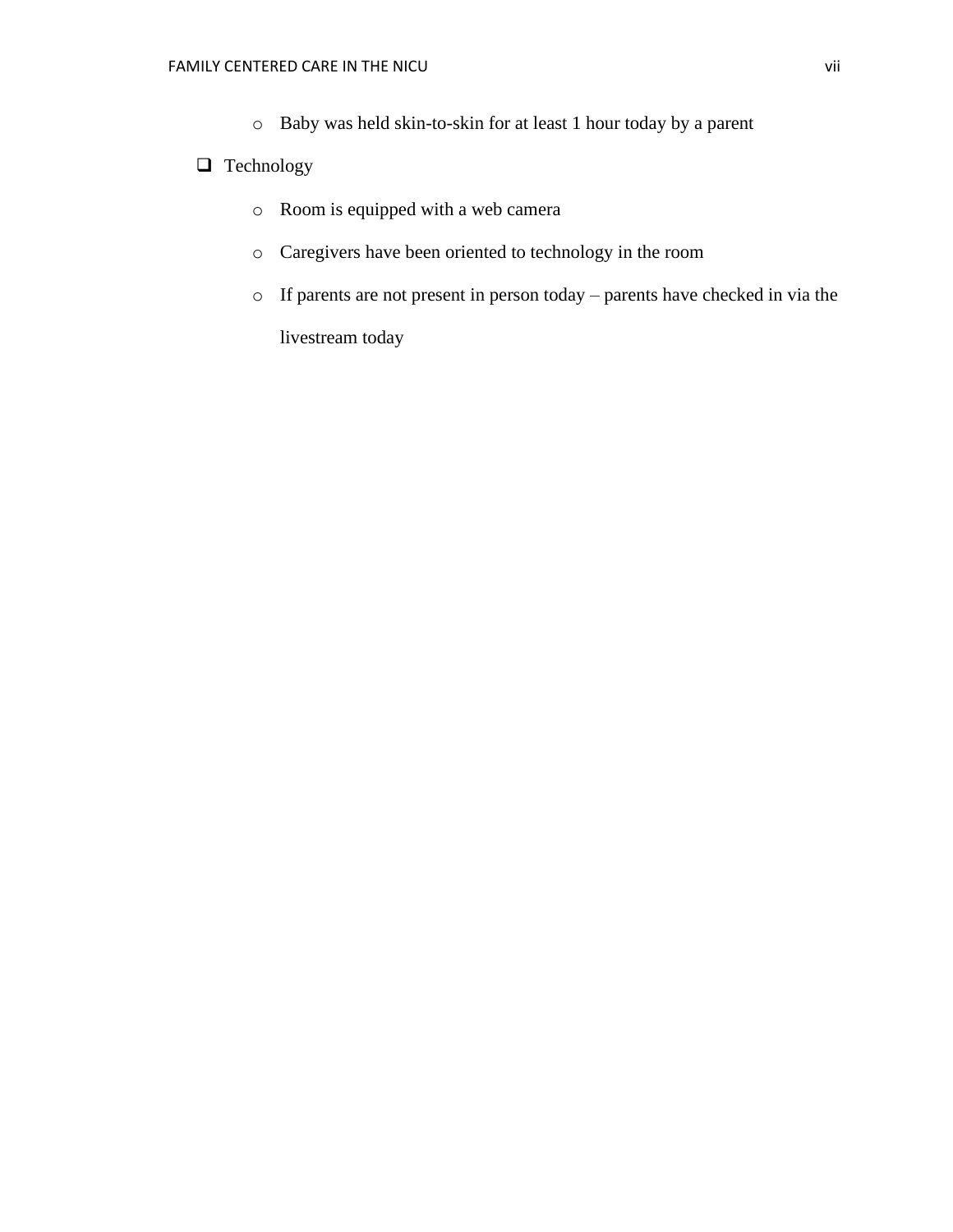# **Family Centered Care in the Neonatal Intensive Care Unit: A Standard Checklist for Nurses and Parents**

#### **Background & Significance**

Intensive care is a medical specialty in which patients in critical condition are cared for. Intensive care units (ICU) are sometimes specialized by body system, such as neurologic intensive care for the brain or cardiac intensive care for the heart. There is one very special subsection of ICUs that cares specifically for newborn babies, or neonates. One common cause of a neonate being admitted to intensive care is preterm birth. Preterm births have a high incidence rate in the United States, and especially in Kentucky. According to the Center for Disease Control and Prevention (2022), Kentucky has the 9<sup>th</sup> highest preterm birth rate in the United States (US) with approximately 11.05 preterm births (defined as a child being born prior to 37 weeks' gestation) occurring for every 1,000 births.

While the exact cause of preterm birth is not known, as it can vary greatly from pregnancy to pregnancy, many studies have identified various risk factors that can increase the possibility of preterm birth. In undeveloped and underdeveloped countries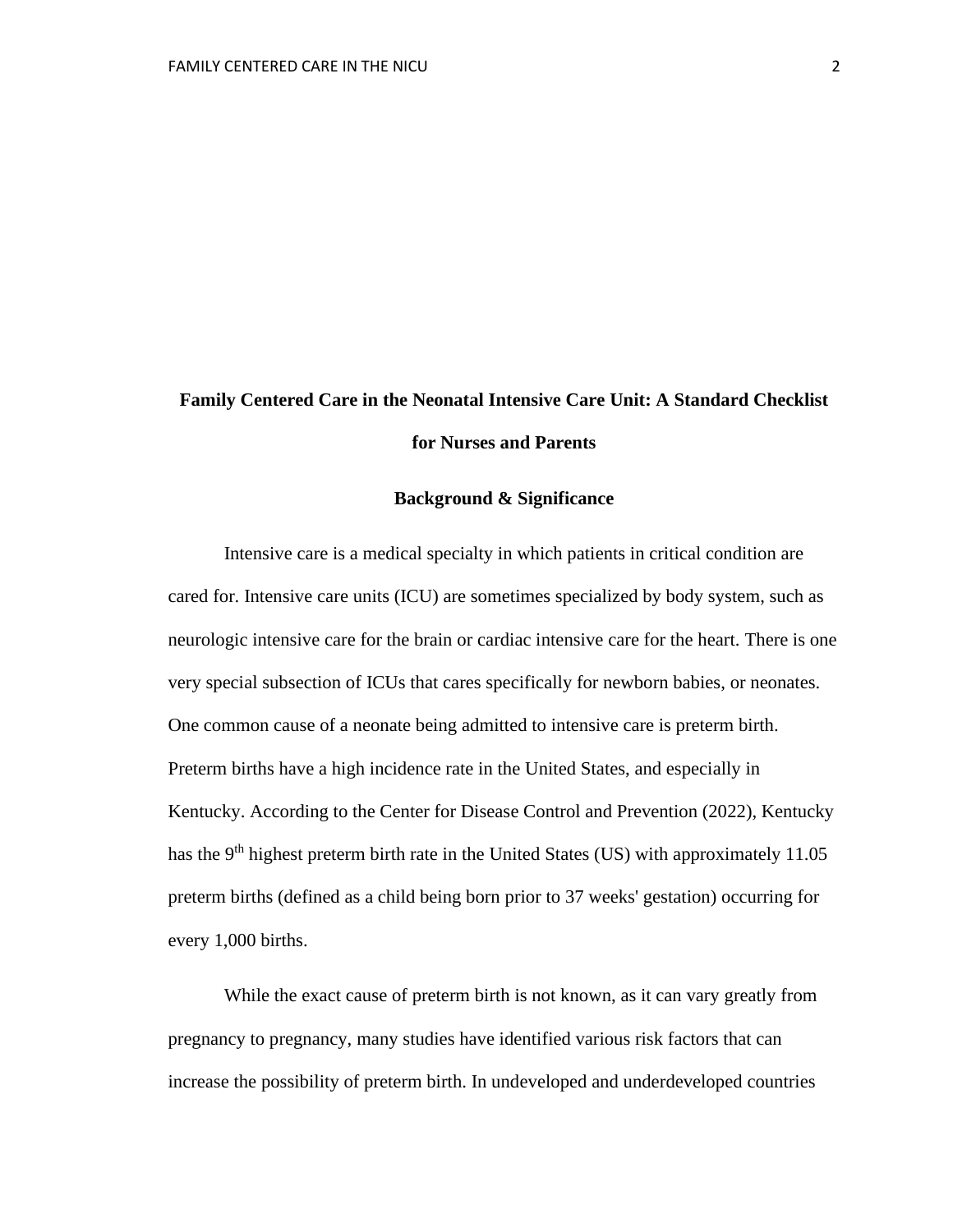(specifically in Asia and Africa), preterm birth is typically associated with maternal age under 20 years, lack of formal education, little-to-no prenatal care (including the absence of antenatal iron, prenatal vitamins, and calcium), pregnancy complications including hemorrhage and gestational hypertension, and fetal malpresentation (Pusdekar et al., 2020).

Preterm birth rates vary from state to state in the US, with Kentucky being in the top 10 for most preterm births per capita. There are risk factors that are more prevalent in some states that have been identified to increase this incidence. For example, pregnant people of color (specifically non-Hispanic Black people) are at the highest risk due to being more likely to fit many of the risk factors (Bublitz et al., 2020). In the United States, preterm birth rates are higher in states with increased poverty rates, obesity rates, percentage of non-Hispanic Black female residents, smoking rates, cesarean delivery rates, percentage of births to pregnant people younger than 20 years old, pregnancies receiving late or no prenatal care, and rates of violent crimes per capita (Bublitz et al., 2020).

While preterm births are higher in underdeveloped countries, the United States has one of the highest rates of preterm births among developed countries (Centers for Disease Control and Prevention, 2022). This is likely related to the fact that the US is the only developed nation in the world that does not have free primary and/or universal healthcare or is not currently working towards implementing it (World Health Organization, 2022). Despite pregnant people being eligible for Medicaid and other government assistance, many are not educated on this or choose not to take advantage of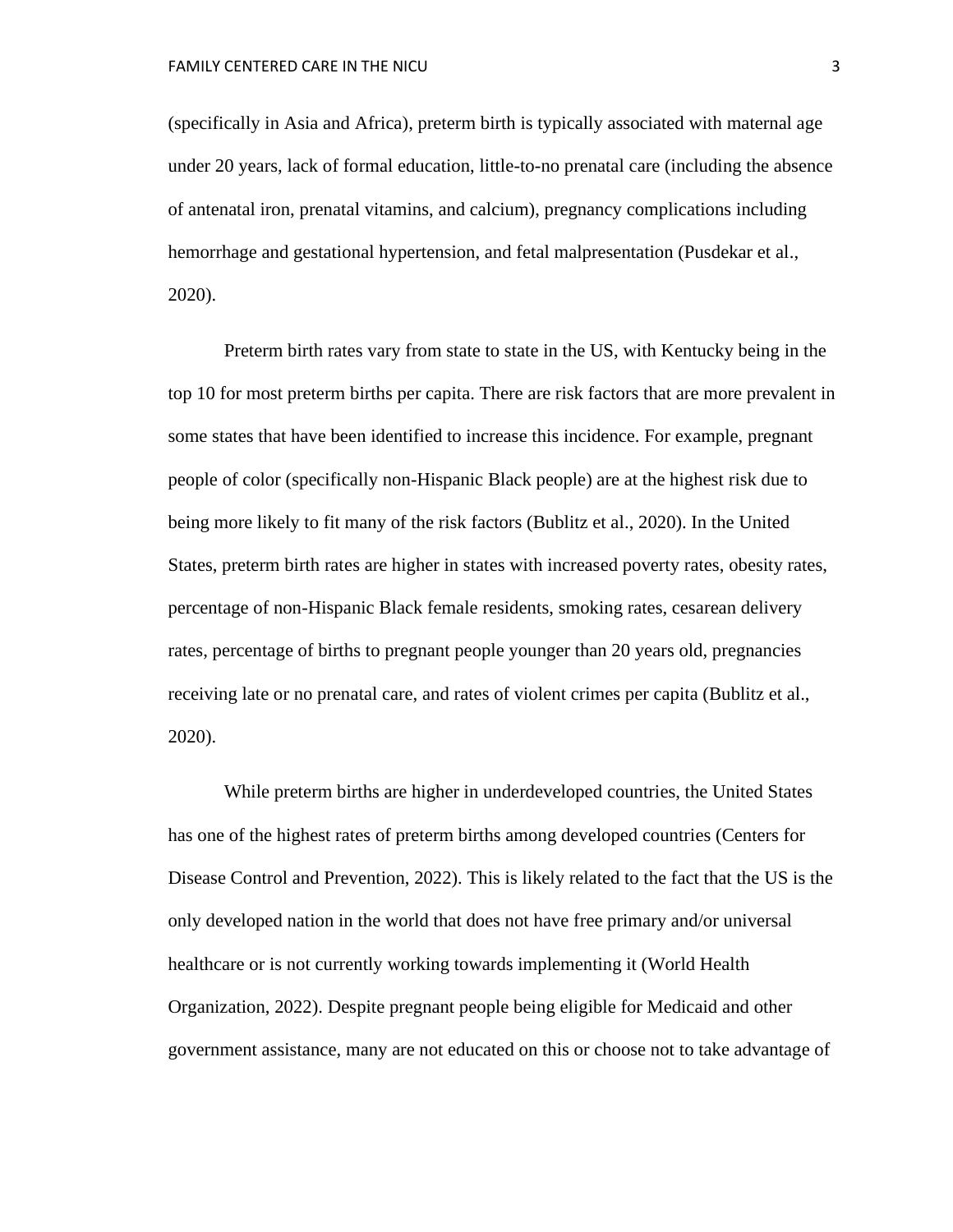it which puts them at higher risk for preterm birth, pregnancy complications, and other issues (Bublitz et al., 2020 & Franck et al., 2020).

According to Franck et al., there are some primary and secondary prevention strategies that can decrease the incidence of preterm birth (2020). These include diet education, access to and education on prenatal care, screening and treatment for sexually transmitted infections (STIs), early identification and treatment of pre-eclampsia, and interventions to compensate for cervical insufficiency (Franck et al., 2020). However, there are deeper systemic issues in the US that increase the incidence of preterm birth that cannot be repaired at the individual level even with widespread implementation of clinical trials (Franck et al., 2020). So, the high preterm birth rate will likely remain high in the US for a long time to come. While the preterm birth epidemic continues, a disproportionate number of babies will be born prematurely and remain at high risk for complications and death. Because of this, these infants need specialized care after birth.

Neonatal Intensive Care Units (NICUs) house and care for one of the most vulnerable patient populations in health care: premature and/or critically ill newborn babies. These infants' lives are extremely fragile, with some being born at as little as 22 weeks' gestational age and as small as 245 grams (about half of a pound) (Lee et al., 2016). They are at increased risk of life-threatening septic infections, breathing problems, bleeding in the brain, issues with multiple major organs such as the heart, liver, intestines, eyes, blood vessels, and more (Yu et al., 2017). These patients may spend days, weeks, or months hospitalized in the NICU until they are able to eat and gain weight, regulate their own temperature, and breathe on their own which is much, but this is no simple feat for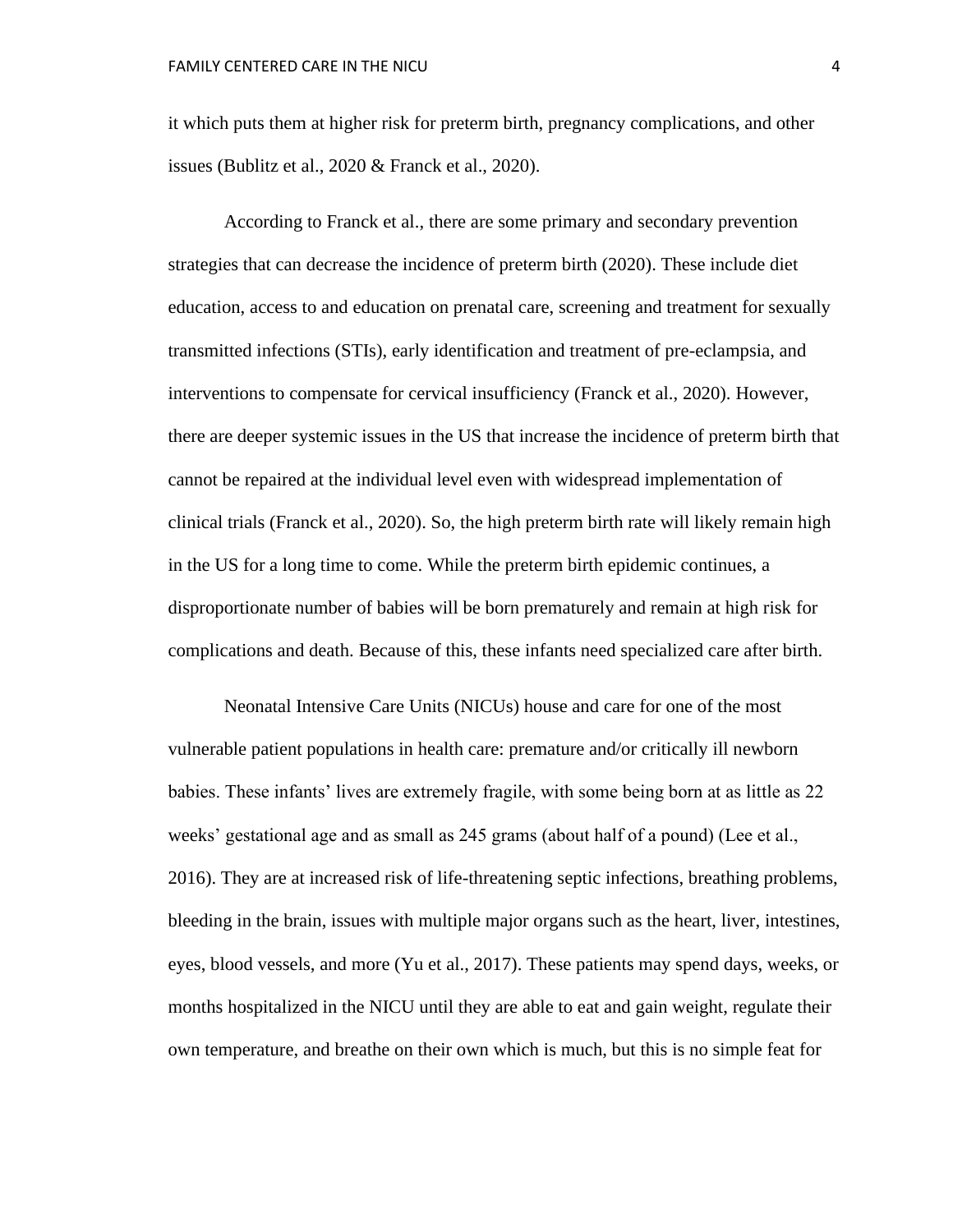newborns who have made it barely past half of their intended fetal development (Lee et al., 2016).

One such example of a difficult feat for neonates is overcoming breathing issues. This takes a lot of work for the neonate and the NICU staff. Premature infants are at high risk for respiratory distress syndrome (RDS). This is often due to a combination of structurally underdeveloped lungs and insufficient surfactant production (Gregorio-Hernandez et al., 2020). Surfactant is the substance that decreases surface tension in the lungs, prevents the lungs from collapsing, and allows for ease of breathing. Without enough surfactant or working lungs, premature infants are at high risk for RDS (Gregorio-Hernandez et al., 2020). Effective treatment for RDS can be invasive, dangerous, and has the potential to lead to death. Preterm infants with RDS often require mechanical ventilation and other interventions that are hard on their bodies (Gregorio-Hernandez et al., 2020).

NICUs have a lengthy history. According to Payne (2016), the modern NICU was first created in the 1950s-1970s, but the "pre-NICU era" began as early as the seventeenth century when doctors and scientists began conducting research on preterm infants. Since then, many advances have been made in the field of neonatal care, including the integration of different levels of care. According to the American Academy of Pediatrics (AAP) (2012), providing a standardized definition and organization for different levels of neonatal care leads to improved neonatal outcomes. Until 2012, NICUs were organized into 3 levels in the United States, but the AAP Committee on Fetus and Newborn created a new policy, based on a review of data-supported evidence, further organizing NICUs into four levels (2012).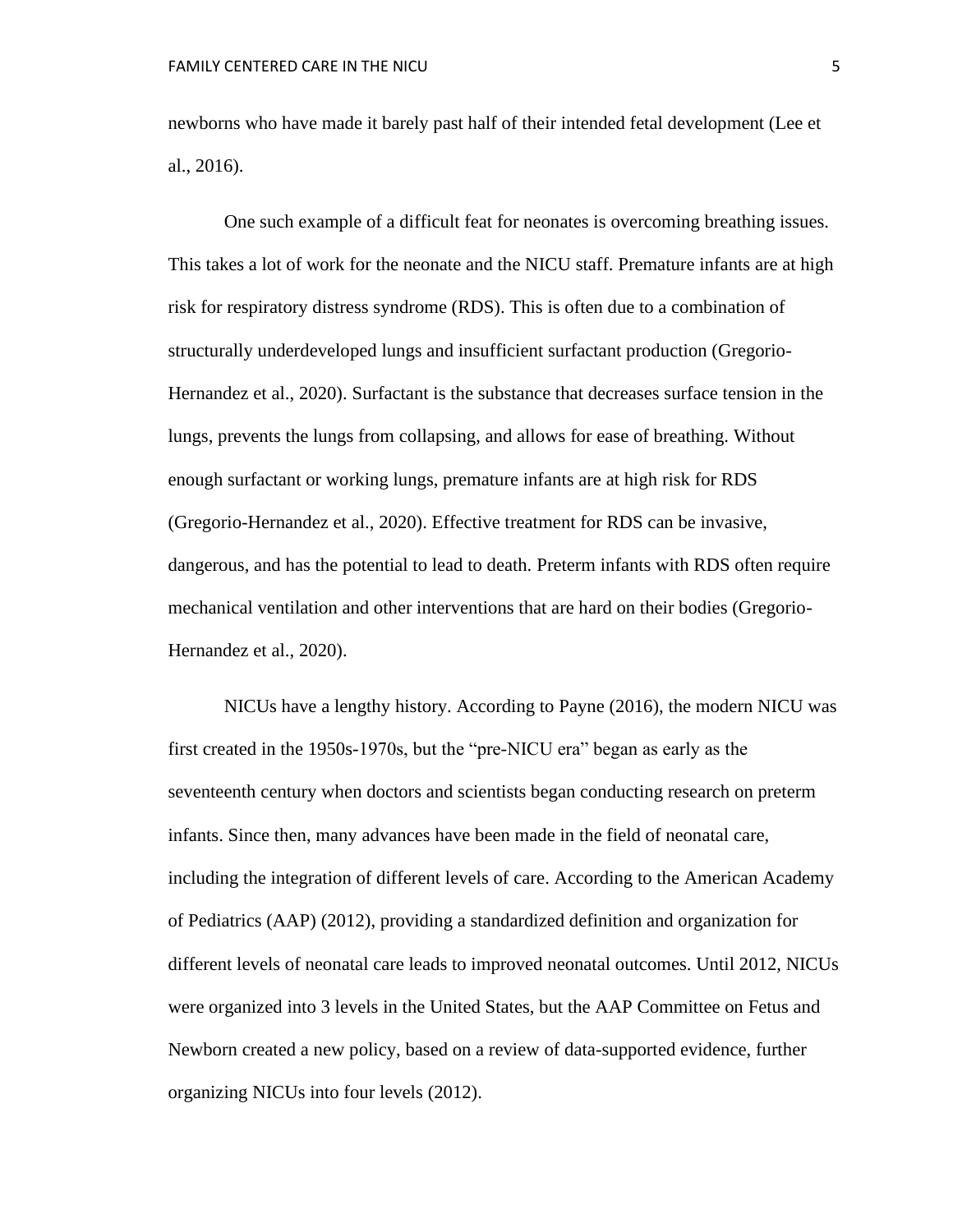According to the AAP's report, a Level I NICU, is a standard well-baby nursery that can be found in any hospital with a Labor and Delivery unit (2012). Staff in these NICUs will provide "low risk" (American Academy of Pediatrics, 2012, p.592) care for babies born no earlier than 35 weeks' gestation, they can perform neonatal resuscitation, assess and provide care to stable newborns born at term (at least 37 weeks), stabilize and provide care for infants born 35-37 weeks who are physiologically stable, and stabilize newborn infants who are acutely ill and/or born earlier than 35 weeks until they can be transferred to a higher level of care (American Academy of Pediatrics, 2012). Provider types in a Level I NICU include "pediatricians, family physicians, nurse practitioners, and other advanced practice registered nurses," (American Academy of Pediatrics, 2012, p.592).

Level II NICUs are considered specialty level nurseries. Level II NICUs will provide all the same care as Level I NICUs as well as care for neonates born at a minimum of 32 weeks' gestation who weigh at least 1500 grams (American Academy of Pediatrics, 2012). Care at this level is reserved for stable or moderately ill neonates. Whatever physiological problems these babies have are expected to be fixed quickly. No infants at this level of care should urgently require sub-specialty care, such as anesthesiology, neurology, or cardiology. Level II NICUs can provide transitional care for infants who previously received care in a higher level of NICU. They can provide brief mechanical ventilation (intubation) for a period of less than 24 hours, as well as external oxygenation such as continuous positive airway pressure (CPAP). They can also briefly stabilize infants that do not meet their admitting requirements until they can be transferred to a higher level of care. Providers in Level II NICUs include all those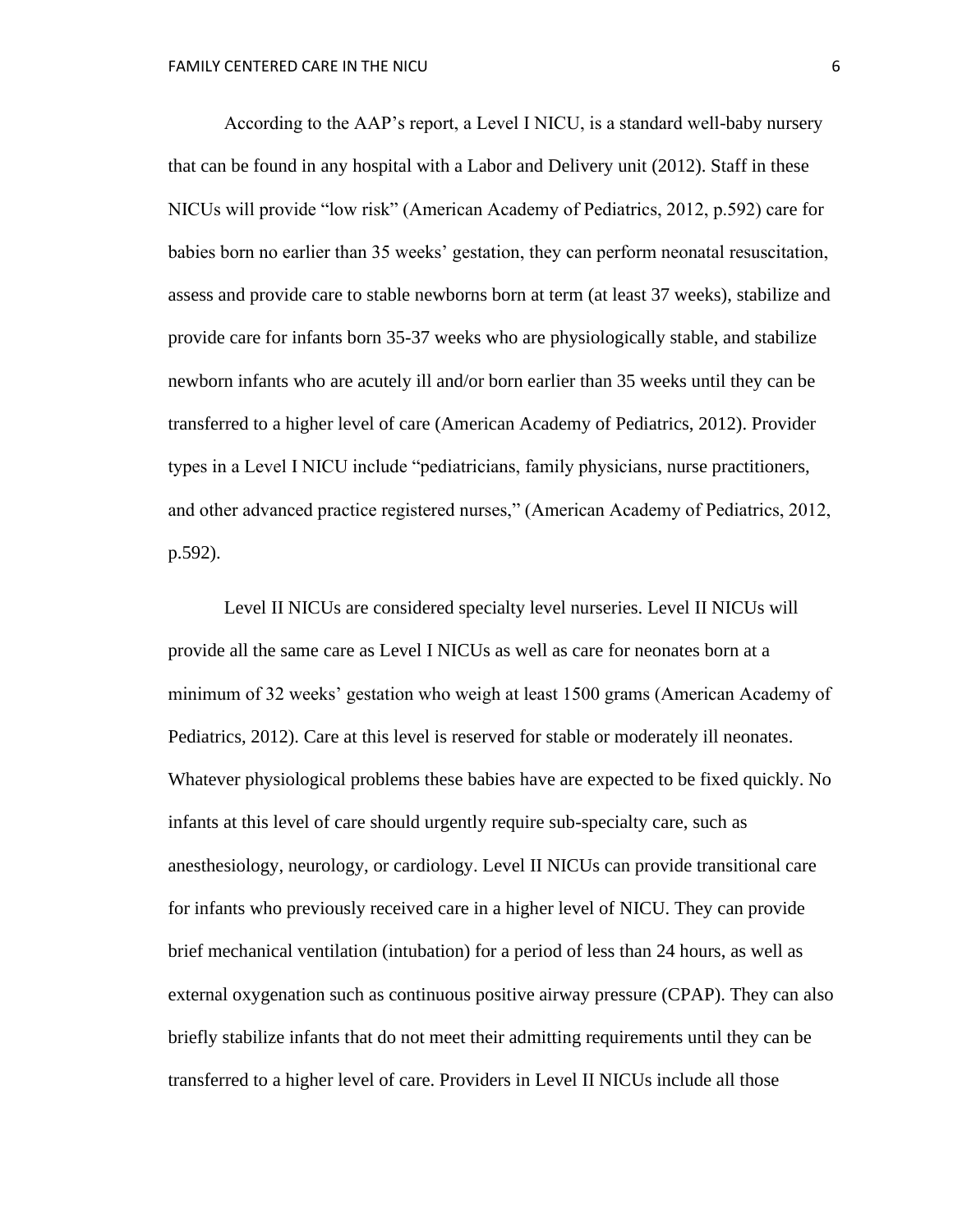available in Level I, as well as pediatric hospitalists, neonatologists, and neonatal nurse practitioners (American Academy of Pediatrics, 2012).

Level III NICUs are able to provide all the same care as Level I and II NICUs, but they can also provide sustained life support, comprehensive care for infants born under 32 weeks' gestation and weighing less than 1500 grams, they have many subspecialty care team members, including pediatric medical specialists, pediatric surgical specialists, pediatric anesthesiologists, and pediatric ophthalmologists (American Academy of Pediatrics, 2012). Level III NICUs can also provide all types of respiratory support that may be necessary for neonates with compromised lungs (American Academy of Pediatrics, 2012). Level III NICUs also have the capability to run imaging tests (such as MRIs or CT scans) and interpret the results of these tests "on an advanced basis" (American Academy of Pediatrics, 2012, p.592). Level IIIs have the same providers as Level Is and IIs plus the subspecialty care providers listed previously.

Level IV NICUs are known as regional NICUs. They are very similar to Level III NICUs in the level of care that they are able to provide, but Level IVs are located within a hospital that provides access to complex medical and surgical care, such as the ability to repair congenital birth defects (American Academy of Pediatrics, 2012). The institutions that house Level IV NICUs are also typically the ones to do the most research within the neonatal specialty, including the utilization of Family Centered Care.

Family Centered Care (FCC) is a relatively new facet of NICU care. FCC has been a standard of care in Neonatal Intensive Care Units since about 1992 (Neu et al., 2020). According to Deepika and Rahman, Family Centered Care is "…an approach to the planning, delivery, and evaluation of health care that is grounded in mutually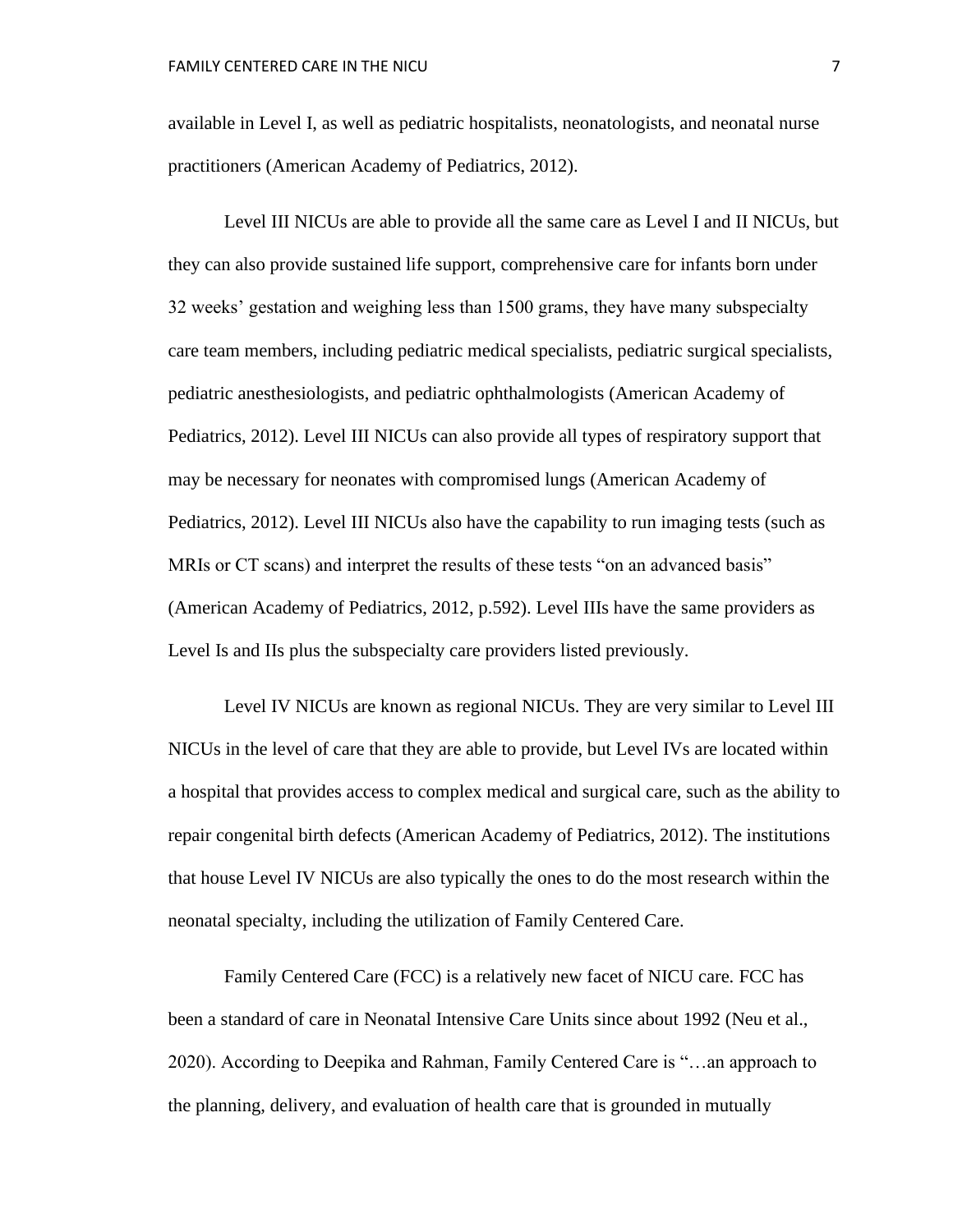beneficial partnerships among health care providers, patients, and families," (2020, p.43). In NICUs that utilize a basic level of FCC, parents can hold, change, bathe, and feed their child (Griffin, 2006). In some higher level NICUs that allow for more FCC, parents may be able to administer medications, help make treatment and care decisions, and even stay in a private room with their baby to assist in round-the-clock care. The evidence shows that utilizing FCC in the NICU leads to decreased parental stress and anxiety and increased growth and development in the patients (Cheng et al., 2021).

Having a child hospitalized in the NICU can be an extremely stressful and scary time for parents, especially for the birthing parent who has just delivered a preterm or sick child and is experiencing postpartum hormones and possibly medical issues themselves (Cheng et al., 2021). Being involved in their child's care allows the parents to bond with their baby and for postpartum attachment (PPA) which is shown to decrease maternal stress which helps foster the development of the child that NICUs strive for (Kim, Kim, & Yun, 2020).

Some nurses in the NICU, especially those in lower level NICUs, may be unaware of the importance and efficacy of FCC, especially for pediatric patients and their parents. Nurses may focus solely on the patient and getting them healthy. While caring for the physical health of patients is an important facet of nursing care, parental involvement and presence is also critical to the wellbeing of hospitalized children (Zauche et al., 2019). NICUs must allow parents to care for the child to allow for bonding and healing during what is otherwise a traumatic experience (Kim, Kim, & Yun et al., 2020). Additionally, parents may be too nervous to ask to help or worried that they may hurt their already fragile child (Neu et al., 2020). NICU babies often have many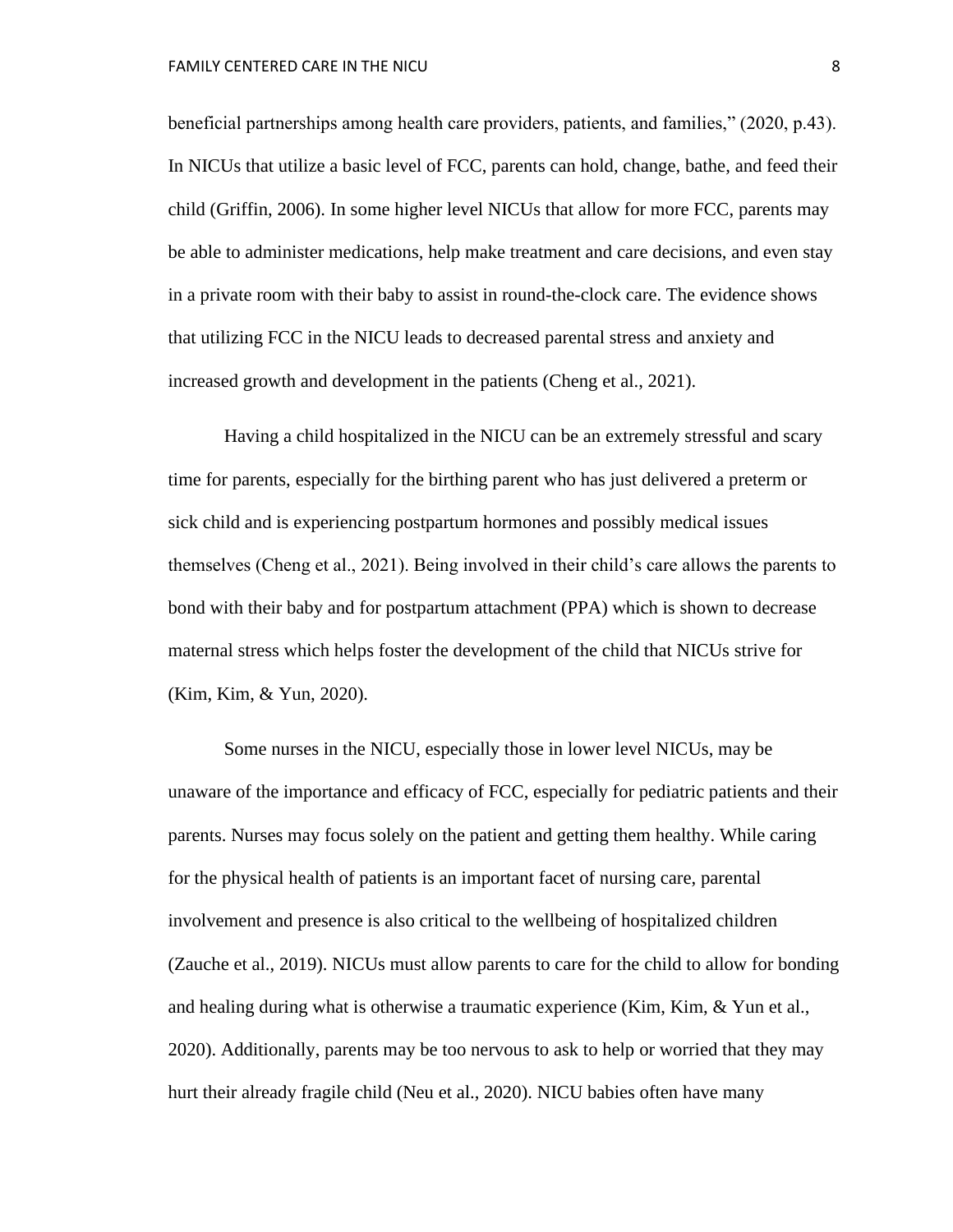monitoring devices, intravenous (IV) tubing, oxygen delivery devices, and many other medical items near or attached to them. This can be daunting for parents. These devices are what are known as environmental stressors which are one of the biggest causes of fear and anxiety for NICU parents (Kim et al., 2020).

FCC is a crucial component of holistic care. Holistic care is the interest in caring for the patient's entire wellbeing, which for pediatric patients, and NICU babies especially, includes the wellbeing of their parents/caregivers. For the previously stated reasons, NICUs should utilize a Family Centered Care Protocol to ensure they are doing it right and doing it well. This would include many factors, such as the standardization of visiting hours, private rooms, guidelines for parent education, staff training in meeting the emotional needs of parents, teaching parents to be advocates, and more (Franck et al., 2020).

Atul Gawande wrote *The Checklist Manifesto: How to Get Things Done Right*  (2011). The theme of the book is that protocols, formed as literal checklists, are the best way to ensure that procedures are followed and done right. Gawande's specific background is as a surgeon, but his research and book indicate that checklists are indispensable for any profession, including pilots and architects. Checklists eliminate the ability to question whether or not something was done and reduce the risk of harm created by missing steps. Many cases of negligence and malpractice in the hospital are due to simple human error, but these errors can be fatal. According to the Institute of Medicine (US) Committee on Quality of Health Care in America, more US citizens die because of medical errors than motor vehicle accidents or breast cancer (Kohn et al., 2000). However, with safer protocols in place, these medical error deaths can be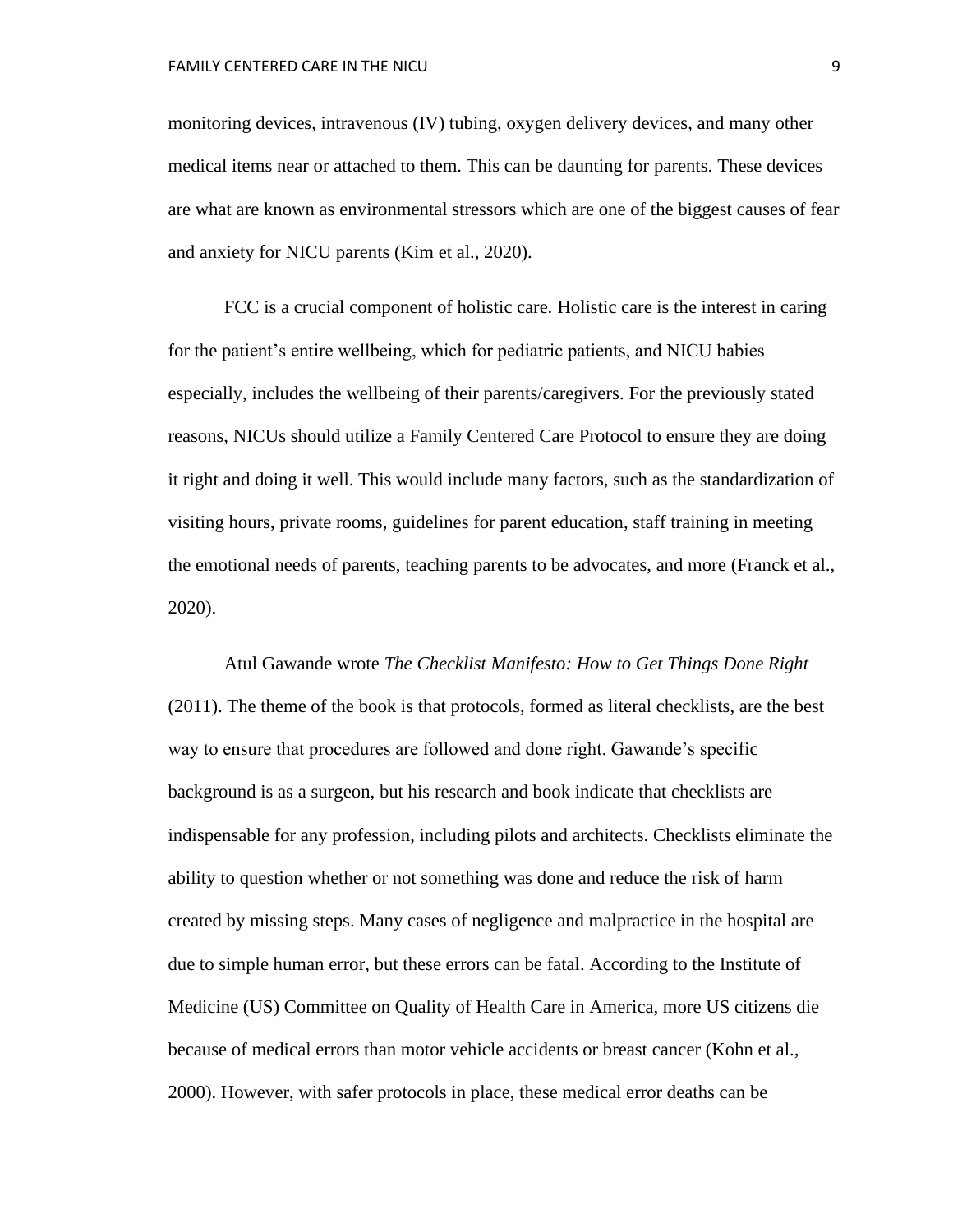prevented. That is why almost every specialty of medicine utilizes checklists. Checklists enhance quality of care and patient safety (Gawande, 2011). According the World Health Organization Public Safety department, surgery uses safety checklists and equipment counts to prevent infection and promote adherence to standards of care (2009). Emergency departments also utilize checklists to improve patient safety, such as Redfern et al.'s quality improvement checklist (2018). Similar checklists can be found in the protocols of almost all medical departments in every hospital (Gawande, 2011). NICUs utilize some checklists, but none specifically related to FCC.

### **Purpose**

The purpose of this thesis is to create an evidence-based interventions checklist for NICU nurses to use in order to assure quality of care and patient safety during hospitalization by utilizing family centered care to benefit neonatal patients and their parents.

#### **Review of Literature**

This review of literature was conducted to find existing evidence that Family Centered Care is utilized to yield improved outcomes for neonates and decreased parental stress and anxiety. The methods for this literature review included the databases CINAHL, PubMed, and PsycInfo. Keywords used included "family centered care or family centered nursing or family-centered care or family-centered nursing," "neonatal intensive care unit or NICU or baby unit or newborn intensive care," and "parental involvement or parent engagement or parent participation." The search was narrowed to include only peer reviewed research, published within the last 5 years that were available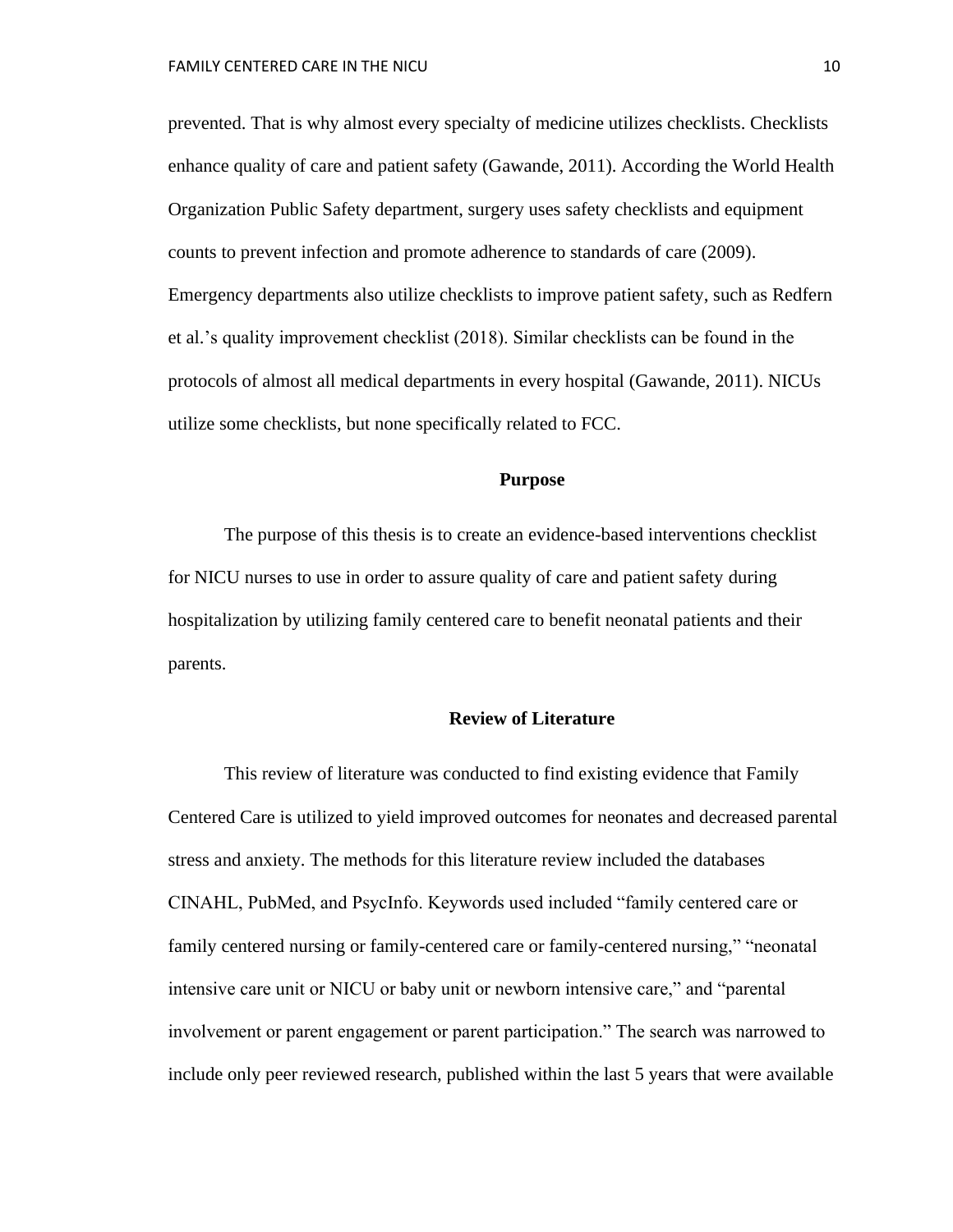in English. On CINAHL, this search yielded 21 results, on PubMed there were 14 results, and on PsycInfo there were 5 results. The results were then narrowed by title and then abstract to include only those studies which were relevant to the search. Only quantitative studies were utilized in this review of literature. Of these, five studies were selected for review.

The first of these was an article from O'Brien et al., (2018). Family Integrated Care (FICare) is a standardized version of FCC used mostly outside of the United States. Since this study was conducted outside of the United States (specifically in Canada, Australia, and New Zealand), the NICUs included do not fit directly into the AAP's designated levels of neonatal care (2012). However, the article states that in order for a NICU to be eligible for the study, they must have the capability to care for neonates born at less than 33 weeks' gestation from birth (O'Brien et al., 2020), which is comparable to a Level III NICU in the United States. This was a cluster-randomized control trial that was conducted across 25 NICUs in 3 countries. The researchers provided each site with "a unique, consistent written protocol and printed educational and training material," (O'Brien et al., 2020, p.247) on the standards of Family Integrated Care, however, no specific checklists were utilized. The results of this study concluded that FICare improved weight gain in infants and increased breastfeeding rates, and decreased parental stress and anxiety (O'Brien et al., 2020). This study did not examine long term outcomes for neonates or their families.

The next study chosen was entitled "Effect of a Parent Empowerment Program on Parental Stress, Satisfaction, and Length of Stay in the Neonatal Intensive Care Unit" by Holly Nieves, Alyssa Clements-Hickman, and Claire Davies (2021). This study examined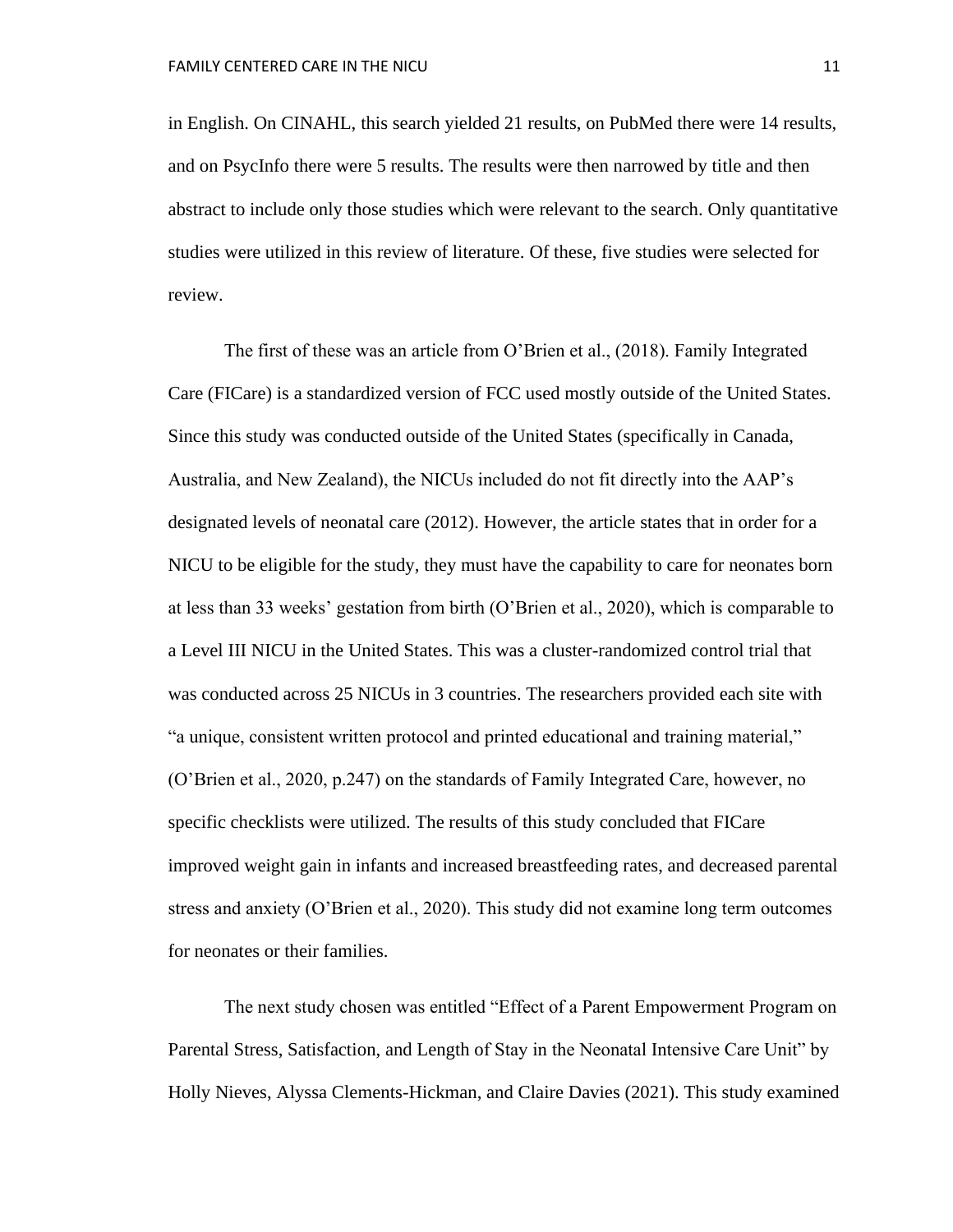how providing parents with the encouragement that they need to participate in the care of their hospitalized infant can lead to improved outcomes for both the neonate and their family. This was a quasi-experimental study used to implement the COPE (Creating Opportunities for Parent Empowerment) program (Nieves et al., 2021). The study was conducted in a Level III NICU and the population sample included premature infants born at a minimum of 35 weeks' gestation (Nieves et al., 2021). The intervention of the COPE program included 4 phases of training sessions, including "Helping Your Premature Baby Grow and Develop" completed within a few days of delivery, "Helping Yourself and Your Baby, the Early NICU Days" completed about a week after admission, "Getting Ready to Go Home Together" completed about a week prior to discharge, and "Adjusting to Life at Home With Your Baby" completed over the phone one week after discharge for the NICU (Nieves et al., 2021, p.94). The intervention also included the issuance of a COPE handbook. There was no checklist used for this intervention/study. The results showed that parents reported lower levels of stress and they were satisfied with the COPE program and the NICU stay overall (Nieves et al., 2021). Results from the intervention group also showed decreased length of NICU stay for the babies whose parents had undergone the training (Nieves et al., 2021). Promoting parental empowerment and encouraging participation in care is another example that FCC is a beneficial and evidence-based NICU intervention.

The next study selected was "The effectiveness of a parent participation improvement program for parents on partnership, attachment infant growth in a neonatal intensive care unit: A randomized controlled trial" by Yoo Jin Heo and Won-Oak Oh (2019). The researchers of this study first developed the Parent Participation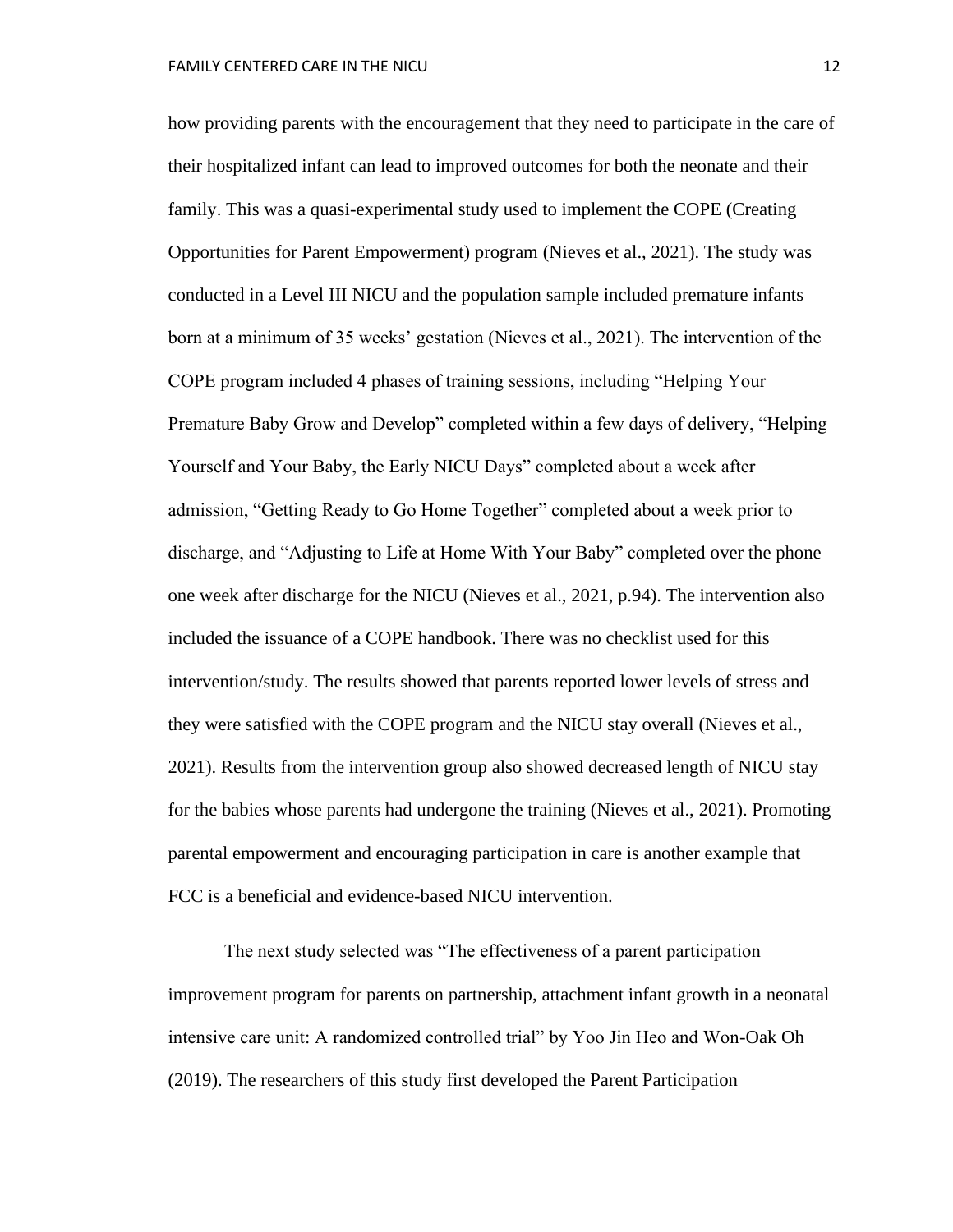Improvement Program and then used a randomized-controlled trial to implement it in a NICU in Seoul, South Korea (Heo & Oh, 2019). Since this study occurred outside of the United States, the NICU involved is not categorized using the AAP's Levels of NICUs (2012). However, the inclusion criteria for this study required that the neonates be born prior to 37 weeks' gestation and require no more invasive respiratory support than a highflow nasal cannula (meaning no infants requiring mechanical ventilation were included in the study), meaning that the patients included in this research would be comparable to patients in a Level II NICU (Heo  $& Oh$ , 2019). This study made no mention of utilizing a checklist in their protocol. The results of this research indicate that parental participation is effective in improving parent/infant attachment and parent/nurse partnerships (Heo  $\&$ Oh, 2019).

The next study examined in this review was "Family-Centered Care Improves Clinical Outcomes of Very-Low-Birth-Weight Infants: A Quasi-Experimental Study" (Lv et al., 2019). The FCC intervention used in this research was both parental education about basic newborn care as well as a requirement that parents actively care for their hospitalized infant for at least 4 hours a day (Lv et al., 2019). This was a quasiexperimental, quantitative study that took place in China so the researchers did not use the AAP's (2012) categories for Levels of NICUs, however they looked specifically at the data for very-low-birth-weight (VLBW) infants, which are infants born at less than 1500 grams, so this study focused on a patient population comparable to a Level III NICU in the United States. This study did not utilize a checklist in its protocol. The results of this study demonstrated that the FCC intervention led to higher infant weight at discharge, higher rates of breastfeeding and shorter length of total parenteral nutrition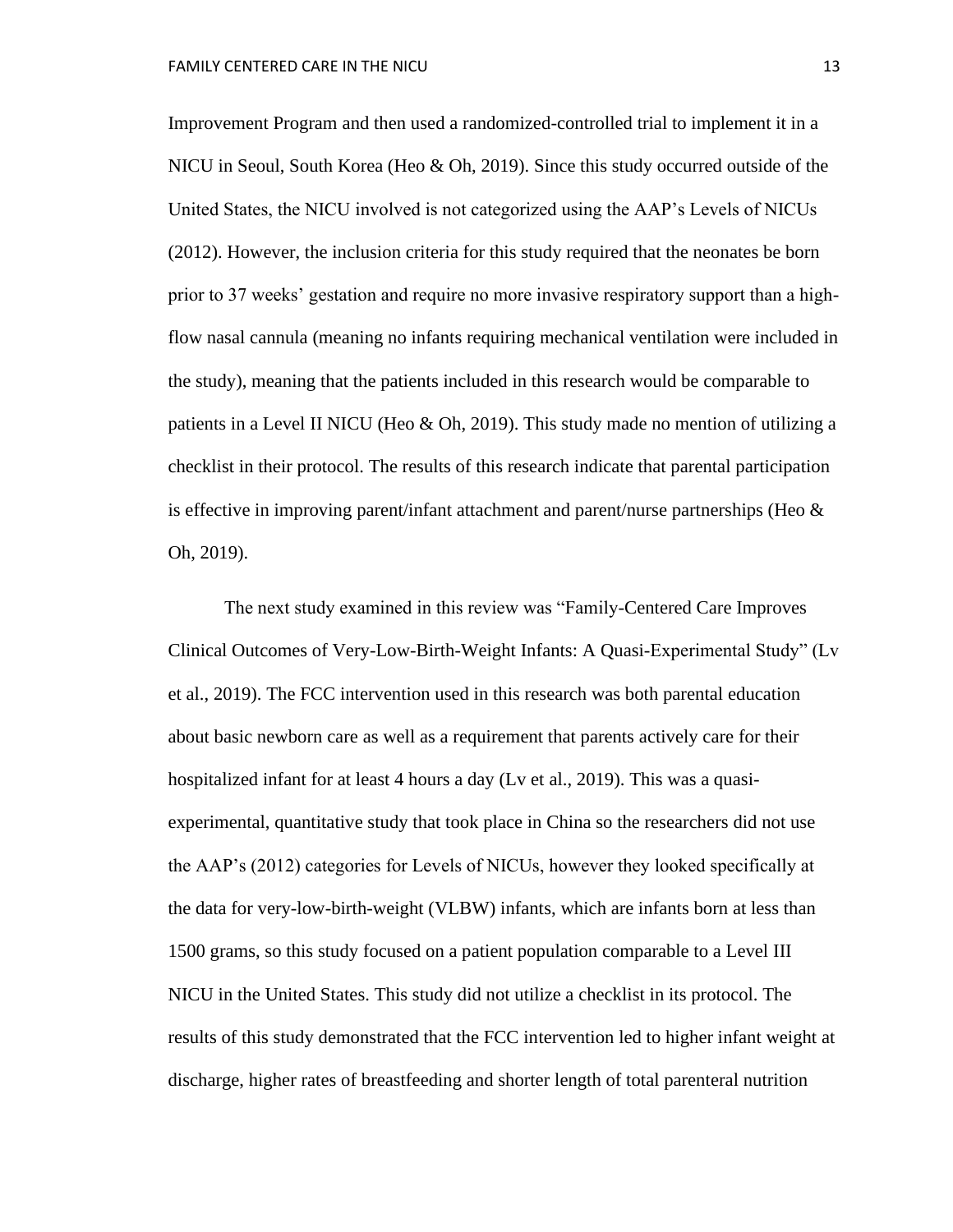(TPN) or gastric feedings, and decreased rate of complications (including bronchopulmonary dysplasia, retinopathy of prematurity, necrotizing enterocolitis), as well as lower readmission rates (Ly et al., 2019). This is quantitative evidence that FCC is effective at improving neonatal outcomes in the NICU.

The final study examined for this review of the literature was "Family Centered Care Improved Neonatal Medical and Neurobehavioral Outcomes in Preterm Infants: Randomized Controlled Trial" (Yu et al., 2017). The purpose of this study was to replicate the medical innovations of FCC that exist in Western societies in Eastern healthcare systems. This particular randomized controlled trial study took place in Taiwan and the researchers used a family-centered intervention program (FCIP) in the intervention group and a usual care program (UCP) in the control group (Yu et al., 2017). Since this research took place in Taiwan, the NICU used for the study does not fall into one of the AAP's Levels of NICUs (2012), however, the population used was VLBW infants (babies born at less than 1500 grams) which is comparable to the patient population cared for in Level III NICUs in the United States. This study did not utilize a Family Centered Care checklist. The results of this research showed that FCIP lead to earlier feedings by mouth and earlier discharge, increased weight gain, and better neurobehavioral performance among the infants (Yu et al., 2017). Additionally, the research indicated that parents in the intervention group were more highly motivated, more goal oriented, and more likely to meet their goals than parents in the control group, and the higher rates of these attributes correlated with even higher rates of weight gain and better neurobehavioral outcomes in their child (Yu et al., 2017). This study is further evidence that establishes FCC as a standard of NICU care.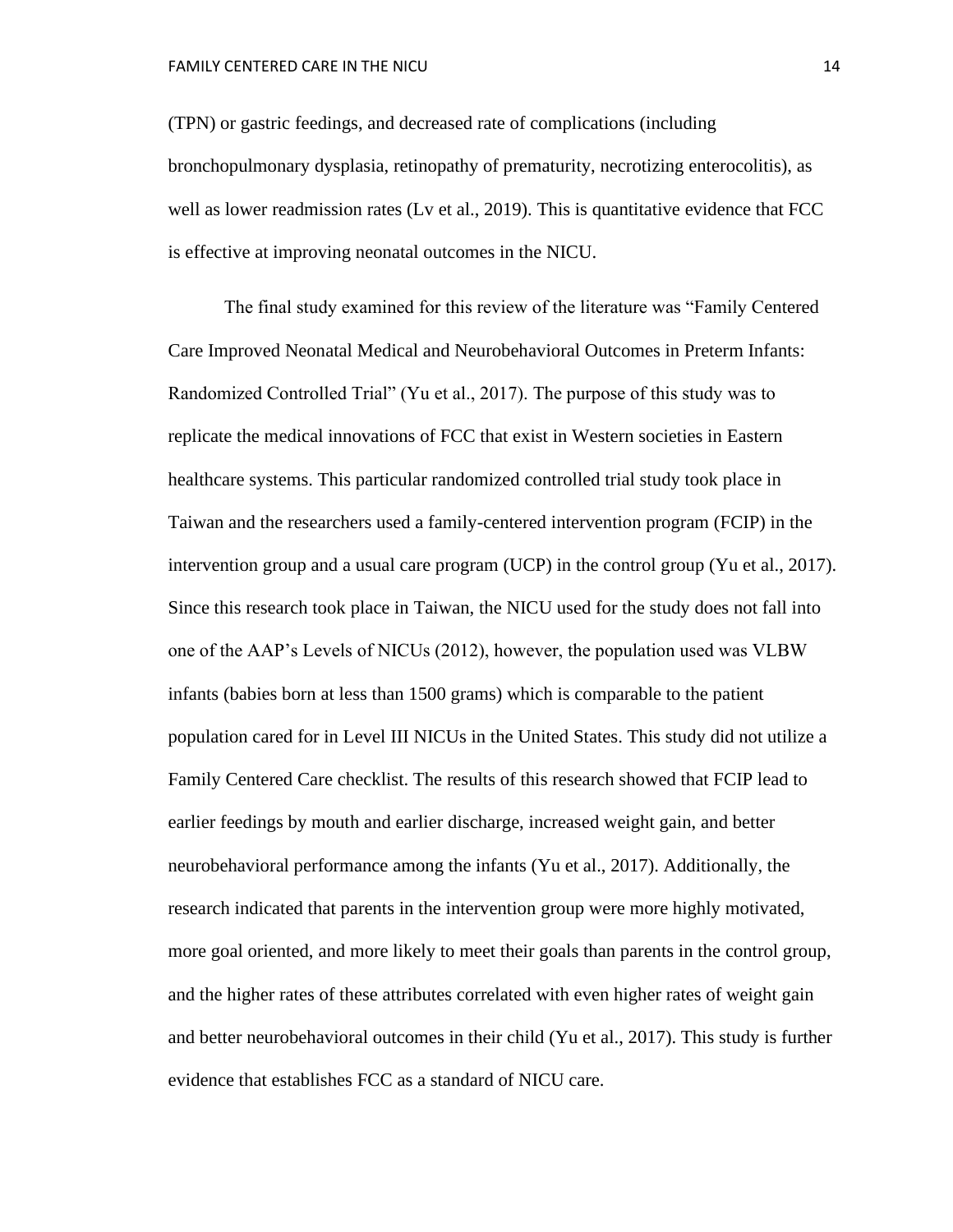#### **Evidence-Based Interventions**

The aforementioned review of literature demonstrates that Family Centered Care is an evidence-based standard of care in the Neonatal Intensive Care Unit. From the literature reviewed, all 5 studies showed that FCC is an effective way to increase positive neonatal outcomes and decrease parental stress and anxiety. However, 0 of the 5 studies utilized a checklist to implement multiple facets of FCC. Based on this review and the evidence discovered, interventions based on quantitative evidence will be evaluated to create the checklist.

After the initial literature review, additional keywords were added to the search criteria to find specific, evidence-based, family centered interventions based on Franck, Waddington, and O'Brien's (2020) article "Family Integrated Care for Preterm Infants" which outlined NICU interventions that can be responsibly performed by parents with the help of nurses. These included "parent education" (1 result on CINAHL, 6 results on PubMed, and 0 results on PsychInfo), "single family rooms or private rooms" (2 results on CINAHL, 1 result on PubMed, and 0 results on PsycInfo), "breast feeding" (3 results on CINAHL, 2 results on PubMed, and 0 results on PsycInfo), "holding or kangaroo care or skin-to-skin" (6 results on CINAHL, 2 results on PubMed, and 1 result on PsycInfo), "basic newborn care or newborn care or basic care" (10 results on CINAHL, 10 results on PubMed, and 2 results on PsycInfo), "nurse-parent communications" (0 results on CINAHL, 1 result on PubMed, and 0 results on PsycInfo), and "technology" (1 result on CINAHL, 1 result on PubMed, and 0 results on PsycInfo). The results were narrowed by title and abstract and to only those studies which were peer-reviewed and written in English.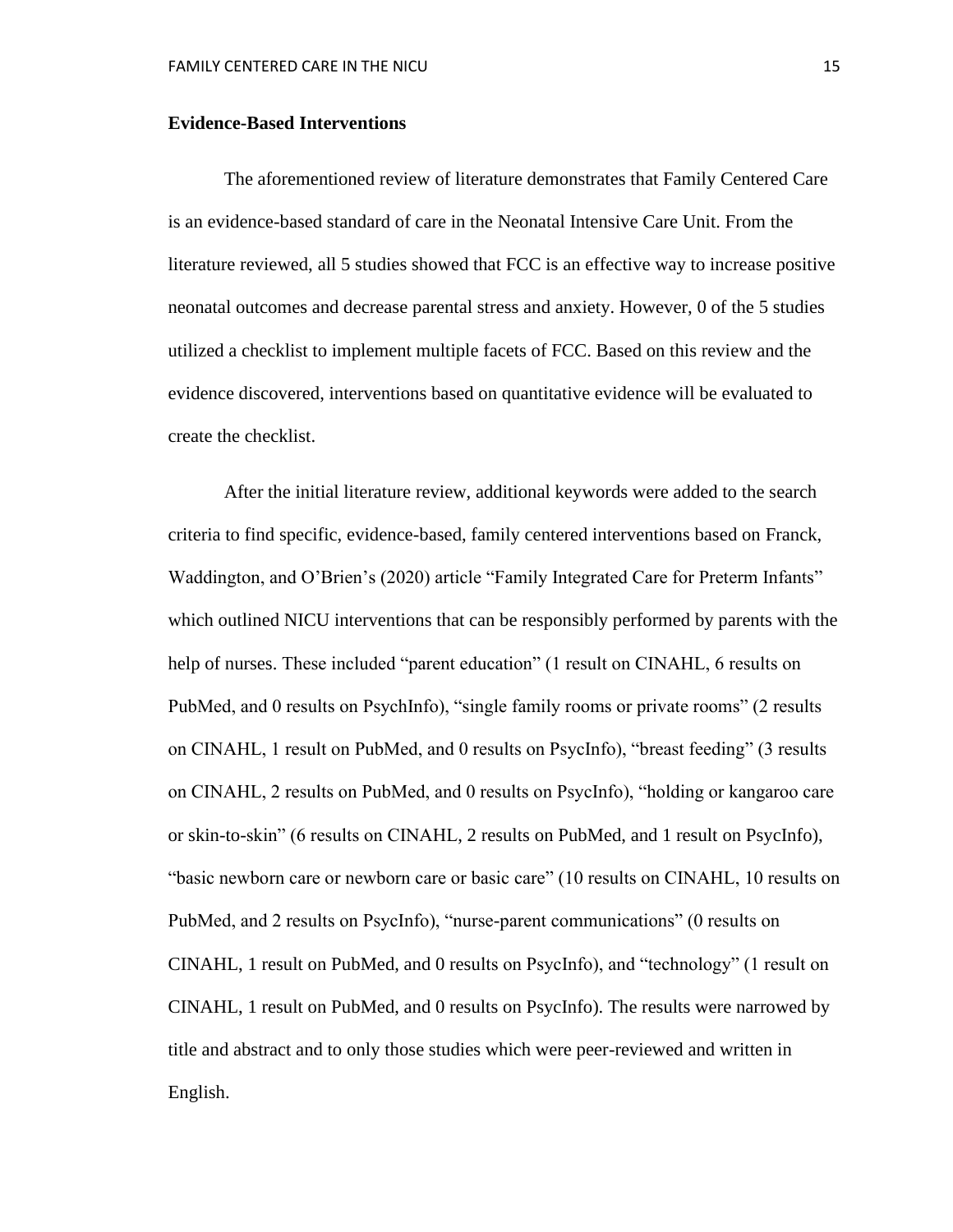# *Communication*

The first evidence-based intervention included in this Family Centered Care checklist is effective communication between the family of the infant and the infant's NICU staff, namely their nurses. The rationale for this intervention comes from "Effects of parent-provider communication during infant hospitalization in the NICU on parents: A systematic review with meta-synthesis and narrative synthesis" (Labrie et al., 2021). In this study, "provider" includes all healthcare staff. When parent-provider information is effective, the language makes parents "feel emotionally supported, treated with empathy, and taken seriously," (Labrie et al., 2021, p.1527). Additionally, effective parent-provider communication should "foster collaboration between parents and staff" (Labrie et al., 2021, p.1527). Through this collaboration, parents can know and understand all of the information related to the health and well-being of their child, they can provide providers with consent, and parents can help in the decision-making process for their child's care (Labrie et al., 2021).

The systematic analysis performed for this study reviewed over 5,000 NICU records of parent-provider interactions in Neonatal Intensive Care Units. The records were comprehensively synthesized, and the final ones used in the study included 6,960 parents and their children, 693 providers, and 300 NICUs (Labrie et al., 2021). The results of this analysis revealed 5 common impacts of effective parent-provider communication, these include coping, knowledge, participation, parenting, and satisfaction (Labrie et al., 2021). These effects may be positive or negative, but based on the review, effective communication leads to more positive impacts (Labrie et al., 2021). The studies included in this systematic review included a multitude of tools, but typically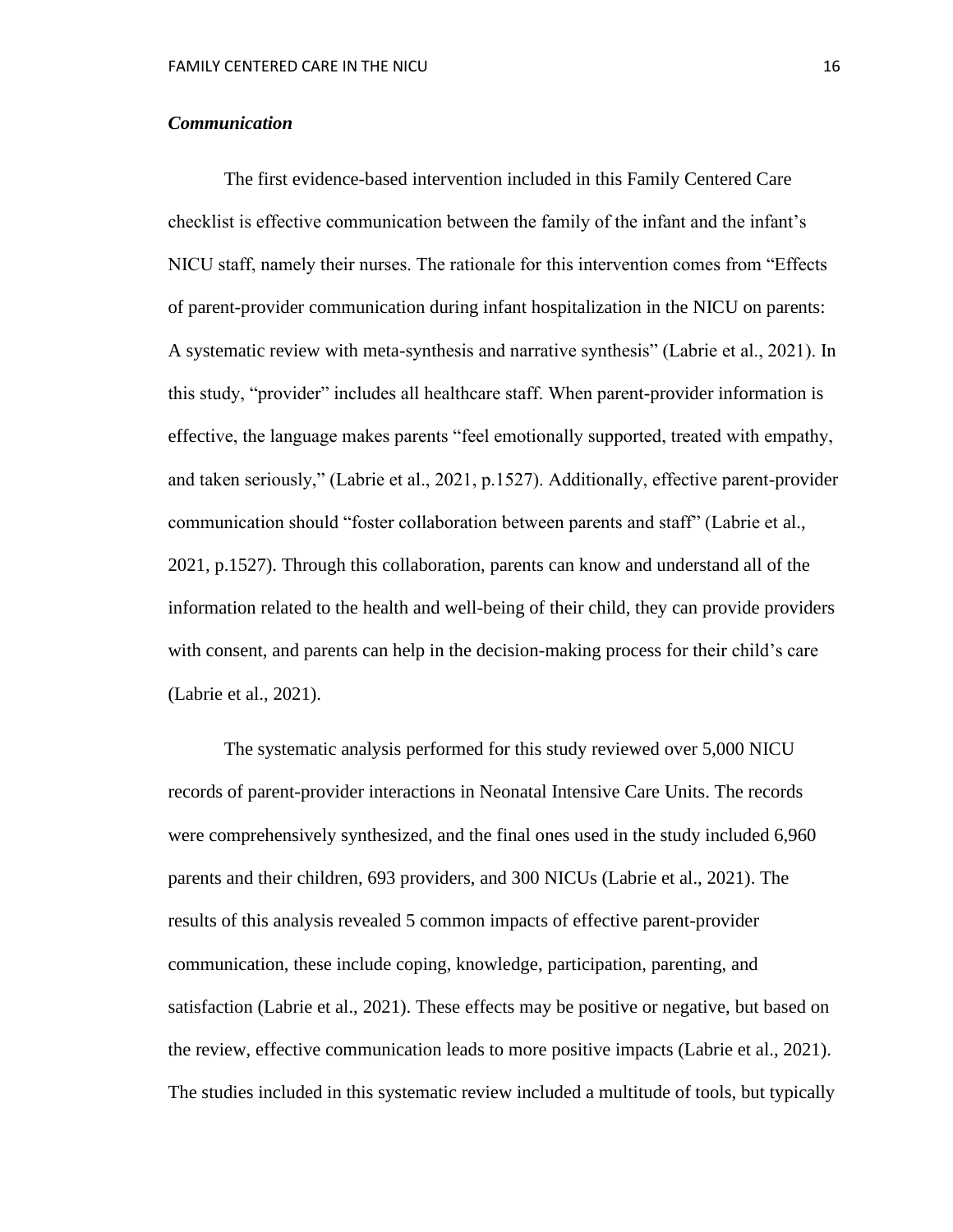efficacy was measured using self-reported satisfaction scales as well as evaluation of coping skills, knowledge, and participation. Therapeutic communication showed higher levels of these factors and caregivers were more satisfied (Labrie et al., 2021).

Parent-provider communication is most important to the mental well-being of the parents, particularly in decreasing stress and anxiety (Labrie et al., 2021), however, this is an important facet of FCC which is proven to be beneficial to a hospitalized neonate's health. Parent-provider communication is included in FCC because it allows parents to be informed about care as well as actively participate in the decisions for care. Effective parent-provider communication is an effective intervention to add to the FCC checklist as it allows for collaboration, paired decision-making, and improved outcomes.

## *Parent Education*

The next intervention on the checklist is parental education. This intervention includes the utilization of educational training for parents whose child is hospitalized in the NICU. This education is important because it allows parents to learn what to expect from the NICU and how to care for their sick and/or preterm child while they are hospitalized and after they are discharged. One example of this intervention comes from "Family-Centered Care Improves Clinical Outcomes of Very-Low-Birth-Weight Infants: A Quasi-Experimental Study" (Lv et al., 2019). The protocol for this study involved trained nurses "teaching parents the theoretical knowledge of basic care, infant development, hand hygiene, feeding methods, skin-to-skin contact, [and] infection control" (Lv et al., 2019, p.2). After the teaching was completed, parents were supervised by nurses while actively performing these care activities for at least 4 hours a day. This FCC intervention led to improved nutritional outcomes, decreased complications, and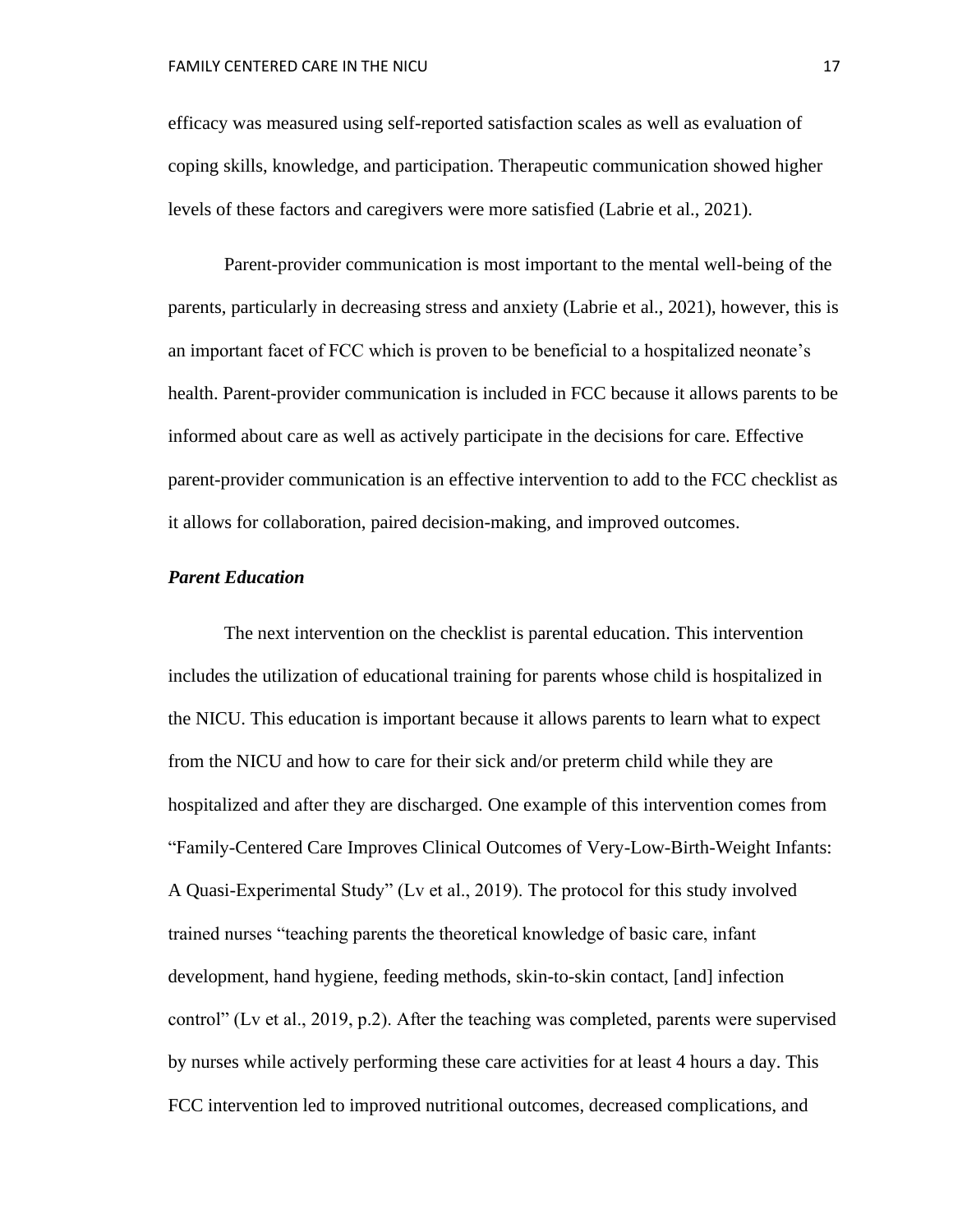lower readmission rates (Lv et al., 2019). The conclusion of the study is the same as the reason for its addition to the FCC checklist: the evidence shows that when parents are present and actively caring for their child in the NICU, the child can fare better against complications, so parental education on how to do this effectively should be a standard practice in all NICUs (Lv et al., 2019).

#### *Empowerment*

Another way to increase parents' psychomotor abilities is through an empowerment program. These help NICU parents to be more confident in their skills of caring for their child. Interventions such as the 4 phase COPE (Creating Opportunities for Parent Empowerment) educational empowerment program described and researched by Nieves, Clements-Hickman, and Davies can improve neonatal outcomes and decrease parental stress and anxiety (2021).

Another facet of parental empowerment is teaching parental self-care. This leads to decreased stress and anxiety as well as increased emotional stability which allows parents to better support their infant, leading to bettered cognitive and behavioral development of the neonate (Mosher, 2017). Parental empowerment programs can be combined with or added to parental education programs as Family Centered Care to further benefit the entire family unit. Even for parents who already have older children, the NICU may be a new and frightening experience and caring for NICU babies can be an entirely different experience than caring for a typical newborn. Therefore, all families can benefit from education and empowerment.

### *Basic Care*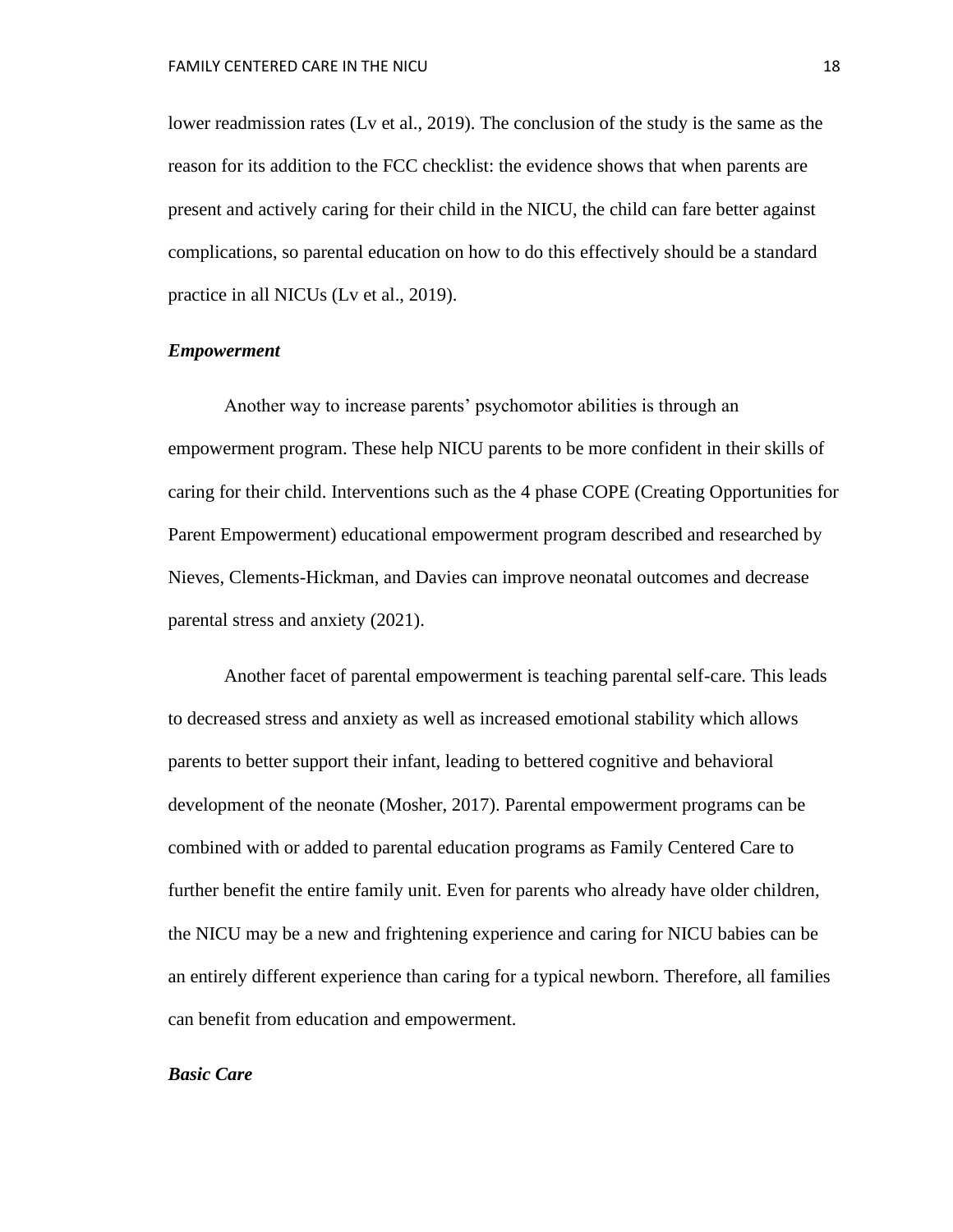The next intervention is allowing parents/caretakers to complete the basic care of their hospitalized baby. This intervention is a step beyond parental education. It involves the parent actually caring for their baby as they would if their baby been discharged home after birth, rather than being admitted to the NICU. Basic care, described in the study "Family-Centered Care Improves Clinical Outcomes of Very-Low-Birth-Weight Infants: A Quasi-Experimental Study" includes, but is not limited to, diaper changes, bathing, swaddling, dressing, and minor healthcare procedures such as taking the baby's temperature (Lv et al., 2019). According to Mosher, being involved in the basic care of the infant leads to less stress and anxiety (2017). Since Family Centered Basic Care benefits both the parents and the baby, it is an important addition to the checklist.

Basic Family Centered Care can also include involving caregivers in developmental care of the neonate, known as Family Centered Developmental Care (FCDC). According to "Recommendations for involving the family in developmental care of the NICU baby," educating parents on the basic developmental needs of their NICU baby can better the child's neurobehavioral scores after discharge (Craig et al., 2015). Developmental care should be included in parental education as it leads to improved outcomes. For this reason, FCDC is included in the Family Centered Care checklist.

# *Breastfeeding*

The next evidence-based intervention included is breastfeeding. According to the American Academy of Pediatrics' Section on Breastfeeding, breastfeeding is the best and healthiest option for the nutrition of infants and if that is not possible, then pumped or donated human milk is the next best option (Eidelman et al., 2012). According to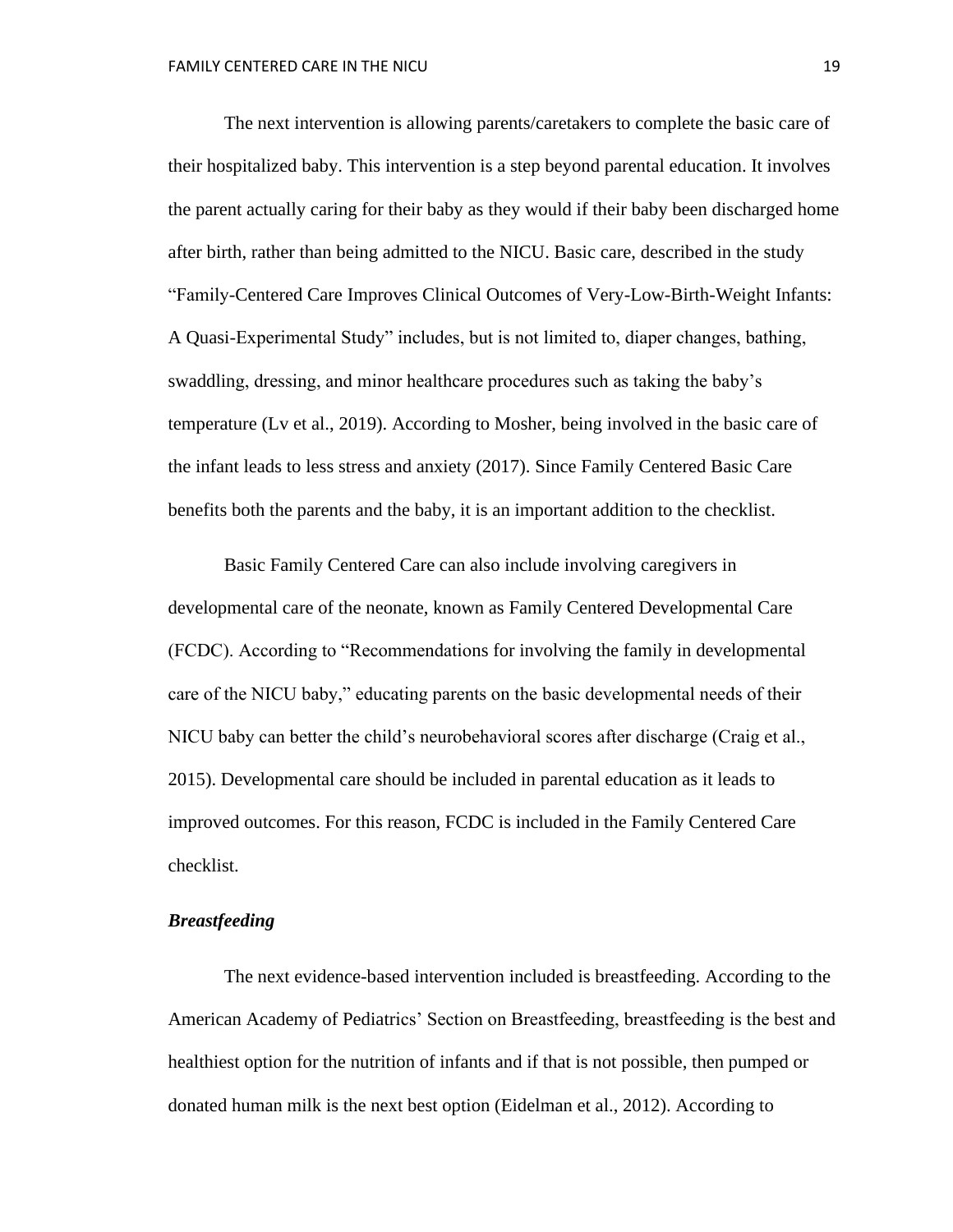Eidelman et al., human milk leads to less complications in NICU patients, including decreased rates of sepsis and necrotizing enterocolitis because antibodies in the breastmilk speed up the development of the infant's immune system and make them less susceptible to infections (2012). Reception of human milk in the NICU also leads to lower readmission rates within the first year of discharge, lower mortality rates due to complications, lower rates of long-term growth failure, and less incidence of neurodevelopmental disabilities (Eidelman et al., 2012). Toddlers who received human milk when they were in the NICU are found to have higher intelligence scores, increased volume of brain matter, and greater mental, motor, and behavioral capabilities than those who did not receive human milk (Eidelman et al., 2012).

Breastfeeding also allows the birthing parent to physically bond with their child. According to Naylor and Clarke-Sather, parents are more likely to feel driven to breastfeed if their child is born preterm or in the NICU for other complications because they are educated on the importance of human milk and parent-infant attachment (2020). Whether the caretakers are breastfeeding or feeding their child human milk or formula through a bottle, this is considered Family Centered Care because the parents are involved in a process that is helping their child grow and develop. However, since breastfeeding is the preferred method, that is what will be included in the FCC checklist. Breastfeeding improves neonatal outcomes and, when it is involved in FCC, it helps parents adjust and decrease their stress and anxiety which is why it is an important addition to the checklist.

#### *Private Rooms*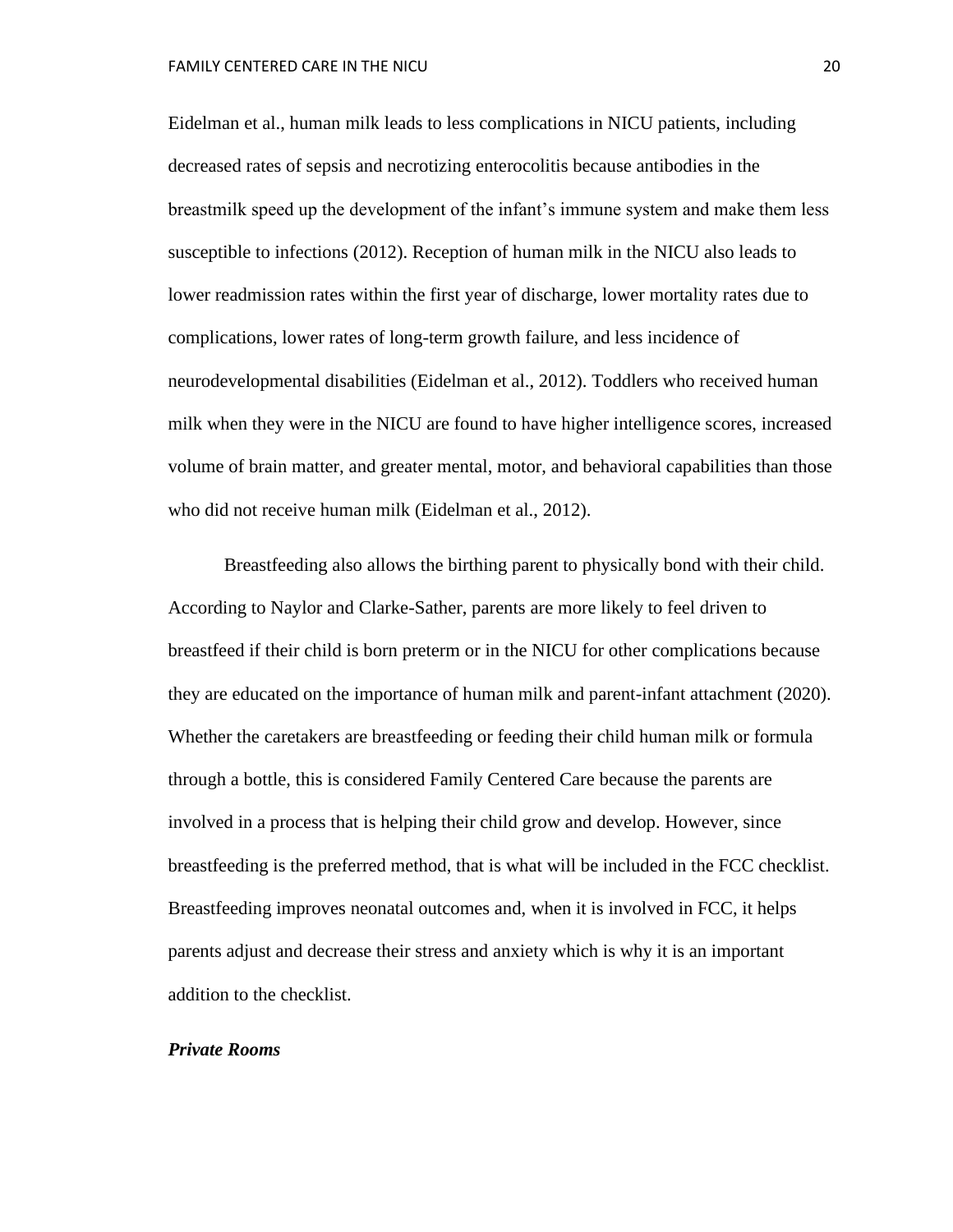The next intervention on the checklist is the utilization of private/single family rooms. In addition to extra privacy, single-family rooms allow for greater incidence of FCC. According to "Parent-Infant Closeness, Parents' Participation, and Nursing Support in Single-Family Room and Open Bay NICUs," parents in the intervention group reported that they were able to perform more basic care to their infant, create better bonds, and both mothers and fathers were present more often when their infant was in a private room (Tandberg, et al, 2018). Additionally, nurses in the same study reported greater incidence of parent-infant attachment, more participation in care as well as medical rounds, and nurses said that they were able to provide families with more support when they were in private rooms without having to worry about privacy violations (Tandberg, et al, 2018). Some NICUs with private rooms even offer beds for parents to sleep in so that they can stay with their baby around the clock and provide overnight care. Single family/private rooms foster decreased parental stress and anxiety which leads to improved neonatal outcomes, so it is a beneficial intervention to be added to the FCC checklist.

## *Bonding*

The next intervention can be called many names. These may include holding, infant bonding, skin-to-skin, or kangaroo care. All of these involve physical contact between the parent and the infant. Skin-to-skin contact is one of the most widely used FCC interventions. The study "When can I hold my baby? An audit of the time to first cuddle for preterm babies (<32 weeks) pre-introduction and post-introduction of a Family-Integrated Care model," the first thing most parents want to do when visiting their child in the NICU for the first time is hold their child (Murdoch et al., 2021). The results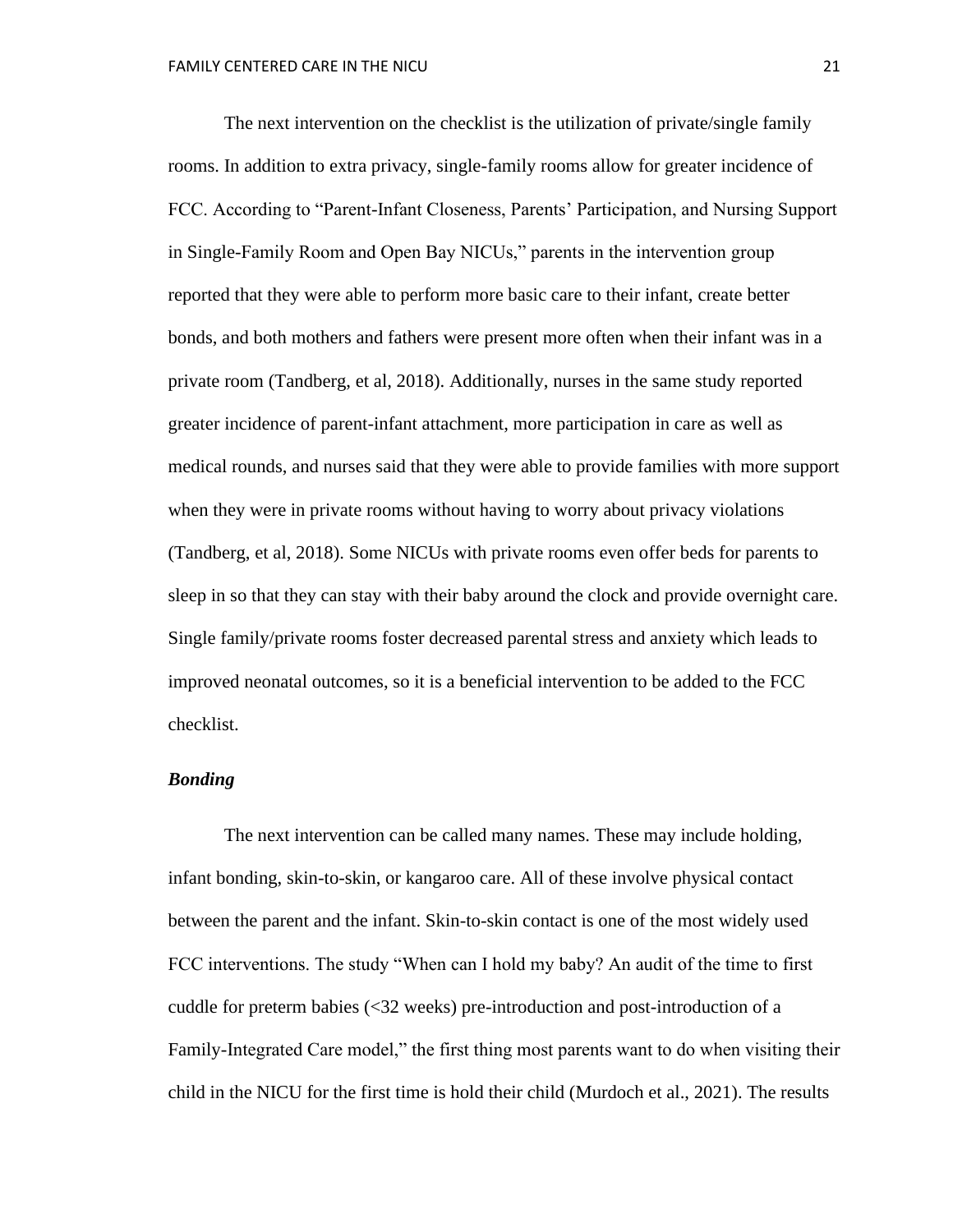of this study also show that the closer to the time of delivery that a preterm baby is held, the better outcomes the child may have, such as decreased length of stay, and decreased time to the infant's first full feeding (Murdoch et al., 2021). This study also shows that NICUs that implement FCC have parents who hold their child sooner than the parents of children in NICUs without FCC (Murdoch et al., 2021). Skin-to-skin contact also has neurochemical benefits. Studies show that NICUs that utilize FCC and allow for skin-toskin contact promote oxytocin release in preterm infants (Vittner et al., 2019). Oxytocin is a hormone that allows new mothers and their infants to learn each other's scents and promote parent-infant attachment as well as facilitates breastfeeding (Vittner et al., 2019). Skin-to-skin contact is an important facet of FCC and is on the checklist because it allows for other important parts of FCC to be present.

Bonding between parents and their neonates is important for many reasons. One of these is prevention from harm. NICU patients who have not bonded with their caregivers are at increased risk for pediatric abusive head trauma (PAHT) (Allen, 2014). PAHT, sometimes known as Shaken Baby Syndrome, is any type of intentional head trauma that results from blunt force head injury and/or shaking (Allen, 2014). Another risk factor for PAHT is inconsolable crying which is common in NICU patients diagnosed with Neonatal Abstinence Syndrome (NAS) when they are withdrawing from illicit substances (Allen, 2014). When FCC is implemented and caregivers create attachments with their baby in the NICU, it acts as a prevention strategy and the baby will be at lower risk of harm from PAHT when they are discharged.

## *Technology*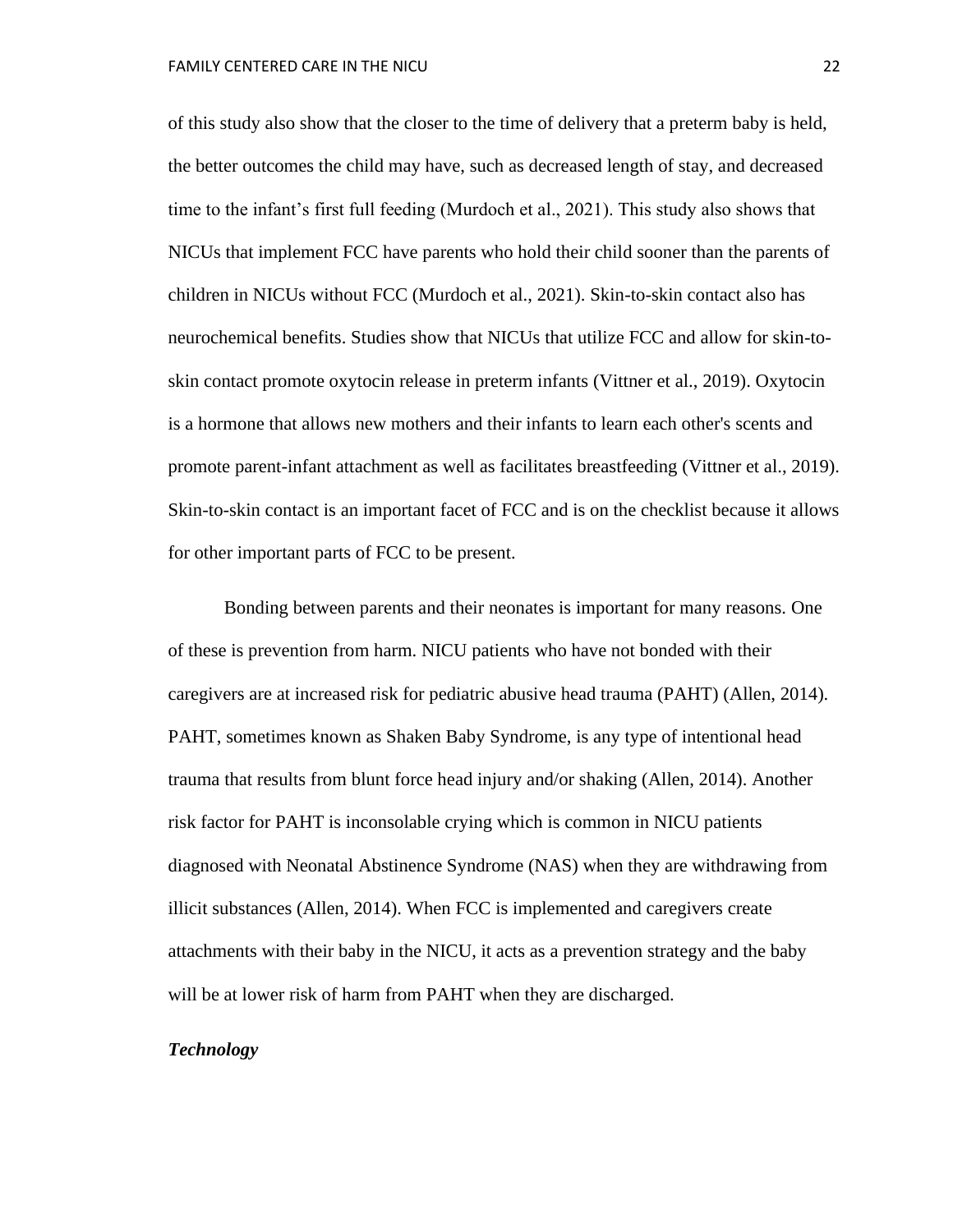The final intervention for the checklist is the implementation of FCC technology to the NICU. One such example of technology is the use of cameras over the patient cribs in the NICU that allows parents to view their child at any time, even when they are not able to be physically present in the hospital. This FCC intervention is becoming more common, however, there is limited information into the effect of these cameras, but Gibson and Kilcullen performed a systematic review of what research does exist in "The Impact of Web-Cameras on Parent-Infant Attachment in the Neonatal Intensive Care Unit" (2020). This study indicates that positive effects of the cameras allow for parents to feel closer to their child, increased responsiveness (especially to conversations over the phone with nursing staff), and decreased stress and anxiety (Gibson & Kilcullen, 2020). More research still needs to be done on this intervention, however, since it is known that FCC interventions that decrease parental stress and anxiety can also positively affect neonatal outcomes, and these web-cameras have the potential to be further improved, the use of FCC technology should be added to the checklist along with the orientation of caregivers to this technology so that it can be used to the best of its ability and benefit the whole family.

#### **Feasibility and Sustainability**

Any implementation of a new protocol can be a potentially expensive and daunting change that may cause hesitancy among hospital staff. Family Centered Care has been shown to be a benefit to NICU patients and their parents (O'Brien et al., 2020; Nieves et al., 2021; Heo & Oh, 2019; Lv et al., 2019; & Yu et al., 2017). FCC is highly feasible in Neonatal Intensive Care Units as they typically already have access to many aspects of FCC, such as breastmilk/breastfeeding and the ability to allow parents to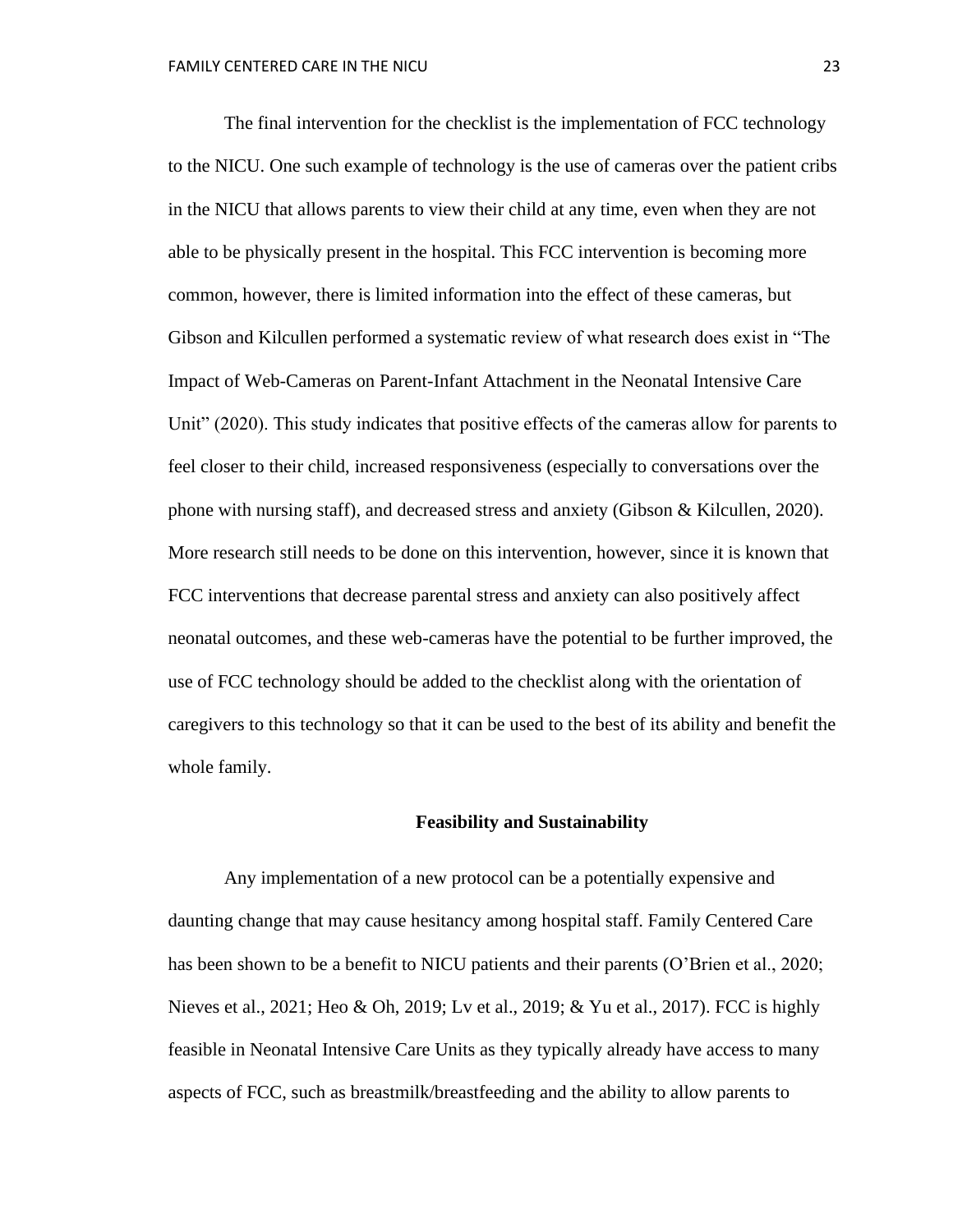participate in care. Whether or not it is sustainable is partially reliant on whether or not parents actually participate in the program. It is likely that parent participation in FCC programs would be high as evidenced by previous studies, including one conducted by Maria et al., which found that parental engagement in the NICU was high and especially higher among NICUs with FCC programs as opposed to those without (2021). Other studies have shown similar results which indicate that sustainability of FCC in any NICU would be high.

Another factor that affects the sustainability of FCC is the willingness of leadership to allow these changes. Since implementing an FCC checklist is a relatively inexpensive change that benefits such a vulnerable patient population and staff, the potential of this willingness is likely high. Other stakeholders also play a role in the sustainability of FCC in the NICU. In health care, stakeholders include patients, families, staff (nurses, physicians, et cetera), and higher leadership. In order to be sustainable, the interventions must be relevant to these stakeholders. The FCC checklist is very relevant to all of these stakeholders because it is positively impacting the health and wellbeing of premature and/or critically ill infants in the NICU (Quinn & Menon, 2020). The FCC checklist must also align with the institution's mission and values, but these are typically related to ensuring quality of patient care, which is the intended use of the FCC checklist.

Most hospitals with Neonatal Intensive Care Units already have much of the capabilities to implement many of the Family Centered Care interventions on the checklist. Parent-provider education is already used in all clinical settings, the only potential change that would need to be made would be some staff education on providing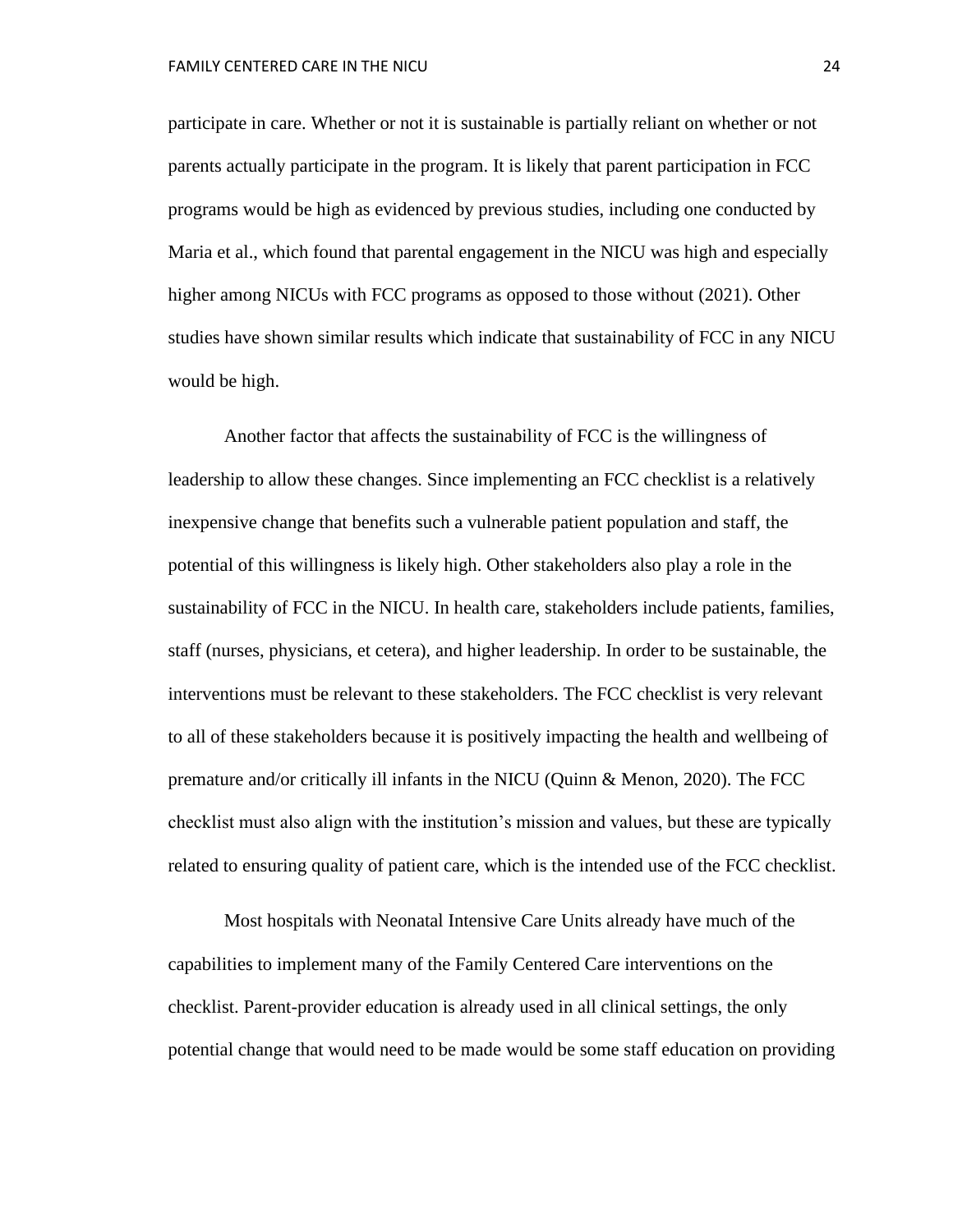therapeutic communication, but this is a concept that is taught in nursing and medical schools, so it would likely be an unnecessary change (Arnold & Boggs, 2020).

There are many existing education and empowerment programs available for hospitals to adopt. These include the COPE NICU Program, the Empower Program, the Parent Education Empowerment Program, and others. Many of them utilize education that NICU staff already know how to teach parents about. There may be some cost involved in gaining the rights and access to these programs, but the benefits of educated and empowered parents of NICU patients far outweigh any cost involved. For programs in which nurses conduct the teaching, there would only be a one-time cost of training the nurses and then trainings can easily be completed with each NICU family. Basic care of NICU babies is a skill that all NICU nurses already possess. Teaching parents would be easy to complete any time the families are present and staff can take the opportunity to allow the caregivers to help.

Breastfeeding is something that NICU parents are already shown to be motivated to do when educated on the importance, which could also be included in the NICU orientation teaching and parents can make that decision to breastfeed early on (Naylor & Clarke-Sather, 2020). Many NICUs also have access to donor breastmilk for families or caregivers unable to supply their own. Kangaroo care/skin-to-skin contact is one of the best ways to promote parent-infant attachment and is also extremely cost effective. All it requires is for the parent to be present to hold the baby and a nurse to assist the parent in picking up the baby. Some nurses may not have experience with lactation assistance and would require additional training in order to do this, or one lactation consultant could be available on the unit and make rounds to each family to assist.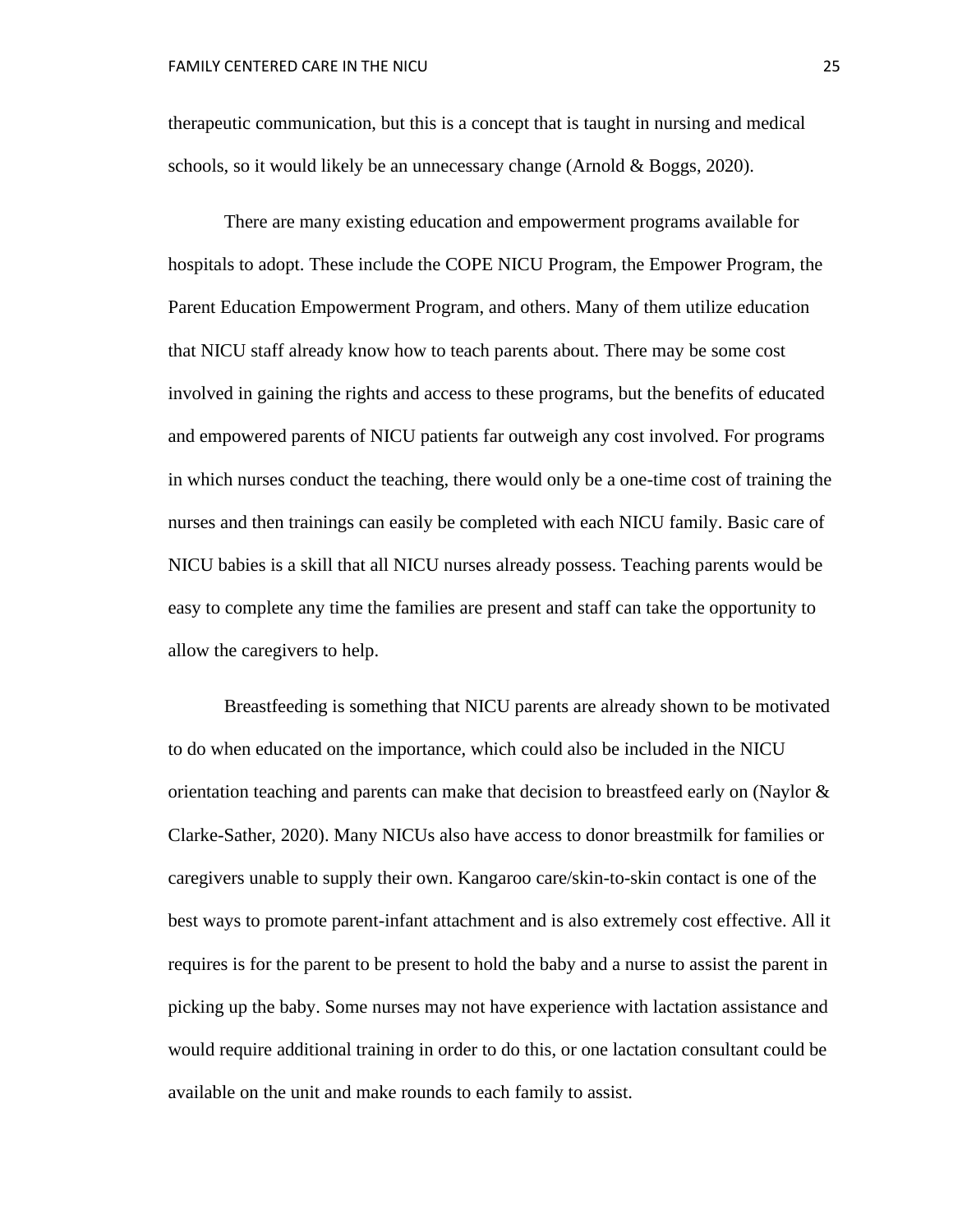The switch to single-family rooms for NICUs that do not already utilize them would be one of the more expensive and difficult undertakings for NICUs to implement the Family Centered Care Checklist. However, as more evidence becomes available on the importance of single-family NICU rooms, the more it is recommended to be a standard of care, so most NICUs will get to the point where it will be necessary to make this transition regardless of the cost. Milford, et al, documented the transition process of the Magee-Womens Hospital of the University of Pittsburgh from a ward design to an individual room design about 15 years ago (2008). This unit sees about 1,900 patients each year and utilizes many aspects of FCC to be an extremely successful NICU. They are one of many success stories that prove the efficacy and necessity of private NICU rooms.

Technology is likely the other intervention that would be costly. However, utilization of technology does not have to be that expensive. Some NICUs, rather than using cameras for 24/7 livestreaming of the infant, will have nurses and other NICU staff conduct daily Facetime or Skype calls with parents who are unable to be present in person in order to provide updates and allow the families to see their hospitalized infants and have some degree of bonding (Gingell Epstein et al., 2015). While this is not as ideal as fulltime livestreams, which is also not as ideal as parents being able to be present in person, it is however more cost-effective than the livestreams and allows for communication with staff in addition to seeing the baby and is more interactive than a simple phone call.

Each intervention on the Family Centered Care Checklist for the Neonatal Intensive Care Unit is feasible, sustainable, and an evidence-based necessity for the well-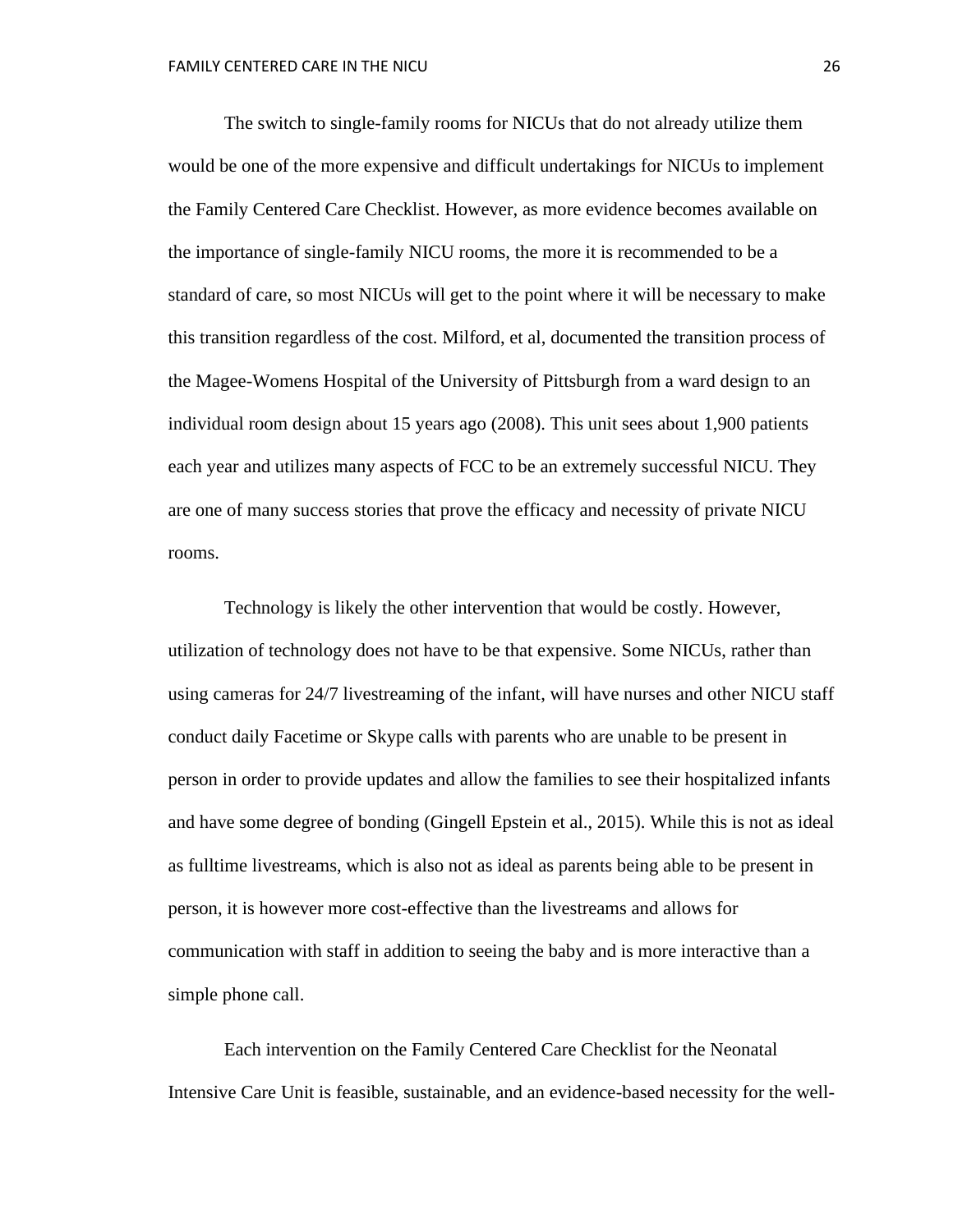being of NICU patients and their families. There may be some cost involved, but the proven benefits of FCC for holistic NICU care far outweigh the material costs of any changes.

#### **Conclusion**

Neonatal Intensive Care Units care for an extremely vulnerable population of hospitalized patients. Neonates are newborn babies and are admitted to intensive care when they are born prematurely and/or are critically ill. The rate of preterm birth is relatively high in the US and many newborn infants spend time in a NICU. Complications may arise during the infant's stay in the NICU including infections, respiratory issues, brain bleeds, and more. NICU patients often require many medications, machines, nurses, and doctors to keep them alive. While this time in the hospital is stressful on the neonate's body, it is also detrimental to the emotional and mental wellbeing of their caregivers.

Research shows that Family Centered Care is beneficial to neonatal outcomes (such as decreasing the rate of complications) and their caregivers (decreasing stress and anxiety). There are many interventions that can be used in NICUs to implement FCC and create these benefits. However, there is no standard way for NICUs to incorporate all of these interventions.

This thesis utilized a review of literature to determine the most beneficial evidence-based FCC interventions that can be used in the NICU. These interventions were organized into a standard checklist, and the interventions on it include communication, parent education, education, basic care, breastfeeding, private rooms,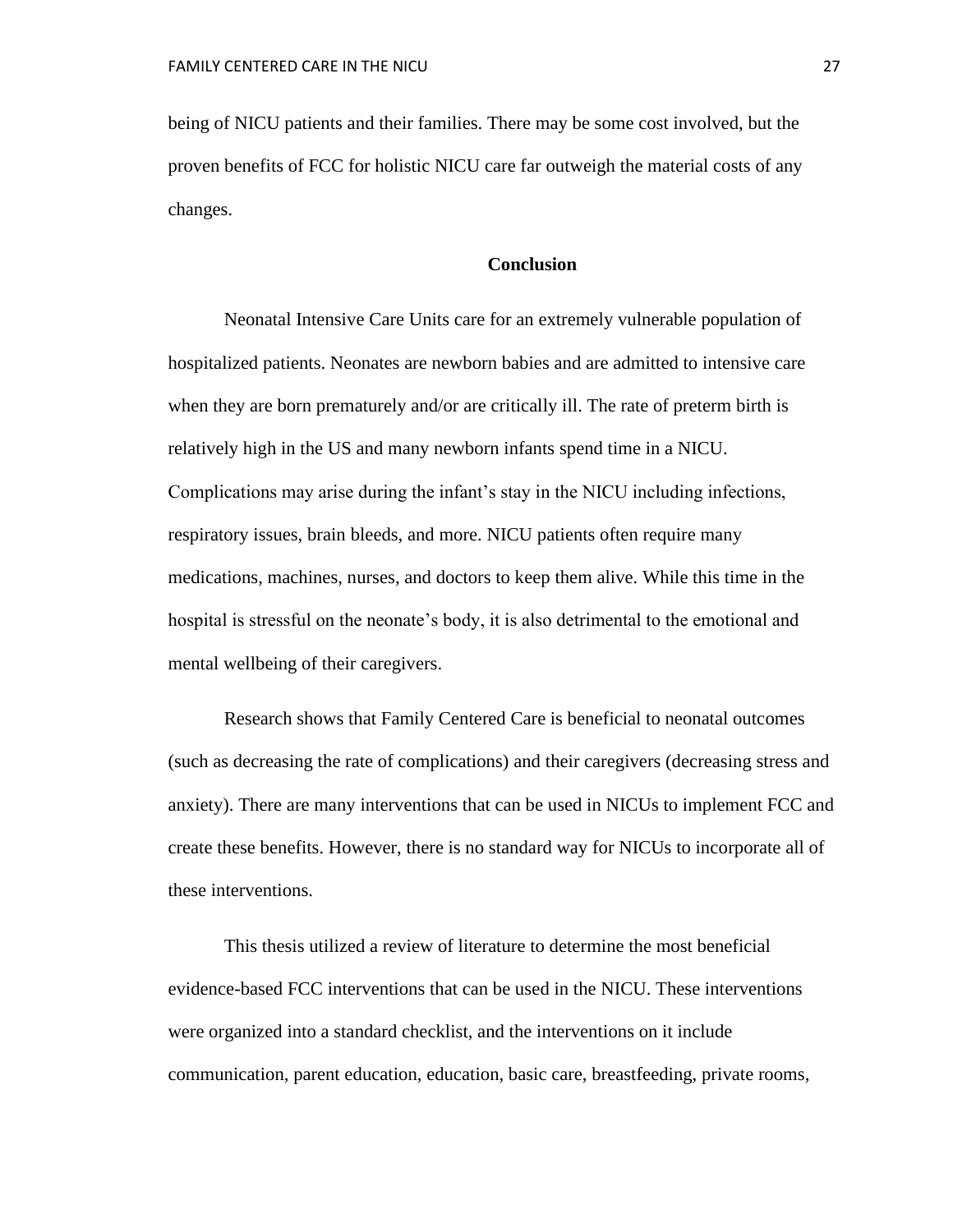bonding, and technology. This checklist (see Appendix A) can be used by nurses and parents in the NICU to ensure quality of care and benefit families.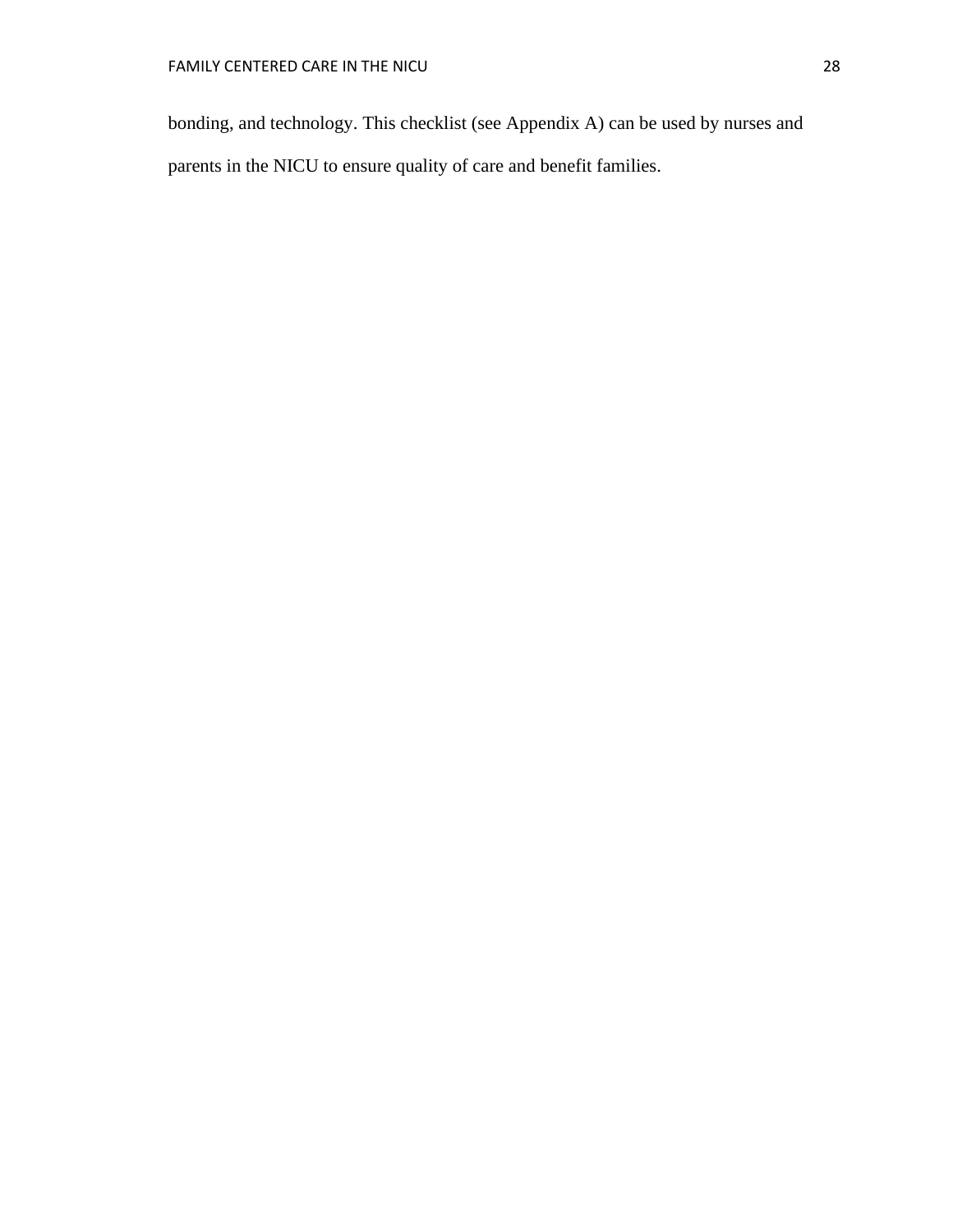### **References**

- Allen K. A. (2014). The neonatal nurse's role in preventing abusive head trauma. *Advances in neonatal care: official journal of the National Association of Neonatal Nurses*, *14*(5), 336–342.<https://doi.org/10.1097/ANC.0000000000000117>
- Arnold, E. C., & Boggs, K. U. (2020). *Interpersonal relationships: Professional communication skills for nurses*. Elsevier.
- Barfield, W. D., Papile, L., Baley, J. E., Benitz, W., Cummings, J., Carlo, W. A., Kumar, P., Polin, R. A., Tan, R. C., Wang, K. S., & Watterberg, K. L. (2012). Levels of neonatal care. *Pediatrics, 130*(3), 587-597. doi: 10.1542/peds.2012-1999
- Bublitz, M. H., Carpenter, M., & Bourjeily, G. (2020). Preterm birth disparities between states in the United States: an opportunity for public health interventions. *Journal of Psychosomatic Obstetrics & Gynecology*, *41*(1), 38–46. doi: 10.1080/0167482X.2018.1553156
- Centers for Disease Control and Prevention. (2022, February 25). *Stats of the states preterm births*. Centers for Disease Control and Prevention. Retrieved March 12, 2022, from

[https://www.cdc.gov/nchs/pressroom/sosmap/preterm\\_births/preterm.htm](https://www.cdc.gov/nchs/pressroom/sosmap/preterm_births/preterm.htm)

Cheng, C., Franck, L. S., Ye, X. Y., Hutchison, S. A., Lee, S. K., & O'Brien, K. (2021). Evaluating the effect of family integrated care on maternal stress and anxiety in neonatal intensive care units. *Journal of Reproductive & Infant Psychology, 39*(2), 166-179. doi: 10.1080/02646838.2019.1659940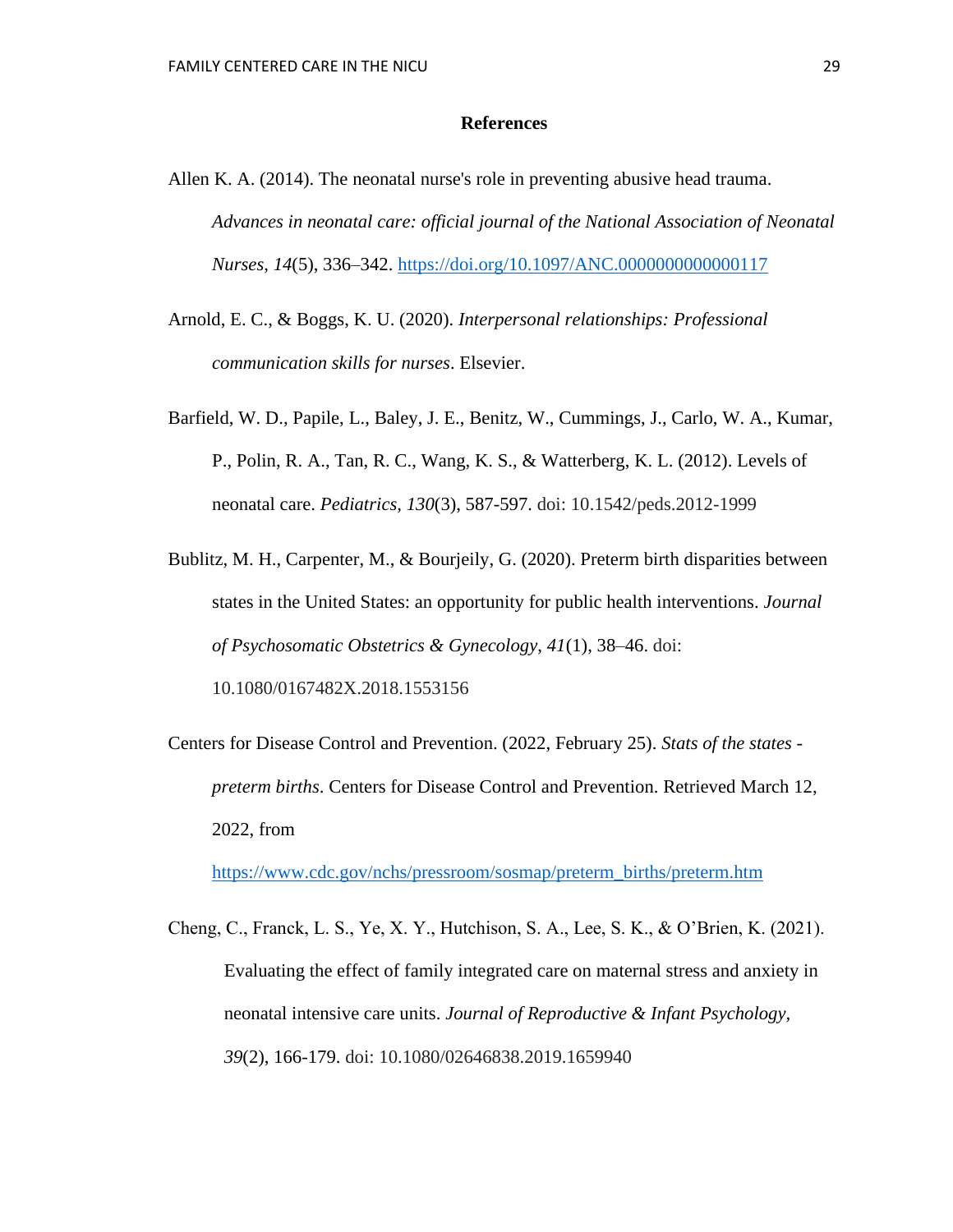- Church, P. T., Grunau, R. E., Mirea, L., Petrie, J., Soraisham, A. S., Synnes, A., Ye, X. Y., & O'Brien, K. (2020). Family integrated care (FICare): positive impact on behavioural outcomes at 18 months. *Early Human Development, 151.* doi: 10.1016/j.earlhumdev.2020.105196
- Coats, H., Bourget, E., Starks, H., Lindhorst, T., Saiki-Craighill, S., Curtis, J. R., Hays, R., Doorenbos, A. (2018). Nurses' reflections on benefits and challenges of implementing family-centered care in pediatric intensive care units. *American Journal of Critical Care, 27*(1), 52-58. doi: 10.4037/ajcc2018353
- Collins, J. W., Desisto, C., Weiss, A., & Rankin, K. M. (2020). Excess early  $($  < 34 weeks) preterm rates among non-acknowledged and acknowledged low socioeconomic position fathers: The role of women's selected pregnancy-related risk factors *Maternal & Child Health Journal*, *24*(5), 612–619. doi: 10.1007/s10995-020- 02883-w
- Craig, J. W., Glick, C., Phillips, R., Hall, S. L., Smith, J., & Browne, J. (2015). Recommendations for involving the family in developmental care of the NICU baby. *Journal of Perinatology, 35*(S1), S5-S8. doi: [10.1038/jp.2015.142](https://dx.doi.org/10.1038%2Fjp.2015.142)
- de Salaberry, J., Hait, V., Thornton, K., Boloton, M., Abrams, M., Shivananda, S., Kiarash, M., & Osiovich, H. (2019). Journey to mother baby care: implementation of a combined care/couplet model in a level 2 neonatal intensive care unit. *Birth Defects Research, 111*(15), 1060-1072. doi: 10.1002/bdr2.1524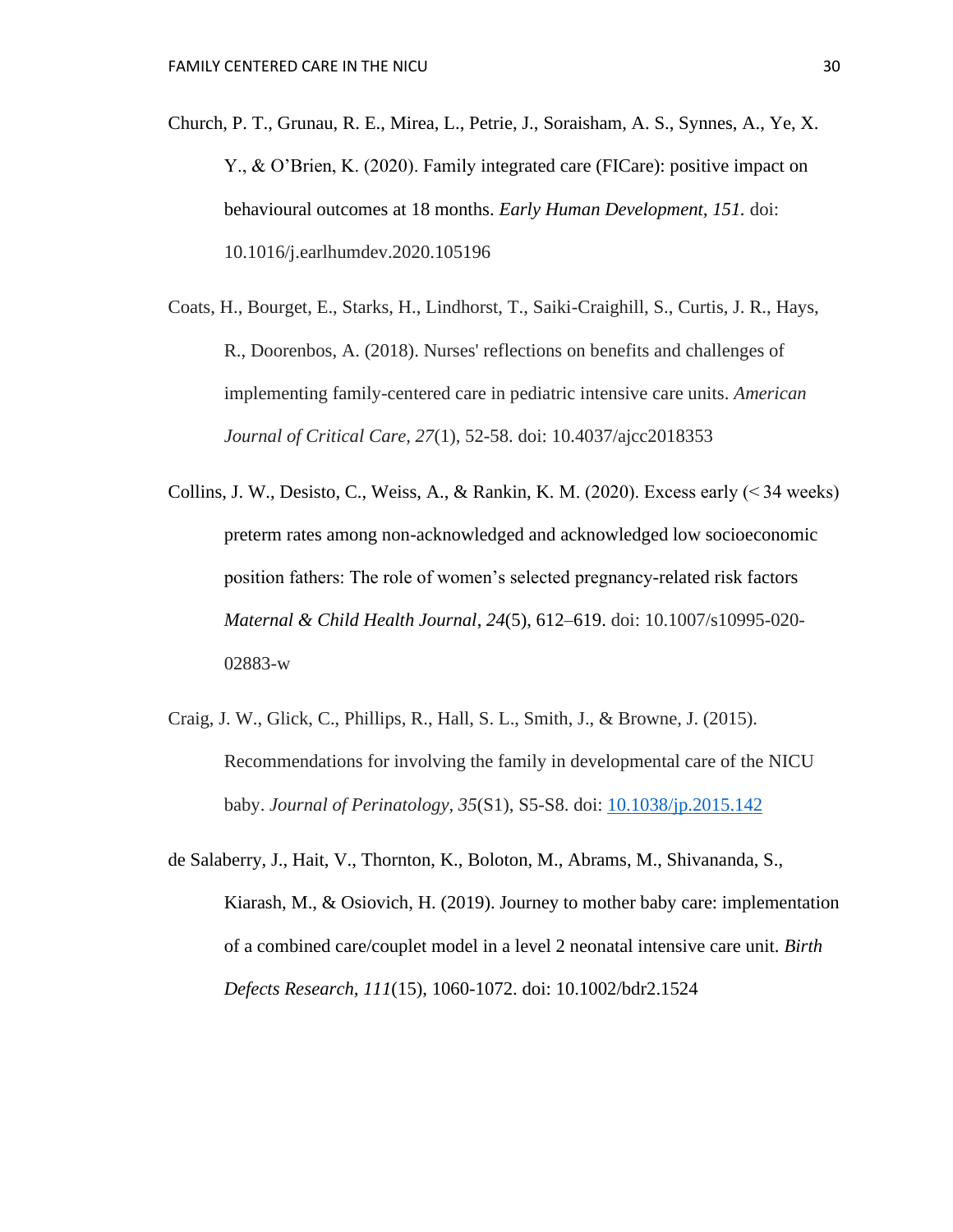- Deepika, Rani, S., & Rahman, J. (2020). Patient and family centered care: practices in pediatrics. *International Journal of Nursing Education, 12*(4), 43-47. https://doi.org/10.37506/ijone.v12i4.11215
- Dol, J., Delahunty-Pike, A., Siani, S. A., & Campbell-Yeo, M. (2017). eHealth interventions for parents in neonatal intensive care units: a systematic review. *JBI Database of Systematic Reviews & Implementation Reports*, *15*(12), 2981–3005. doi: 10.11124/JBISRIR-2017-003439
- Eidelman, A. L., Schanler, R. J., Johnston, M., Landers, S., Noble, L., Szucs, K., & Viehmann, L. (2012). Breastfeeding and the use of human milk. *Pediatrics, 129*(3), 827-841. doi: 10.1542/peds.2011-3552
- Filippa, M., Saliba, S., Esseily, R., Gratier, M., Grandjean, D., & Kuhn, P. (2021). Systematic review shows the benefits of involving the fathers of preterm infants in early interventions in neonatal intensive care units. *Acta Paediatrica, 110*(9), 2509-2520. doi: [10.1111/apa.15961](https://dx.doi.org/10.1111%2Fapa.15961)
- Franck, L. S., Kriz, R. M., Bisgaard, R., Cormier, D. M., Joe, P., Miller, P. S., Kim, J. H., Lin, C., & Sun, Y. (2019). Comparison of family centered care with family integrated care and mobile technology (mFICare) on preterm infant and family outcomes: a multi-site quasi-experimental clinical trial protocol. *BMC Pediatrics, 19*(1), 469. doi: 10.1186/s12887-019-1838-3
- Franck, L. S., McLemore, M. R., Williams, S., Millar, K., Gordon, A. Y., Williams, S., Woods, N., Edwards, L., Pacheco, T., Padilla, A., Nelson, F., & Rand, L. (2020). Research priorities of women at risk for preterm birth: findings and a call to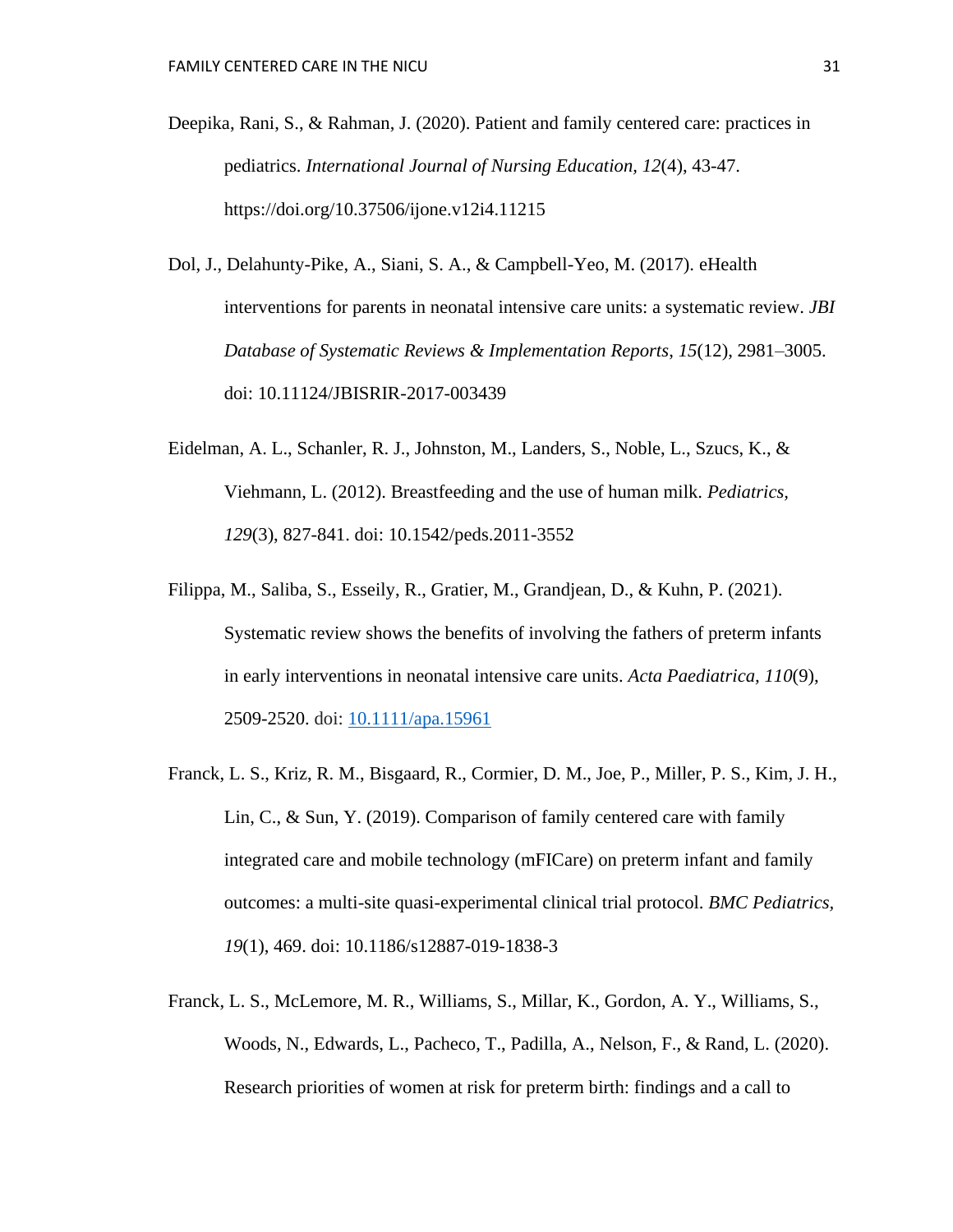action. *BMC Pregnancy & Childbirth*, *20*(1), 1–17. doi: 10.1186/s12884-019- 2664-1

- Franck, L. S., Waddington, C., & O'Brien, K. (2020). Family integrated care for preterm infants. *Critical Care Nursing Clinics of North America, 32*(2), 149-165. doi: 10.1016/j.cnc.2020.01.001
- Furtak, S. L., Gay, C. L., Kriz, R. M., Bisgaard, R., Bolick, S. C., Lothe, B., Cormier, D. M., Joe, P., Sasinski, J. K., Kim, J. H., Lin, C. K., Sun, Y., Franck, L. S. (2021) What parents want to know about caring for their preterm infant: a longitudinal descriptive study. *Patient Education and Counseling, 1-8.* doi: 10.1016/j.pec.2021.04.011
- Gawande, A. (2011). *The Checklist Manifesto: How To Get Things Right*. Profile Books.
- Gibson, R., & Kilcullen, M. (2020). The impact of web-cameras on parent-infant attachment in the neonatal intensive care unit. *Journal of Pediatric Nursing, 52,*  77-83. doi: 10.1016/j.pedn.2020.01.009
- Gingell Epstein, E., Sherman, J., Blackman, A., & Sinkin, R. A. (2015). Testing the Feasibility of Skype and Facetime Updates with Parents in the Neonatal Intensive Care Unit. *American Journal of Critical Care*, *24*(4), 290–296. doi: 10.4037/ajcc2015828
- Gregorio-Hernández, R., Arriaga-Redondo, M., Pérez-Pérez, A., Ramos-Navarro, C., & Sánchez-Luna, M. (2020). Lung ultrasound in preterm infants with respiratory distress: experience in a neonatal intensive care unit. *European Journal of*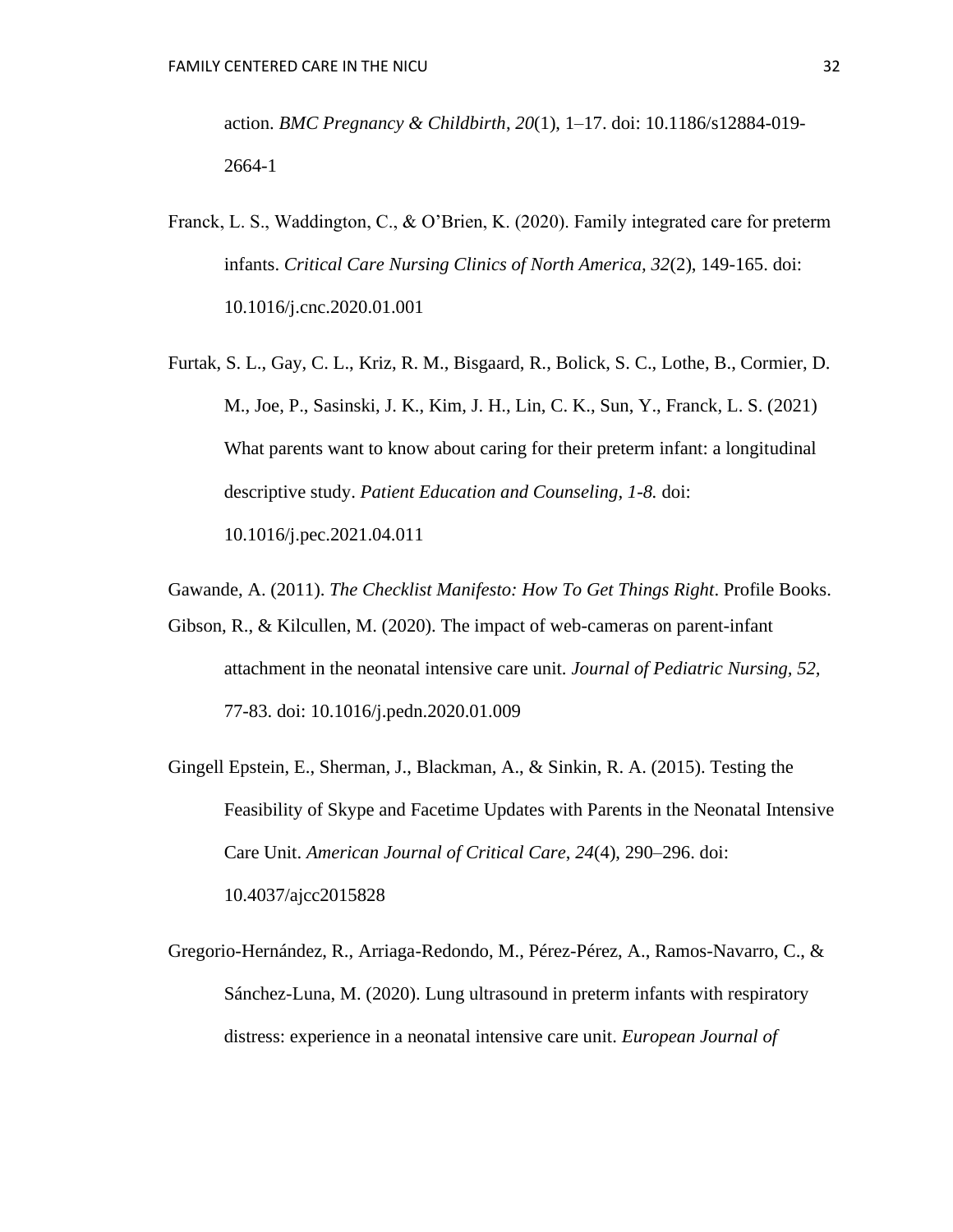*Pediatrics*, *179*(1), 81–89. https://doi-org.libproxy.eku.edu/10.1007/s00431-019- 03470-0

- Griffin, T. (2006). Family-centered care in the NICU. *Journal of Perinatal and Neonatal Nursing, 20*(1), 98-102. doi: 10.1097/00005237-200601000-00029
- Haward, M. F., Lantos, J., & Janvier, A. (2020). Helping parents cope in the NICU. *Pediatrics, 145*(6), 255-260. doi: 10.1542/peds.2019-3567
- Heo, Y. J., & Oh, W. (2019). The effectiveness of a parent participation improvement program for parents on partnership, attachment infant growth in a neonatal intensive care unit: a randomized controlled trial. *International Journal of Nursing Studies, 95,* 19-27. doi: 10.1016/j.ijnurstu.2019.03.018
- Kim, R., Kim, S., & Yun, J. E. (2020). Attachment and relationship-based interventions for families during neonatal intensive care hospitalization: a study protocol for a systematic review and meta-analysis. *Systematic Reviews, 9*(1), 61. doi: 10.1186/s13643-020-01331-8
- Kim, A. R., Tak, Y. R., Shin, Y. S., Yun, E. H., Park, H., & Lee, H. J. (2020) Mothers' perceptions of quality of family-centered care and environmental stressors in neonatal intensive care units: predictors of and relationships with psychoemotional outcomes and postpartum attachment. *Maternal and Child Health Journal, 24,* 601-611. doi: 10.1007/s10995-020-02876-9
- Kohn, L. T., Corrigan, J. M., & Donaldson, M. S. (2000). *To err is human: Building a safer health system.* Institute of Medicine, Committee on Quality of Health Care in America. https://www.ncbi.nlm.nih.gov/books/n/nap9728/pdf/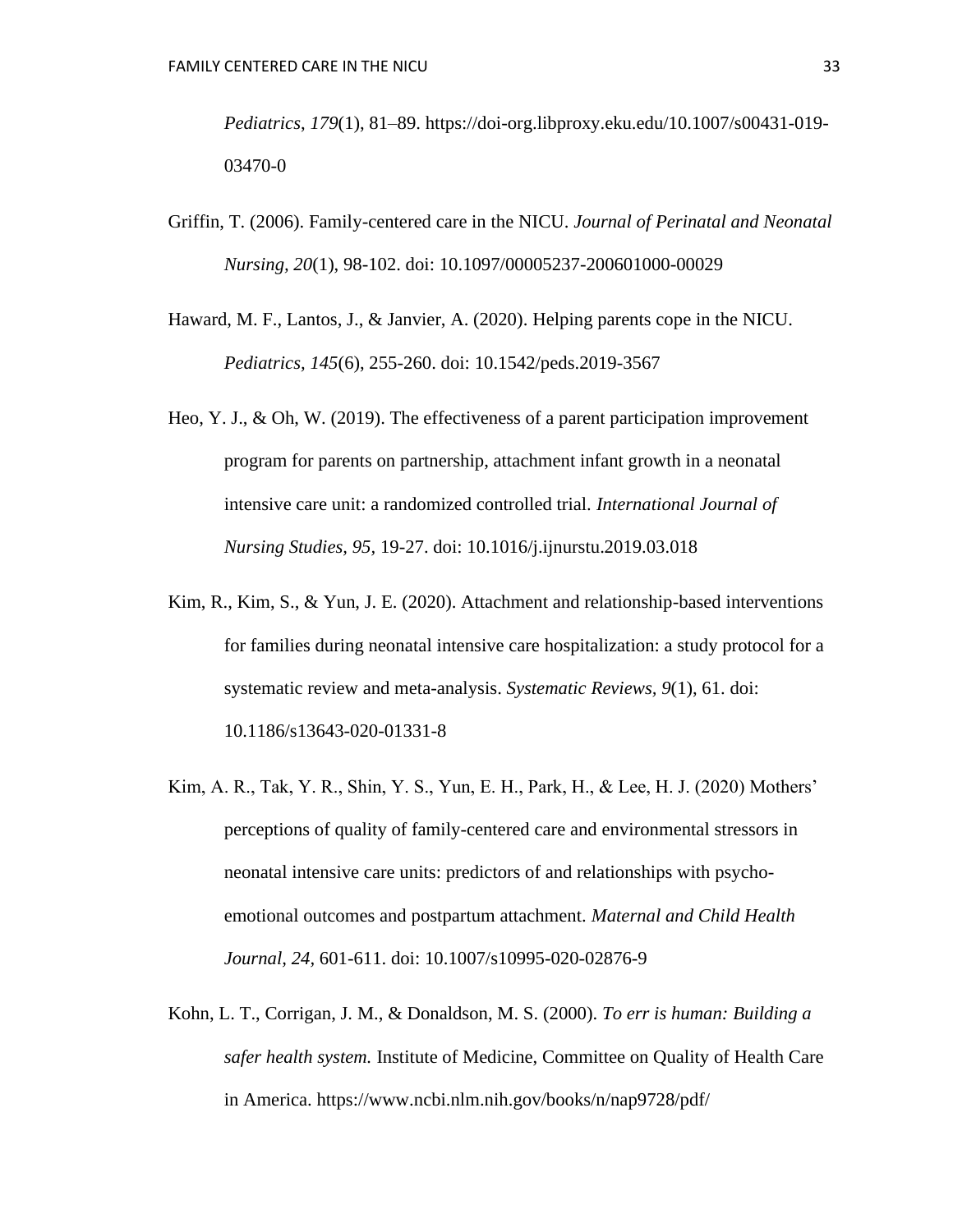- Labrie, N. H. M., van Veenendaal, N. R., Ludolph, R. A., Ket, J. C. F., van dear Schoor, S. R. D., & van Kempen, A. A. M. W. (2021). Effects of parent-provider communication during infant hospitalization in the NICU on parents: a systematic review with meta-synthesis and narrative synthesis. *Patient Education & Counseling, 104*(7), 1526-1552. doi: 10.1016/j.pec.2021.04.023
- Lee, H. C., Bennett, M. V., Schulman, J., Gould, J. B., & Profit, J. (2016). Estimating length of stay by patient type in the neonatal intensive care unit. *American Journal of Perinatology, 33,* 751-757. doi: 10.1055/s-0036-1572433
- Li, X. Y., Lee, S., Yu, H. F., Ye, X. Y., Warre, R., Liu, X. H., & Liu, J. H. (2017). Breaking down barriers: enabling care-by-parent in neonatal intensive care units in China. *World Journal of Pediatrics, 13*(2), 144-151. doi: 10.1007/s12519-016- 0072-4
- Lv, B., Gao, X., Sun, J., Li, T., Liu, Z., Zhu, L., & Latour, J. M. (2019). Family-centered care improves clinical outcomes of very-low-birth-weight infants: a quasiexperimental study. *Frontiers in Pediatrics, 7*(138), 1-6. doi: 10.3389/fped.2019.00138
- Mann, D. (2016). Design, implementation, and early outcome indicators of a new familyintegrated neonatal unit. *Nursing for Women's Health, 20*(2), 158-166. doi: 10.1016/j.nwh.2016.01.007
- Maria, A., Litch, J. A., Stepanchak, M., Sarin, E., Wadhwa, R., & Kumar, H. (2021). Assessment of feasibility and acceptability of family-centered care implemented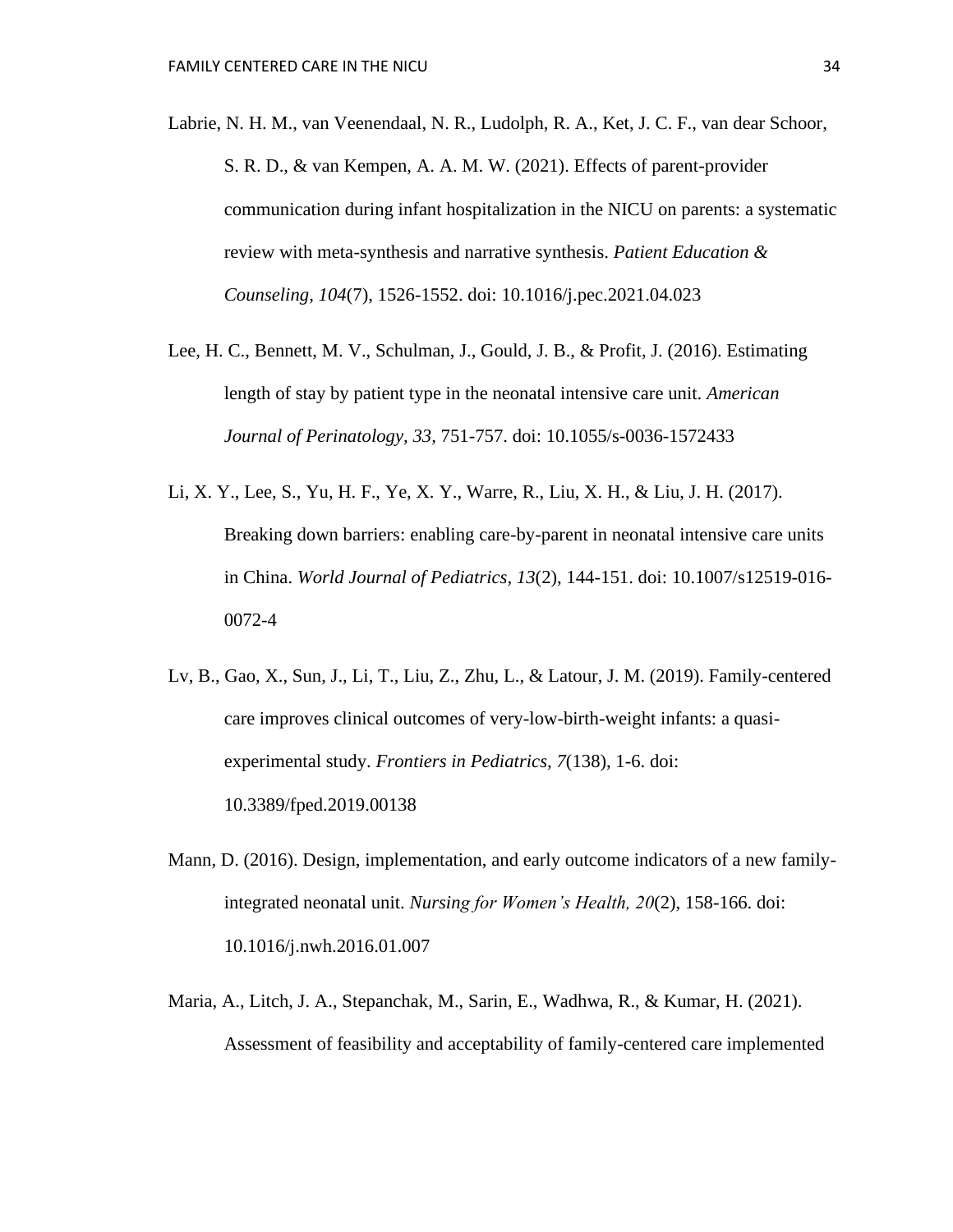at a neonatal intensive care unit in India. *BMC Pediatrics*, *21*(1), 1–12. doi: 10.1186/s12887-021-02644-w

- Milford, C. A., Zapalo, B. J., & Davis, G. (2008). Transition to an individual-room NICU design: process and outcome measures. *Neonatal Network*, *27*(5), 299–305. doi: 10.1891/0730-0832.27.5.299
- Mosher, S. L. (2017). Comprehensive NICU parental education: Beyond baby basics. *Neonatal Network, 36*(1), 18-25. doi: 10.1891/0730-0832.36.1.18
- Murdoch, J., Hauck, Y., Aydon, L., Sharp, M., & Zimmer, M. (2021). When can I hold my baby? An audit of time to first cuddle for preterm babies (<32 weeks) pre introduction and post introduction of a Family-Integrated Care model. *Journal of Clinical Nursing, 30*(23-24), 3481-3492. doi: 10.1111/jocn.15850
- Naylor, L. & Clarke-Sather, A. (2020). Factors impacting breastfeeding and milk expression in the neonatal intensive care unit. *International Journal of Caring Sciences, 13*(2), 970-981. https://www.semanticscholar.org/paper/Factors-Impacting-Breastfeeding-and-Milk-Expression-Lindsay-Abigail/01ca8392acaf956a6766a367755c7bf4aa158f75
- Neu, M., Klawetter, S., Greenfield, J. C., Roybal, K., Scott, J. L., & Hwang, S. S. (2020). Mothers' experiences in the NICU before family-centered care and in NICUs where it is the standard of care. *Advances in Neonatal Care, 20*(1), 68-79. doi: 10.1097/ANC.0000000000000671
- Nieves, H., Clements-Hickman, A., & Davies, C. C. (2021). Effect of a parent empowerment program on parental stress, satisfaction, and length of stay in the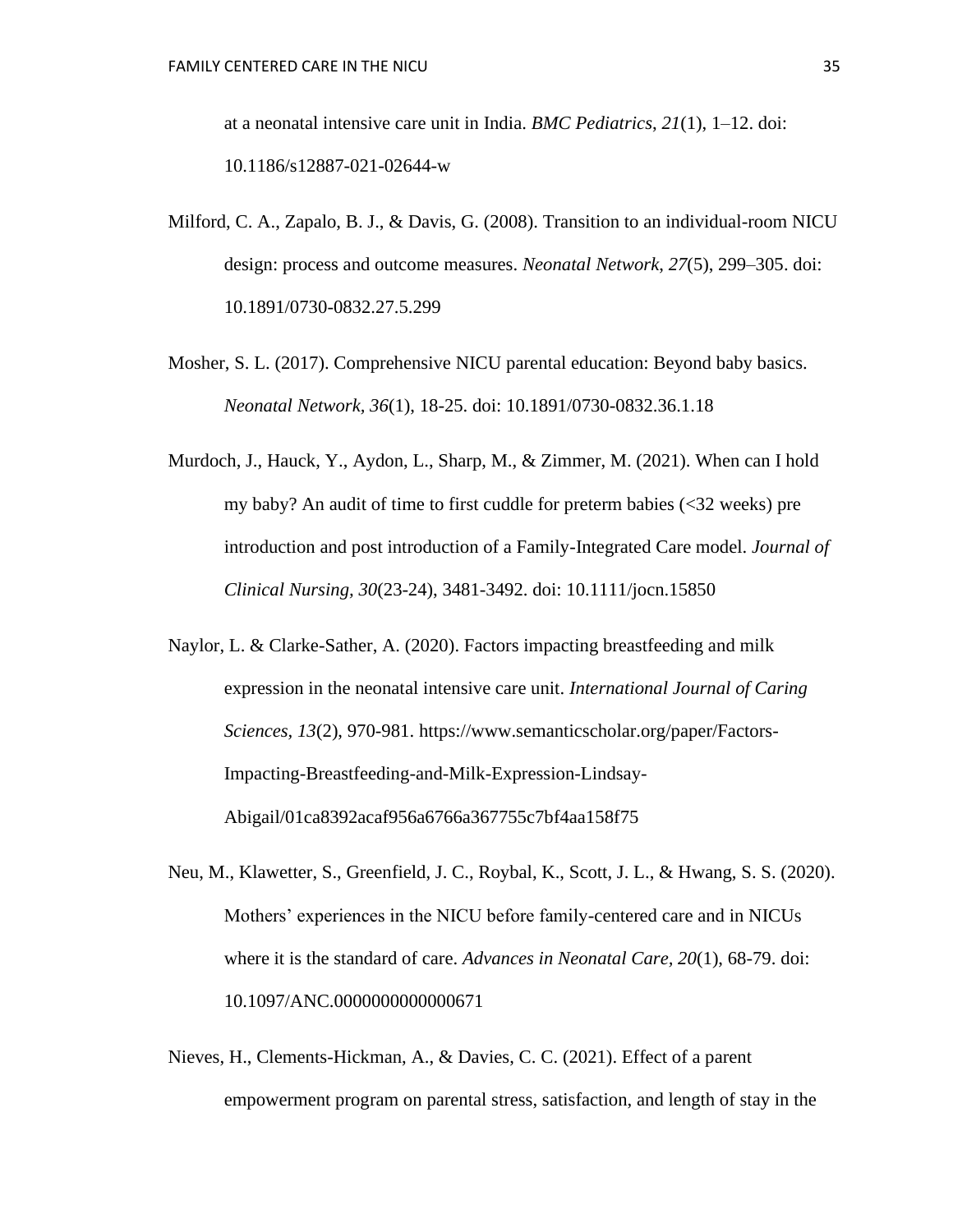neonatal intensive care unit. *The Journal of Perinatal & Neonatal Nursing, 35*(1), 92-99. doi: 10.1097/JPN.0000000000000540

- Northrup, T. F., Evans, P. W., Lillie, M., L., & Tyson, J. E. (2016). A free parking trial to increase visitation and improve extremely low birth weight infant outcomes. *Journal of Perinatology, 36,* 1112-1115. doi: 10.1038/jp.2016.136
- O'Brien, K., Robson, K., Bracht, M., Cruz, M., Alvaro, R., da Silva, O., Monterrosa, L., Narvey, M., Ng, E., Soraisham, A., Ye, Y. Y., Mirea, L., Tarnow-Mordi, W., & Lee, S. K. (2018). Effectiveness of family integrated care in neonatal intensive care units on infant and parent outcomes: a multicentre, multinationals, clusterrandomised controlled trial. *Lancet Child Adolescent Health, 2,* 245-254. doi: 10.1016/S2352-4642(18)30039-7
- Payne, E. (2016, January 5). *A brief history of advances in neonatal care*. NICU Awareness. Retrieved March 12, 2022, from

<https://www.nicuawareness.org/blog/a-brief-history-of-advances-in-neonatal-care>

- Pineda, R., Bender, J., Hall, B., Shabosky, L., Annecca, A., & Smith, J. (2018). Parent participation in the neonatal intensive care unit: predictors and relationships to neurobehavior and developmental outcomes. *Early Human Development, 117,* 32- 38. doi: 10.1016/j.earlhumdev.2017.12.008
- Pusdekar, Y. V., Patel, A. B., Kurhe, K. G., Bhargav, S. R., Thorsten, V., Garces, A., Goldenberg, R. L., Goudar, S. S., Saleem, S., Esamai, F., Chomba, E., Bauserman, M., Bose, C. L., Liechty, E. A., Krebs, N. F., Derman, R. J., Carlo, W. A., Koso-Thomas, M., Nolen, T. L., & McClure, E. M. (2020). Rates and risk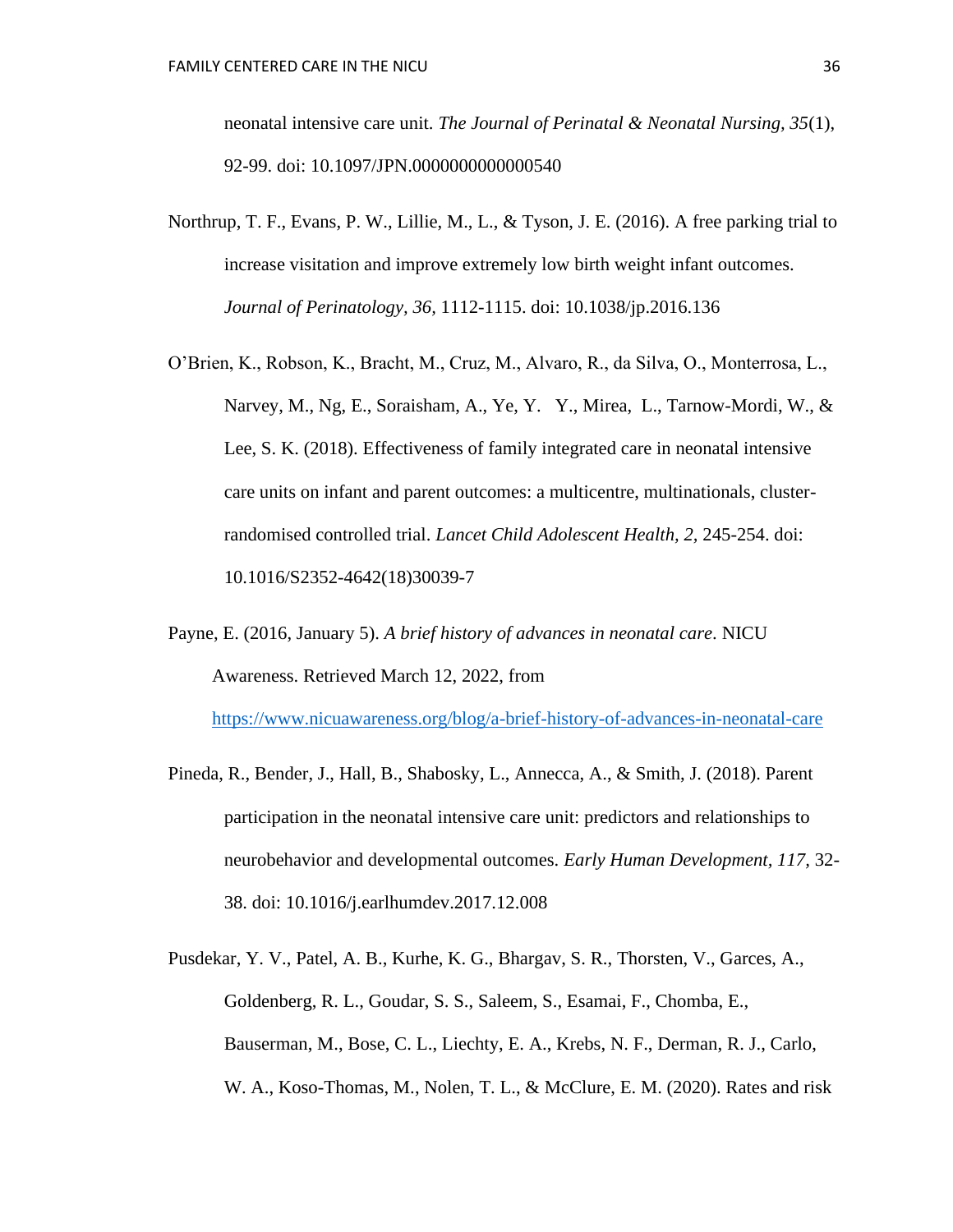factors for preterm birth and low birthweight in the global network sites in six low- and low middle-income countries. *Reproductive Health*, *17*(1), 1–16. doi: 10.1186/s12978-020-01029-z

- Quinn, M. & Menon, U. (2020). NICU parent preferences for stakeholder engagement in research. *Advanced Neonatal Care, 20*(5), 406-414. doi: 10.1097/ANC.0000000000000733
- Redfern, E., Hoskins, R., Gray, J., Lugg, J., Hastie, A., Clark, C., & Benger, J. (2018). Emergency department checklist: an innovation to improve safety in emergency care. *BMJ Open Quality, 7*(3). doi: 10.1136/bmjoq-2018-000325
- Rosenthal, J. L., Sauers-Ford, H. S., Williams, J., Ranu, J., Tancredi, D. J., & Hoffman, K. R. (2021). Virtual Family-Centered Rounds in the Neonatal Intensive Care Unit: A Randomized Controlled Pilot Trial. *Academic Pediatrics*, *21*(7), 1244– 1252. doi: 10.1016/j.acap.2021.03.007
- Sigurdson, K., Profit, J., Dhurjati, R., Morton, C., Scala, M., Vernon, L., Randolph, A., Phan, J. T., & Franck, L. S. (2020). Former NICU families describe gaps in family-centered care. *Qualitative Health Research, 30*(12), 1861-1875. doi: [10.1177/1049732320932897](https://dx.doi.org/10.1177%2F1049732320932897)
- Tandberg, B. S., Frøslie, K. F., Flacking, R., Grundt, H., Lehtonen, L., & Moen, A. (2018). Parent-infant closeness, parents' participation, and nursing support in single-family room and open bay NICUs. *Journal of Perinatal & Neonatal Nursing, 32*(4), 22-32. doi: 10.1097/JPN.0000000000000359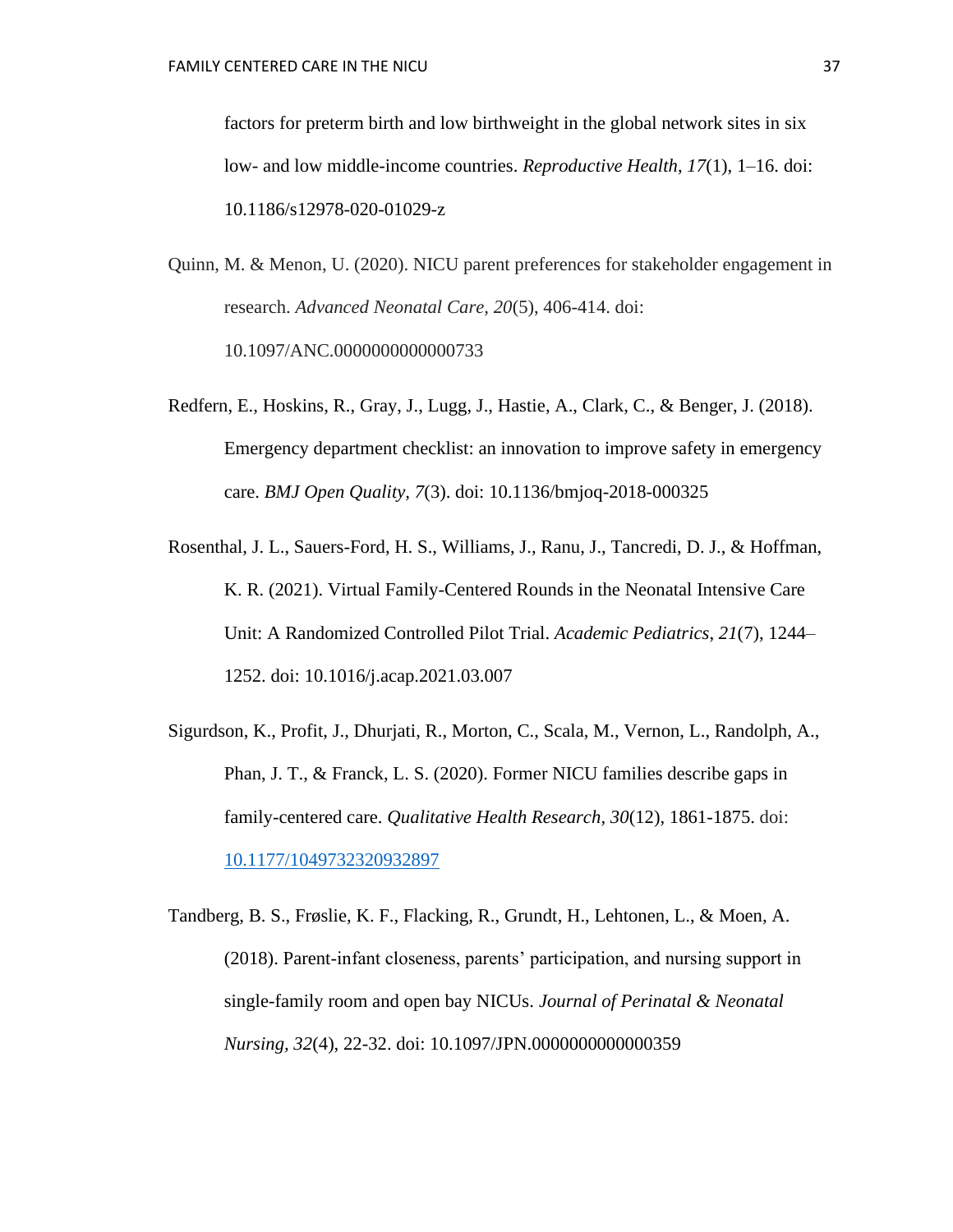- Toivonen, M., Lehtonen, L., Ahlqvist-Björkroth, S., Axelin, A. (2019). Key factors supporting implementation of a training program for neonatal family-centered care - a qualitative study. *BMC Health Services Research, 19*(1), 394. doi: 10.1186/s12913-019-4256-1
- Trujillo, J. A., Fernandez, Y., Ghafoori, L., Lok., K., & Valencia, A. (2017). Interdisciplinary family conferences to improve patient experience in the neonatal intensive care unit. *National Association of Social Workers, 42*(4), 241-245. doi: 10.1093/hsw/hlx039
- Umberger, E., Canvasser, J., & Hall, S. L. (2018). Enhancing NICU parent engagement and empowerment. *Seminars in Pediatric Surgery, 27*(1), 19-24. doi: 10.1053/j.sempedsurg.2017.11.004
- "Universal Health Coverage." *World Health Organization*, World Health Organization, 2022, https://www.who.int/health-topics/universal-health-coverage#tab=tab\_1.
- Vittner, D., Butler, S., Smith, K., Makris, N., Brownell, E., Samra, H., & McGrath, J. (2019). Parent engagement correlates with parent and preterm infant oxytocin release during skin-to-skin contact. *Advances in Neonatal Care, 19*(1), 73-79. doi: 10.1097/ANC.0000000000000558
- Weber, J. C., Sohn, K., Sauers-Ford, H. S., Hanhauser, A., Tancredi, D. J., Martin, J. P., & Hoffman, K. R. (2021). Impact of a parent video viewing program in the neonatal intensive care unit. *Telemedicine & e-Health, 27*(6), 679-685. doi: 10.1089/tmj.2020.0251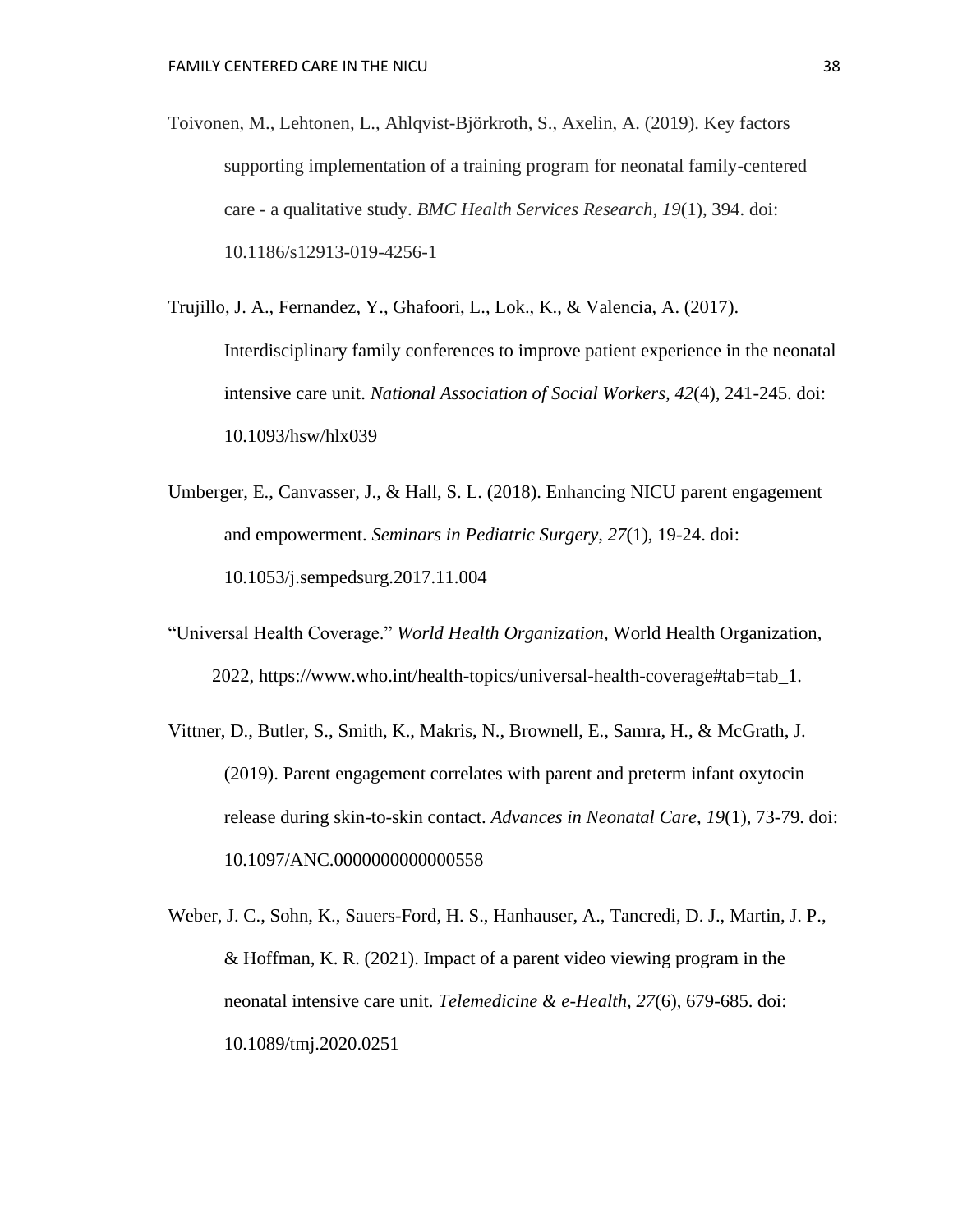- WHO Patient Safety. (2009, April 3). *WHO guidelines for safe surgery: safe surgery saves lives*. World Health Organization. Retrieved March 19, 2022, from [https://www.who.int/teams/integrated-health-services/patient-safety/research/safe](https://www.who.int/teams/integrated-health-services/patient-safety/research/safe-surgery)[surgery](https://www.who.int/teams/integrated-health-services/patient-safety/research/safe-surgery)
- Yu, Y., Hsieh, W., Hsu, C., Lin, Y., Lin, C., Hsieh, S., Lu, L., Cherng, R., Chang, Y., Fan, P., Yao, N., Chen, W. J., & Jeng, S. (2017). Family-centered care improved neonatal medical and neurobehavioral outcomes in preterm infants: randomized controlled trial. *American Physical Therapy Association, 97*(12), 1158-1168. doi: 10.1093/ptj/pzx089
- Zauche, L. H., Zauche, M. S., Dunlop, A. L., & Williams, B. L. (2019). Predictors of parental presence in the neonatal intensive care unit. *Advances in Neonatal Care, 20*(3), 251-259. doi: 10.1097/ANC.0000000000000687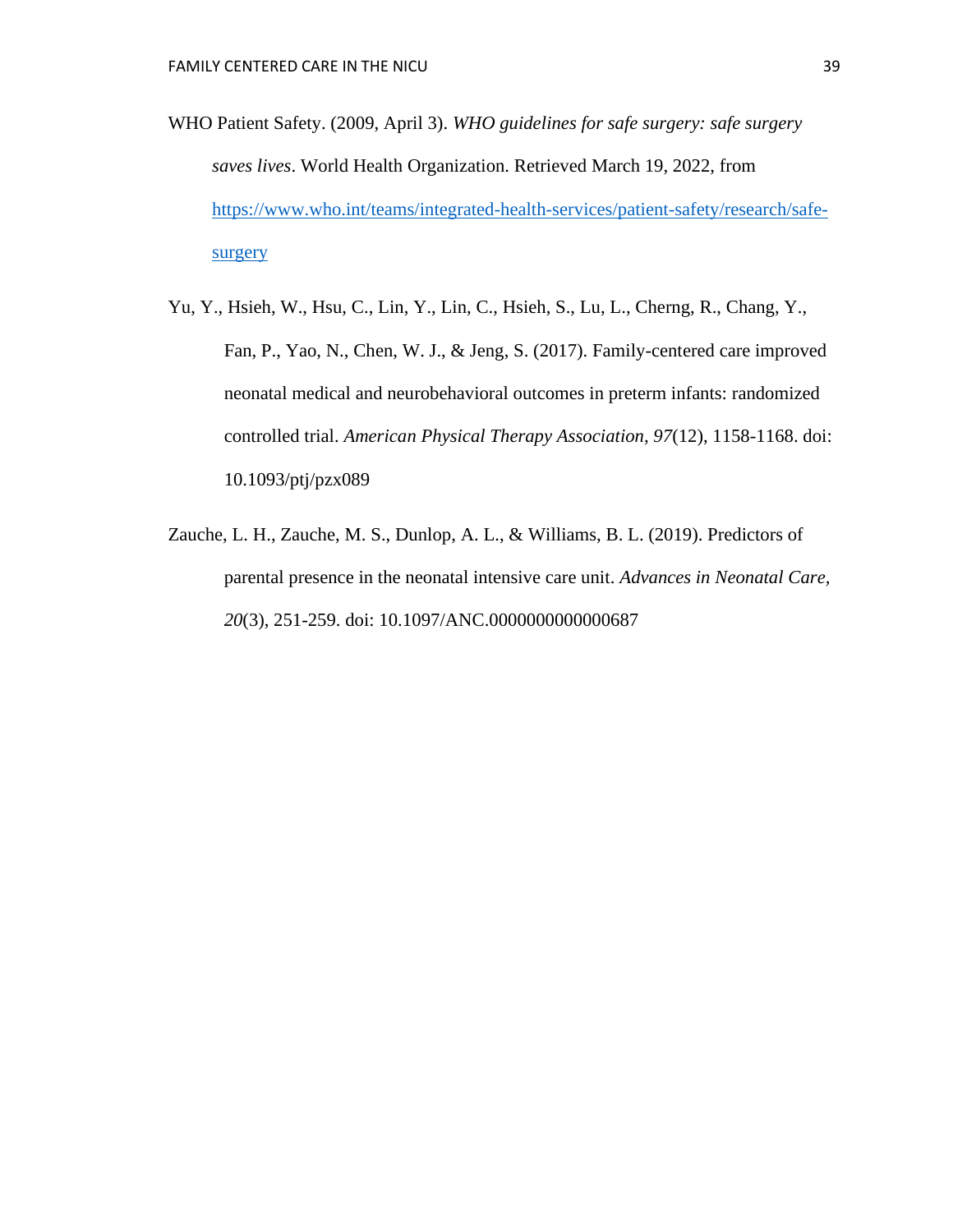# **Appendix A**

## **Family Centered Care Checklist**

# ❑ Communication

- o Parents spoke with staff today
- o Questions answered appropriately
- o Communication was therapeutic and effective
- ❑ Parent Education
	- o Parents were instructed on what to expect in the NICU upon admission
	- o Follow-up evaluation conducted and questions answered
- ❑ Empowerment
	- o Parents participated in an empowerment program upon admission
	- o Follow-up evaluation conducted and questions answered

# ❑ Basic Care

- o Parents participated in at least one basic care session today
- o Parents performed the following skills (circle all that apply): diapering, feeding, swaddling, bathing, medication administration, other: \_\_\_\_\_\_

#### ❑ Breastfeeding

- o Baby received breastmilk today
	- Via: tube feeding, bottle, breast (circle one)
	- From: birthing parent, donor/milk bank (circle one)
- ❑ Private Rooms
	- o Unit has private rooms available
	- o Parents have utilized space available in the room to store personal items